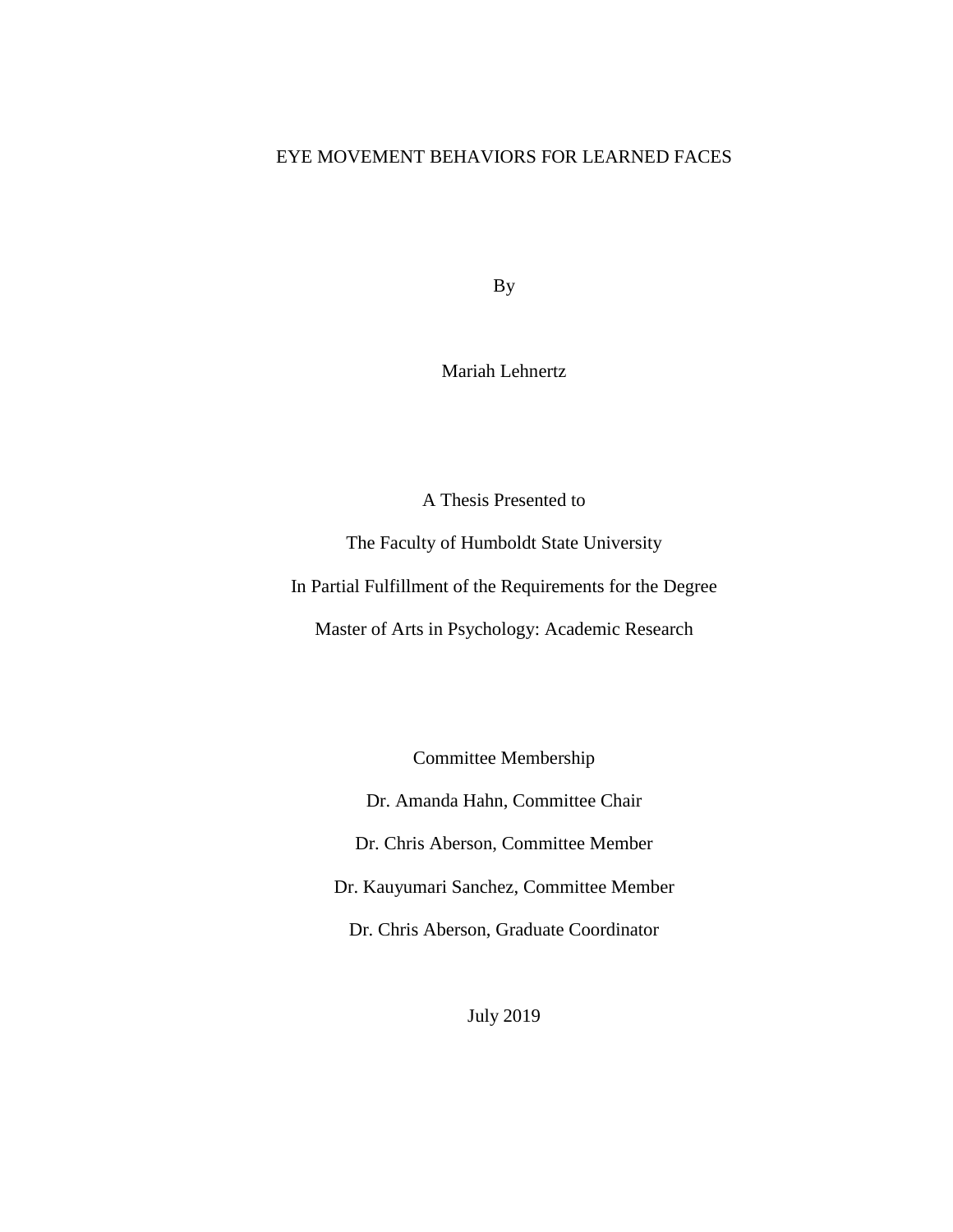#### **Abstract**

### <span id="page-1-0"></span>EYE MOVEMENT BEHAVIORS FOR FAMILIAR FACES

# Mariah Lehnertz

Humans demonstrate a perceptual specialization for faces that is astonishing. This project attempts determine if and where within the perceptual process face perception and face recognition diverge at the level of eye movement behaviors. Participants were exposed to a series of 36 faces, of which six were randomly selected to be learned over five subsequent exposures; the same face identities served as both the novel faces (block 1) and the learned faces (block 5), allowing for the measurement of eye gaze patterns during initial face perception (novel) and face recognition (learned). These six faces were randomly assigned to different orders within five presentation blocks along with 30 interspersed novel distractor faces (six novel faces per block). Eye movement patterns were recorded using the Gazepoint eye tracker and measured in the form of fixation duration and number of fixations for a set of regions of interest (ROIs). A linear mixed effects model was run for both fixation duration and number of fixations accounting for the potential effects and interaction of ROI and familiarity (i.e., face perception vs face recognition). It was determined that participants spent more time and looked the most often at the eyes of the faces they viewed (more so than any other ROI) regardless of their level of familiarity with the face. This suggests that while novel and familiar faces

ii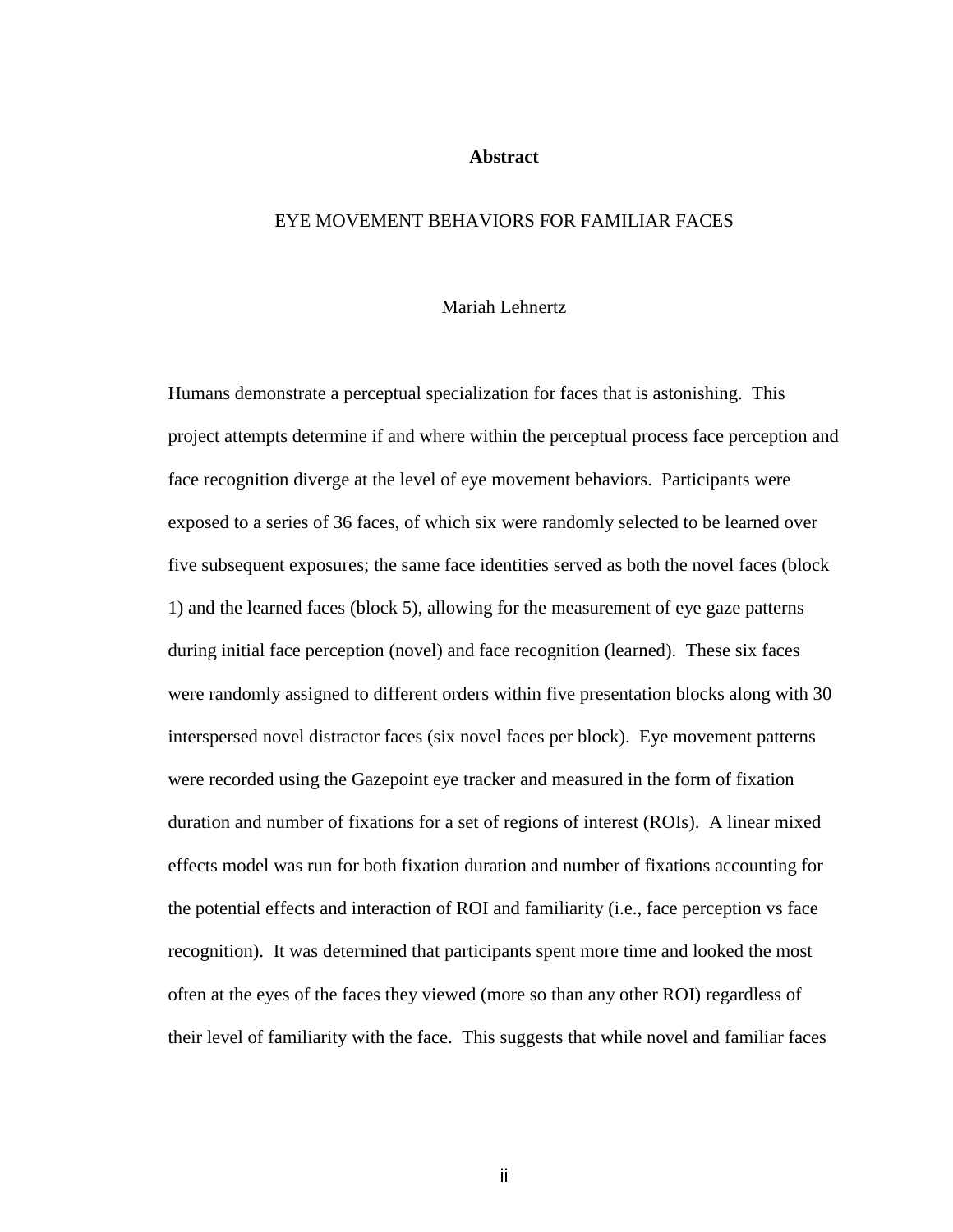may be processed in overlapping but distinct manners, the way people visually scan a face may not differ for the processes of face perception and face recognition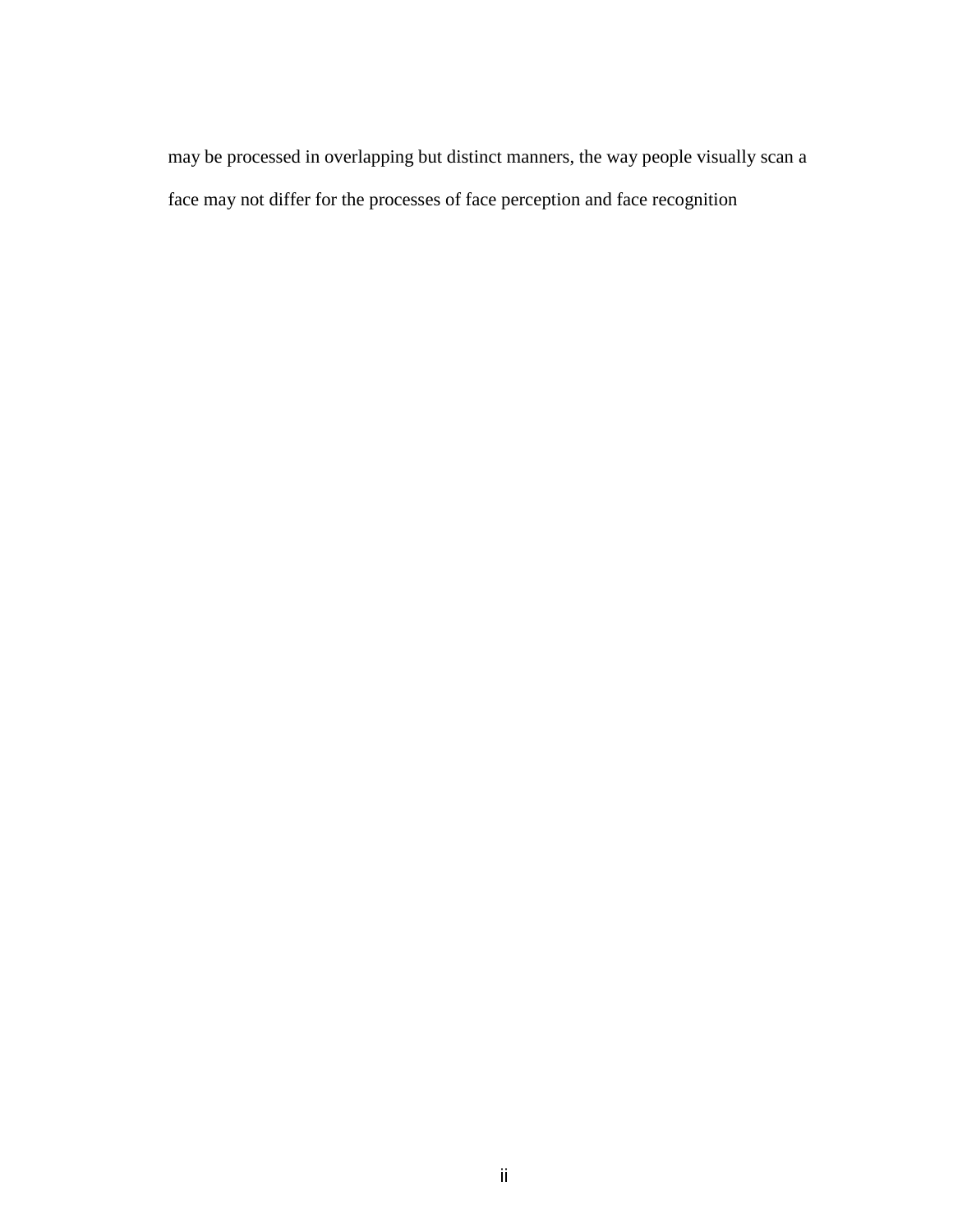# Table of Contents

<span id="page-3-0"></span>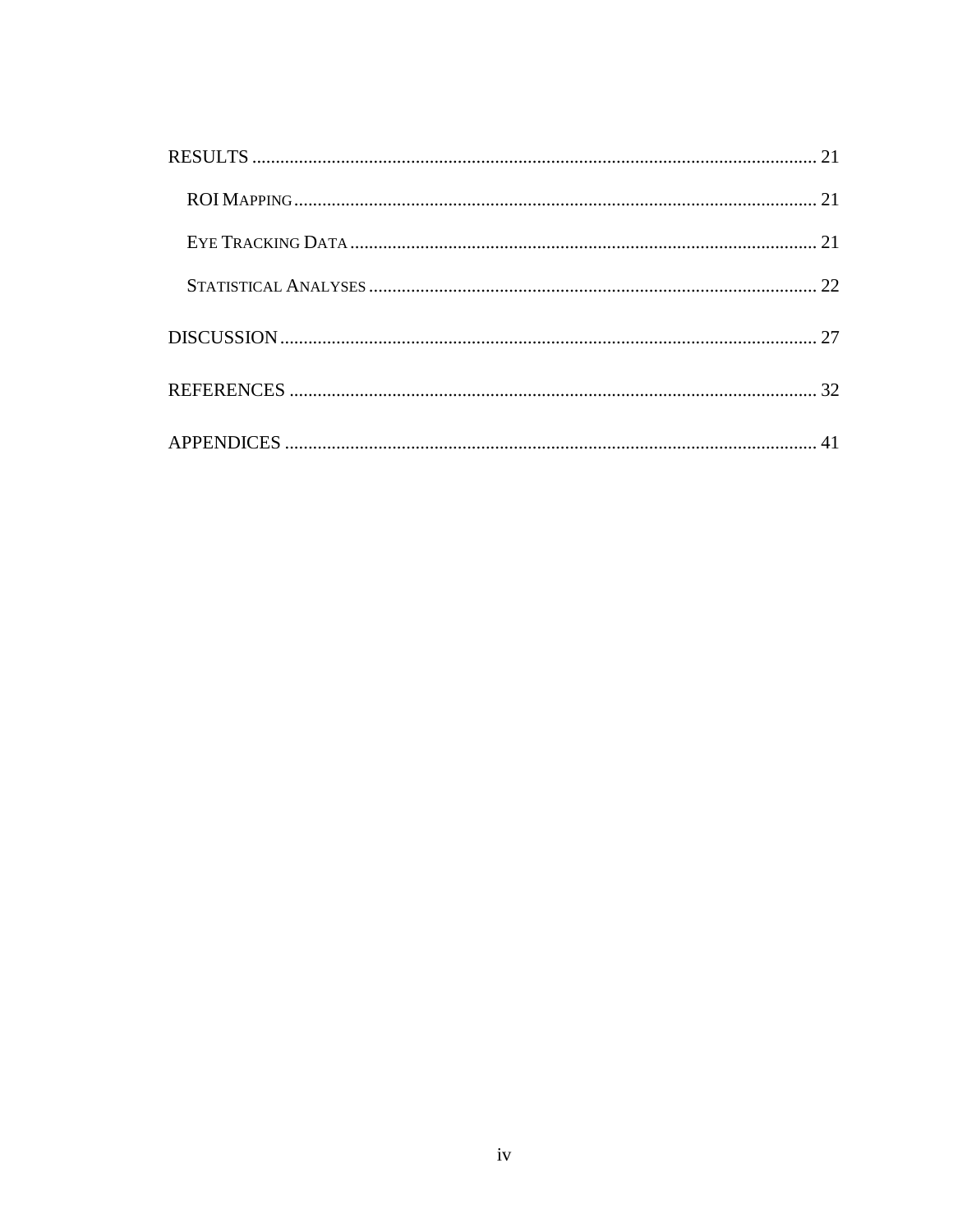# **List of Figures**

<span id="page-5-0"></span>

| Figure 1. The distributed neural system for face perception propose by Haxby et al.        |
|--------------------------------------------------------------------------------------------|
|                                                                                            |
| Figure 2. Example face map specifying $(x,y)$ coordinates of landmark and semi-landmark    |
|                                                                                            |
| Figure 3. The distribution of the 36 faces across the five experimental blocks is detailed |
|                                                                                            |
|                                                                                            |
| Figure 5. A visual and graphical representation of the effect of ROI on fixation duration. |
|                                                                                            |
| Figure 6. A visual and graphical representation of the effect of ROI on number of          |
|                                                                                            |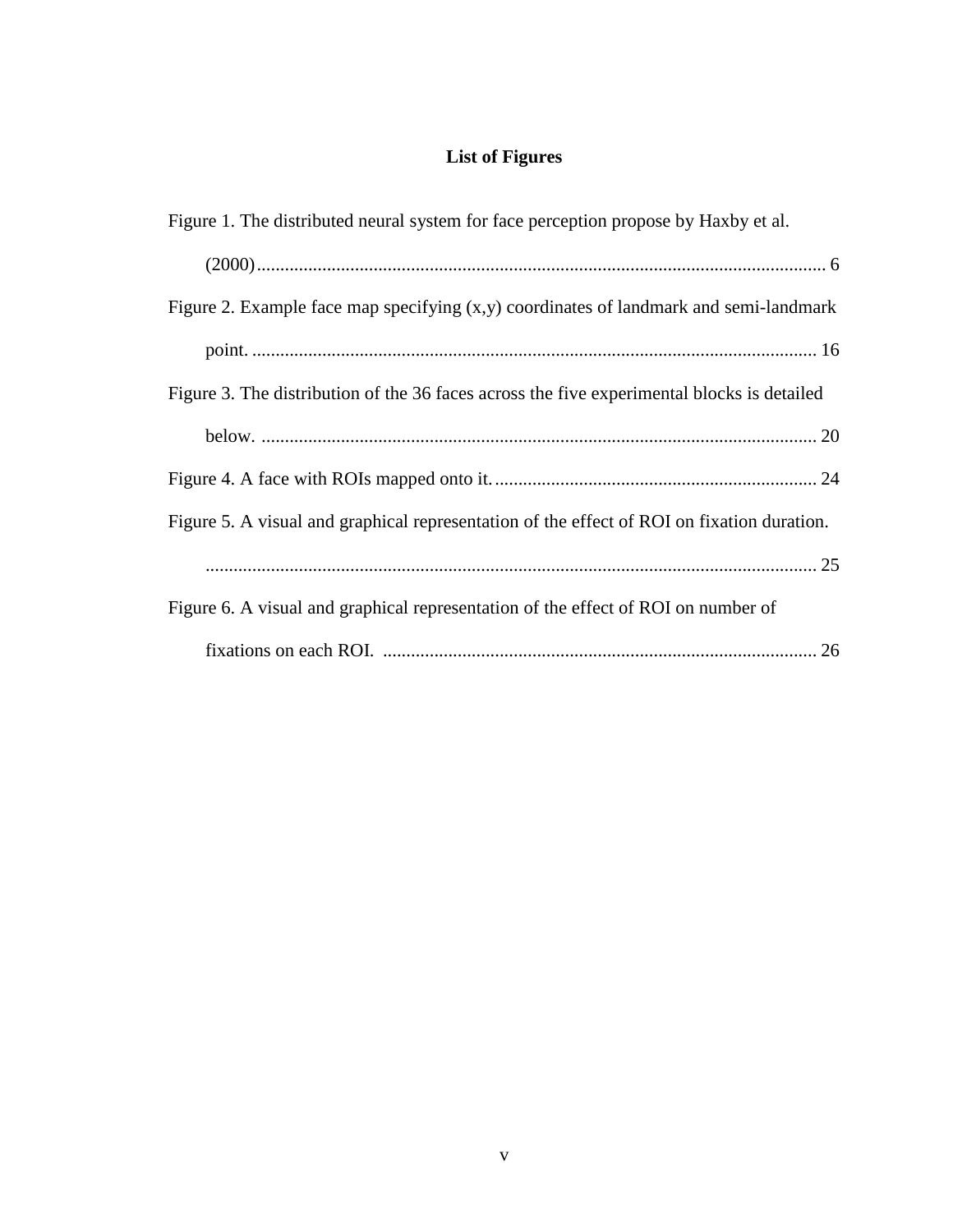# **List of Appendices**

<span id="page-6-0"></span>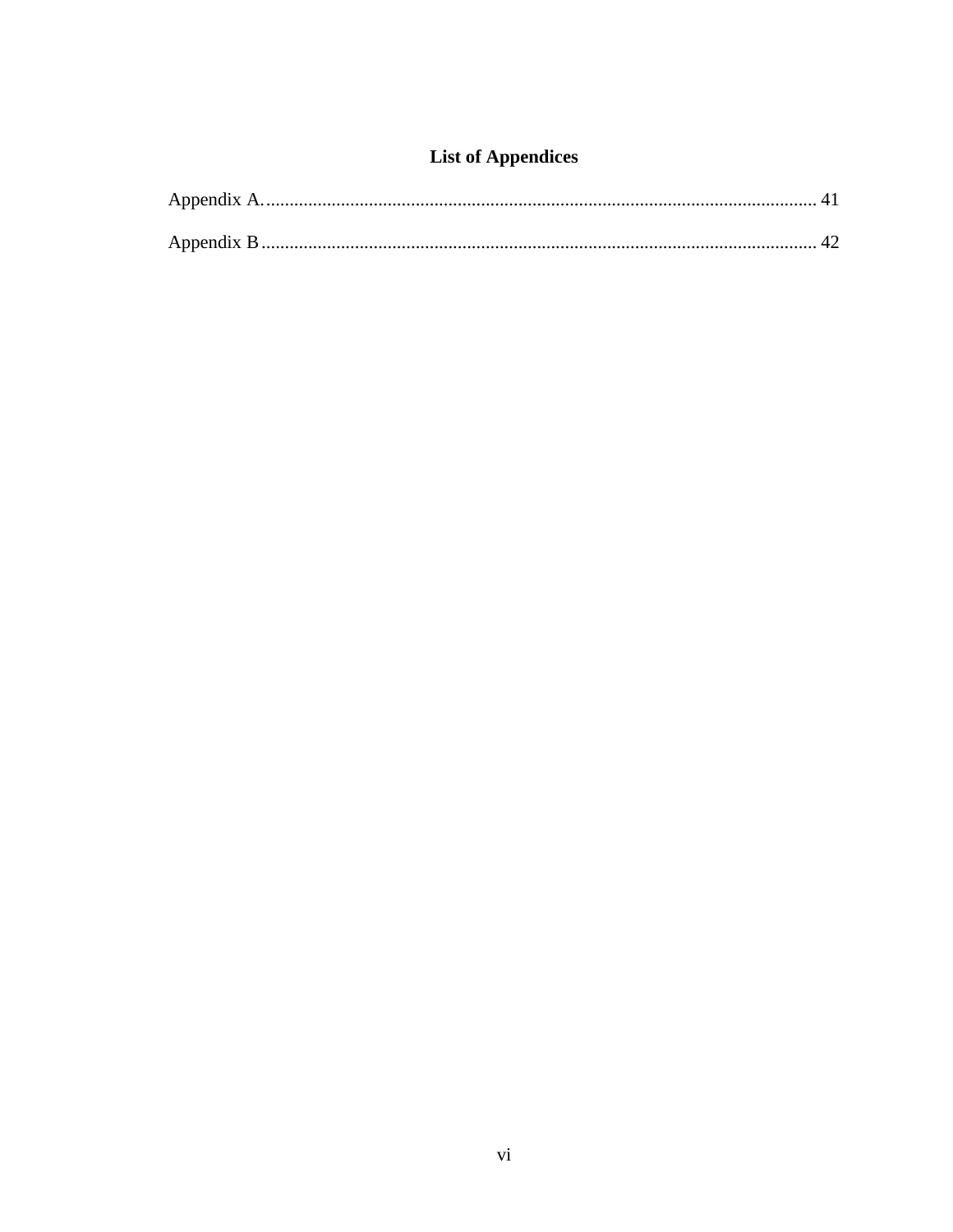## **Introduction**

<span id="page-7-0"></span>On any given day, you are very likely to encounter many faces, whether they be unfamiliar or familiar. Human beings have the amazing capacity to process faces in a very short time and form rapid social judgments about someone just from their face (e.g., Bar, Neta, & Linz, 2006; Rule, Ambady, & Adams, 2009; Todorov, Pakrashi, & Oosterhof, 2009; Todorov, Loehr, & Oosterhof, 2010). The fact that people can distinguish faces among other objects is astonishing, but even more amazing is the speed with which a face can be identified — it takes less than 200ms to recognize a visual stimulus as a face (Crouzet & Thorpe, 2011) and to form perceptual judgments (e.g., trustworthiness) about the individual (Willis & Todorov, 2006) — which speaks to the specialized visual processing of faces above other stimuli.

Indeed, humans spend more time looking at faces than any other category of stimuli across their lifespan (Haxby, Hoffman, & Gobini, 2000) leading to perceptual expertise for faces. This expertise involves a distributed neural system for face processing proposed by Haxby and colleagues (2000, see Figure 1) in which many brain regions exist that consistently respond more strongly to viewing faces than to other visual stimuli. One of the components of this distributed neural system, the fusiform face area (FFA, located within the lateral fusiform gyrus) is activated more strongly by faces than other visual stimuli (Kanwisher, McDermott, & Chun, 1999; Rossion, Caldara, Seghier, Schuller, Lazeyras, & Mayer, 2003; Sergent, Ohta, & MacDonald, 1992). This region is thought to play a critical role in the perception of the unique identity of that face (Haxby, et al.,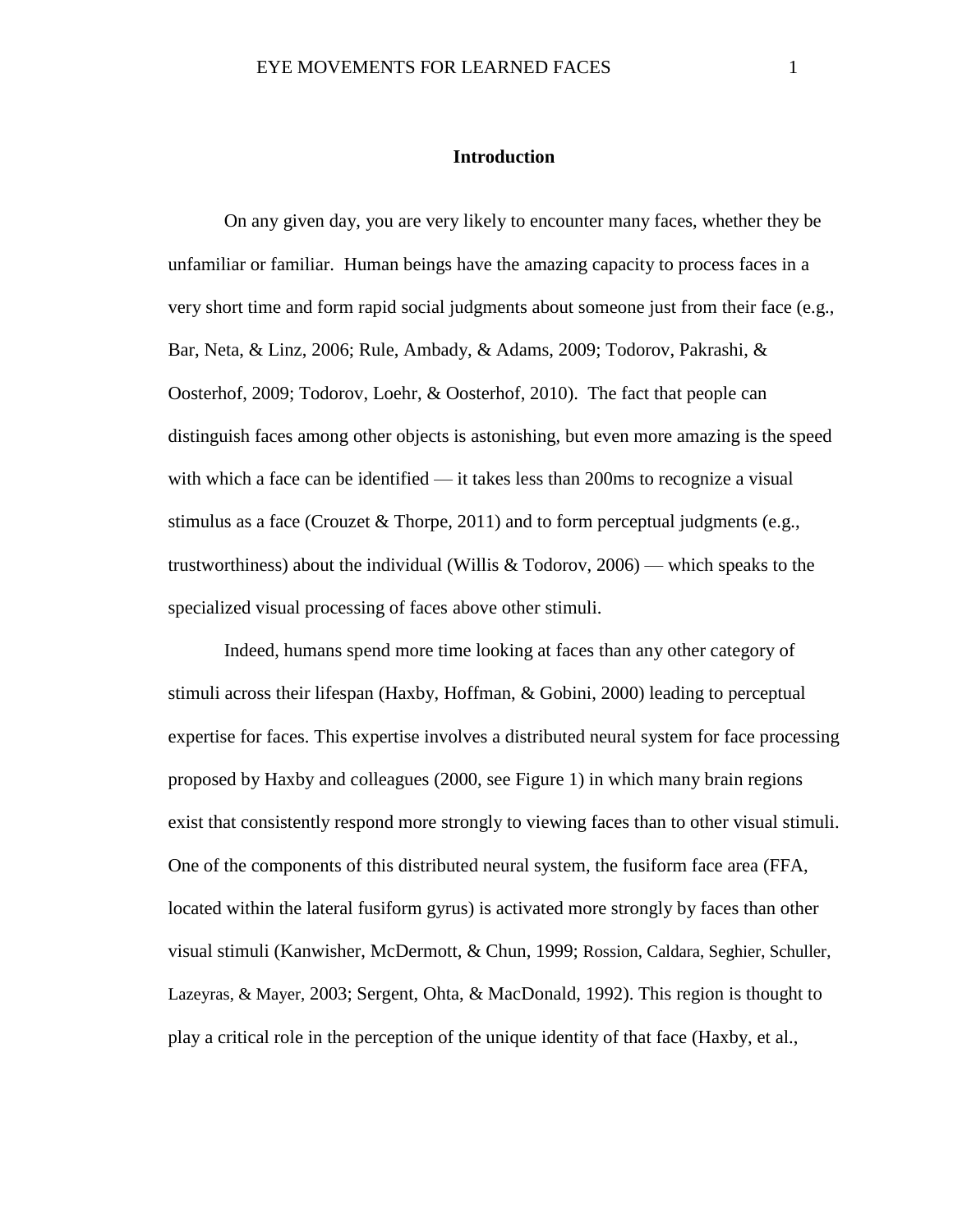2000) and has been shown to respond more strongly to familiar faces than novel faces (Rossion, Schiltz, & Crommelinck, 2003; c.f. Rossion et al., 2003). Another core region that responds more strongly to faces than other objects, the inferior occipital gyrus (IOG also known as the occipital face area (OFA), Haxby et al., 2000), is involved in the early perception of facial features regardless of whether the individual is unknown or familiar. However, this region has previously been shown to respond more strongly to novel than familiar faces (Cloutier, Li, Misic, Correll, & Berman, 2017). These findings suggest that familiar and novel faces may be processed in overlapping, yet distinct manners.

### <span id="page-8-0"></span>**Face Processing Strategies**

Face processing, which is performed for both known and unknown individuals, relies on two distinct processing strategies: configural (or holistic) and featural (or partbased) processing (Bruce & Young, 1986; Piepers & Robins, 2012; Cabeza & Kato, 2000; Rossion, Dricot, Devolder, Bodart, Crommelinck, Gelder, & Zoontjes, 2000; Schwaninger, Lobmaier, & Collishaw, 2002; Tanaka & Sengco, 1997). Configural processing occurs in a gestalt fashion in which emergent features of the face combine to provide a larger overall meaning than each of the features combined. It involves the perception of the relations between different features of a face rather than simply the features themselves. Configural processing can then be broken down into detecting the basic configuration of a face, processing those basic features holistically, and understanding the relational distance between the basic features (Maurer, Le Grand,  $\&$ Mondloch, 2002). Featural or part-based processing differs from configural processing in that it takes individual aspects of a face and generates meaning from those aspects.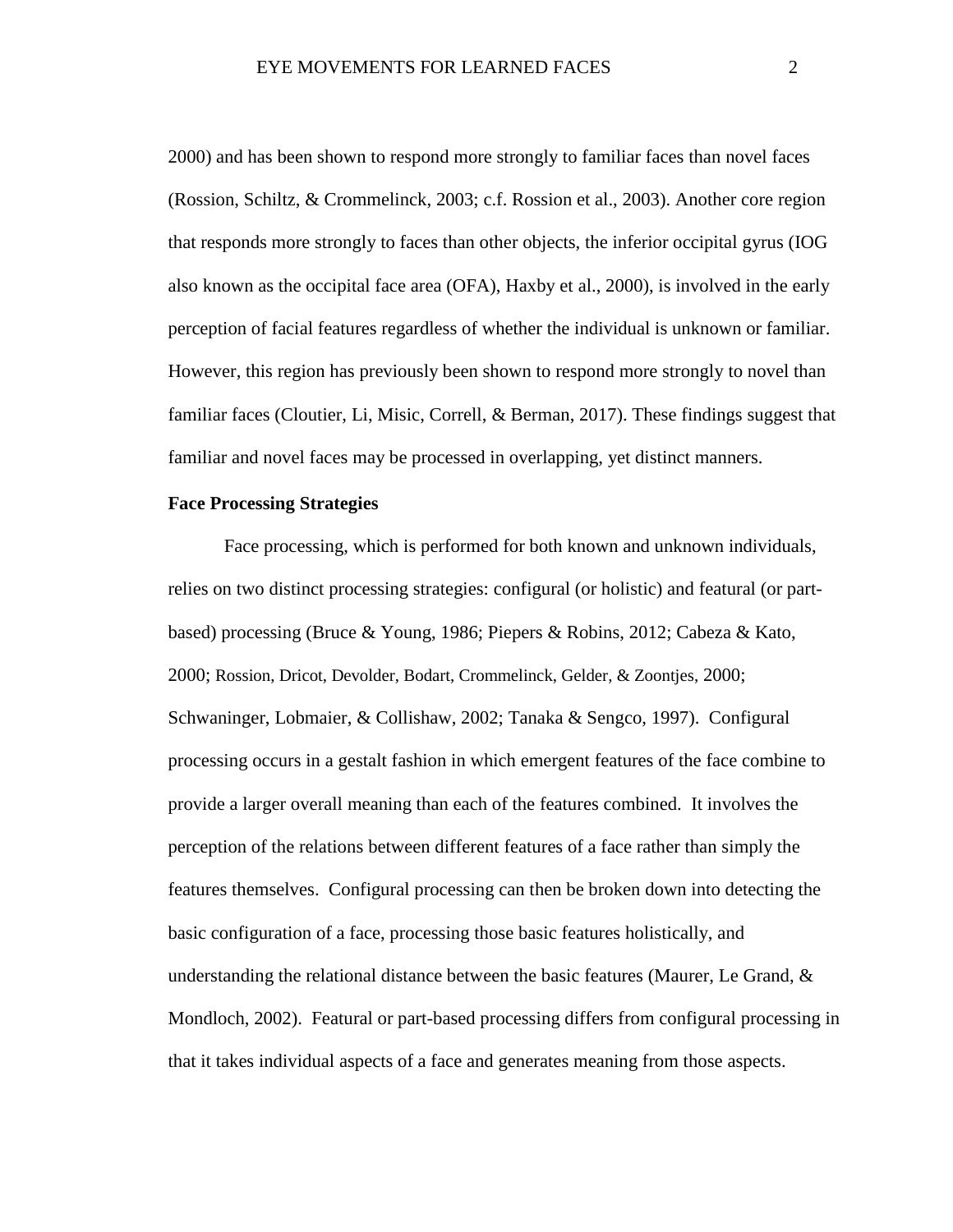Featural processing works at encoding individual aspects of a face to establish meaning from those specific aspects. Although early work on face recognition, which occurs only for known individuals, suggested that recognition relied primarily on holistic processing, more recent work suggests that both featural and configural processing make important but dissociable contributions to face recognition (Cabeza & Kato, 2000).

### <span id="page-9-0"></span>**Face Perception vs Face Recognition**

Face perception (the ability to process a visual stimulus as a face and process the constituent parts and their configuration) and face recognition (the ability to correctly identify an individual from their face) are generally seen as two separate processes. Face perception and face recognition both utilize configural and featural processing strategies, however, there is evidence of separation of these processes in select brain regions. The core system of Haxby's model identifies separate brain regions for the initial perception of a face (i.e., the IOG) and the recognition of the identity of that face (i.e., the FFA; Gobbini & Haxby, 2007; Haxby, et al., 2000). Additional temporal regions, belonging to the extended system, are recruited to continue recognition of the identity of a face. The IOG is involved in the early detection of facial features and has been shown to respond more equally to upright and inverted faces (Yovel & Kanwisher, 2005; cf Haxby, Ungerleider, Clark, Schouten, Hoffman, & Martin, 1999), highlighting the featural processing that occurs in this region. This region provides input to the FFA and STS (Haxby et al., 2000). The FFA then processes invariant aspects of the face, such as identity (Hoffman  $\&$ Haxby, 2000) and is sensitive to configural disruptions such as the face inversion effect (FIE; Gauthier et al., 1999; Haxby et al., 1999; Kanwisher et al., 1998; Zhang et al.,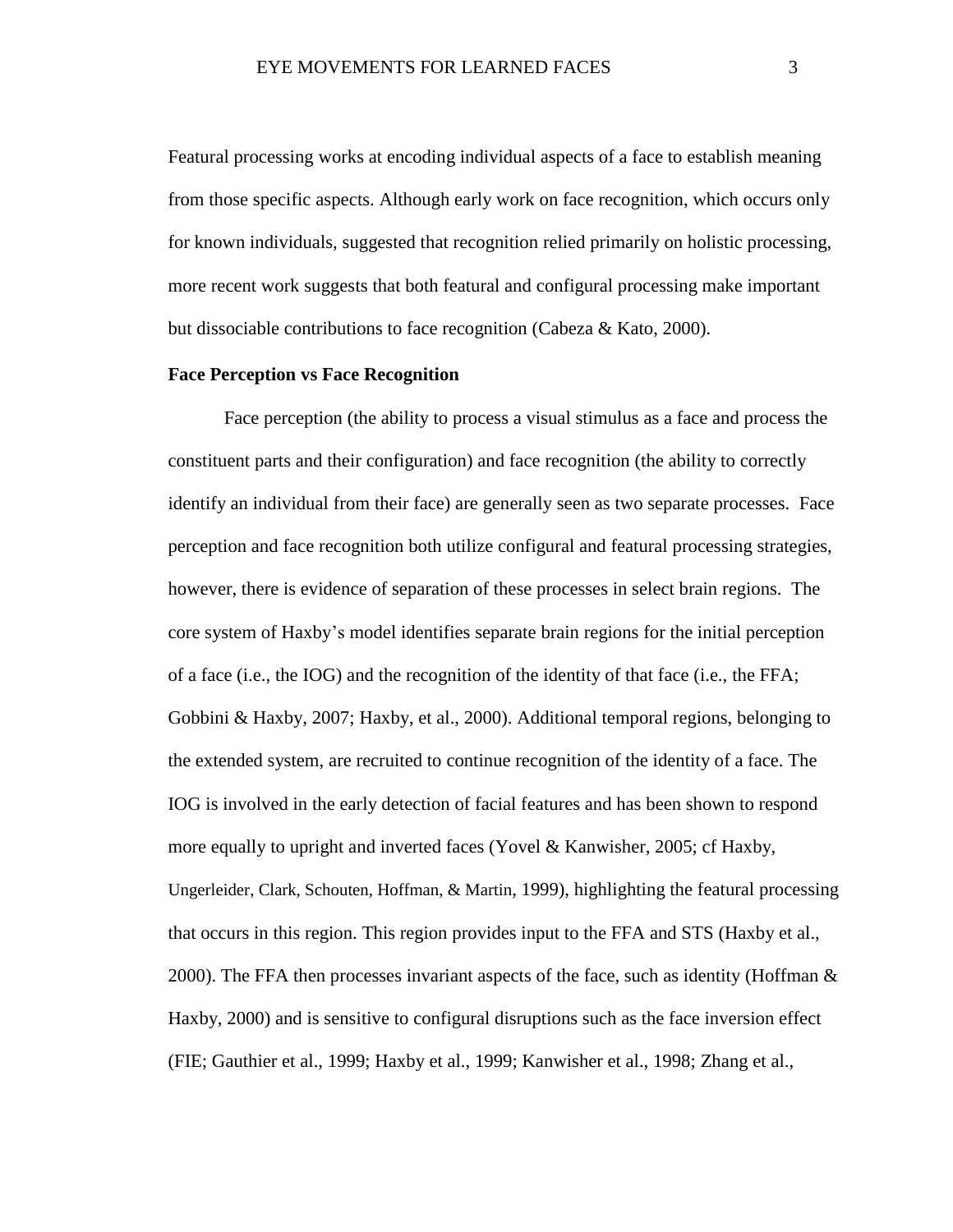2015). This model builds on the cognitive model first proposed by Bruce and Young (1986) and although additional similar models have been proposed (Althoff  $\&$  Cohen, 1999; Heisz & Shore, 2008), this current model is the most widely supported in the field.

Featural processing relies on both internal and external facial features. Internal features of a face include the eyes, the nose, and the mouth whereas external features of a face include the hairline and jaw. Face processing and face recognition rely on both internal and external facial features to some degree — however there tends to be a greater reliance on internal features than external features for both processes (Althoff, & Cohen, 1999; Bonner, Burton, & Bruce, 2003; Ellis, Shepherd, & Davies, 1979; Henderson, Williams, & Falk, 2005; Kano, Call, & Tomonaga, 2012; Sæther, Van Belle, Brennen, & Øvervoll, 2009; Stacey, Walker, & Underwood, 2005). Despite both processes utilizing internal features more than external features, research has suggested that as we get to know a person, internal facial features become increasingly important suggesting that face recognition may rely on internal features to a greater degree (Ellis et al., 1992) but external features to a lesser degree (Bonifacci, Desideri, & Ottaviano, 2015; Bonner et al., 2003; Ellis et al., 1979) than does face processing. Ellis and colleagues (1979) found that viewers were better able to identify famous faces when shown the internal features compared to the external features. They did not, however, observe this stronger reliance on internal features for unknown faces. This enhanced reliance on internal features for face recognition has also been demonstrated by the *Bubbles* technique in which the internal features of a face, such as the eyes, the nose, and the mouth provide better contextual information for face recognition than other external aspects of a face such as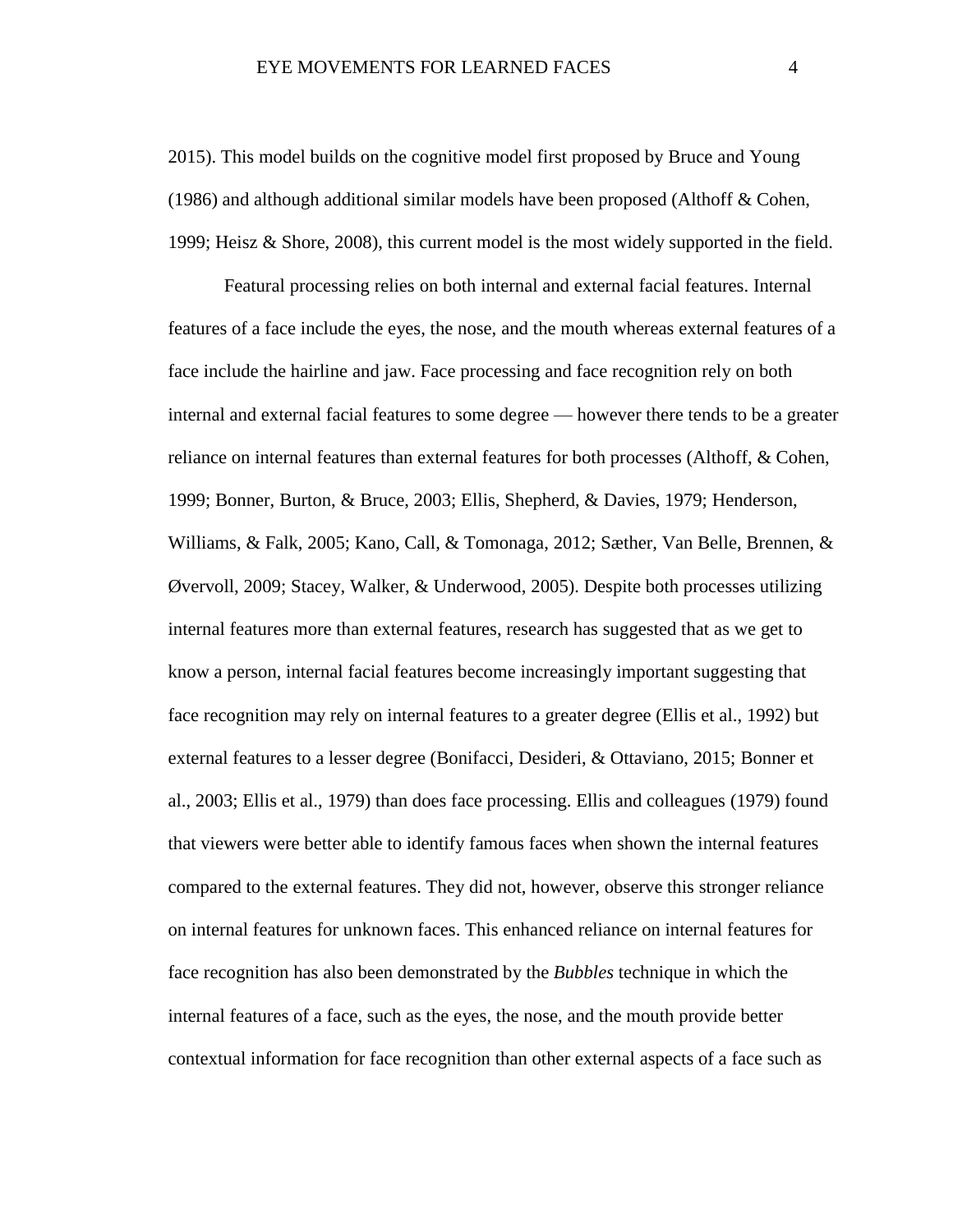the hairline and jaw (Gosselin, & Schyns, 2001). Overall, these studies suggest that the way we look at faces we know versus faces we do not know may differ.

#### <span id="page-11-0"></span>**Visual Scanning of Faces**

The perception of any visual stimulus, including a face, begins with the observer's eyes. Eye movements are broadly categorized into fixations (eye remains steady on a specific location) and saccades (movements of the eyes between fixations). The location of a fixation is considered the locus of attention (Mehoudar, Arizpe, Baker, & Yovel, 2014). Eye tracking studies of face processing have typically focused on two primary fixation variables for analysis: first fixation and fixation duration. (Althoff & Cohen, 1999; Bonifacci et al., 2015; Heisz & Shore, 2008; Henderson et al., 2005; Hills & Pake, 2013; Hsiao & Cottrell, 2008; Peterson & Eckstein, 2013; Sæther et al., 2009). First fixation refers to the specific location within a face where the participant initially looks or fixes their gaze. Typically, this can include a facial feature or the space between features (Hsiao & Cottrell, 2008; Peterson & Eckstein, 2013, 2014). Because fixations represent visual attention, the point of first fixation on a face is generally assumed to represent the aspect of that face that first grabs visual attention (Hsiao & Cottrell, 2008; Peterson & Eckstein, 2013, 2014; Sæther et al., 2009). Fixation duration refers to the proportion of the overall viewing time spent looking at specific features or parts of the face (Bonifacci et al., 2015; Henderson et al., 2005; Stacey et al., 2005).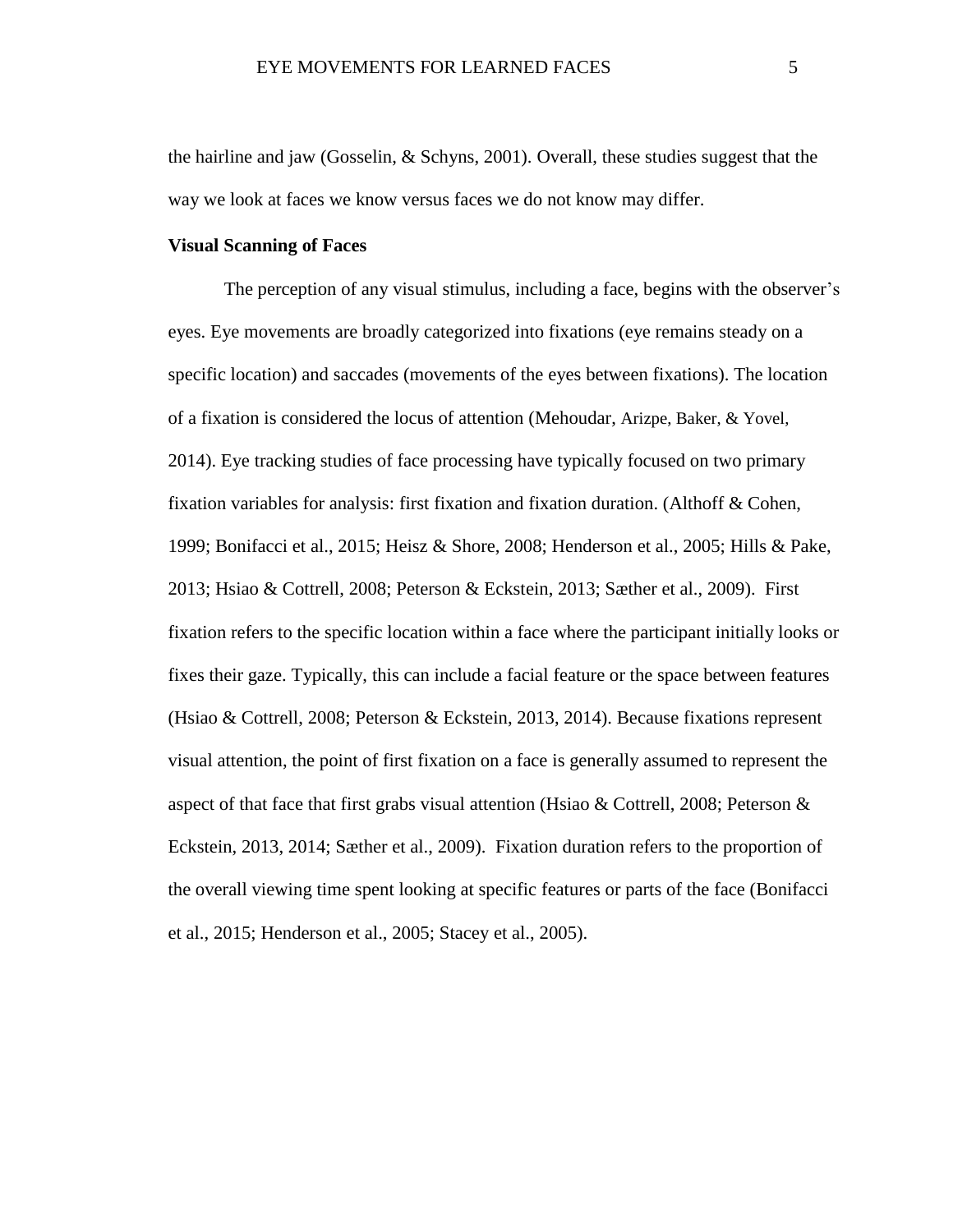

*Figure 1.* The distributed neural system for face perception propose by Haxby et al. (2000)

*Note*. The core system of the distributed neural system model involves three regions in the occipital-temporal extrastriate visual cortex that respond more strongly when viewing faces than when viewing other images, and these three regions specialize in different types of visual information concerning faces. The extended system is comprised of other areas outside the visual extrastriate cortex that influence the strength of the core system responses to faces; this extended system is also thought to play a role in both face perception and face recognition.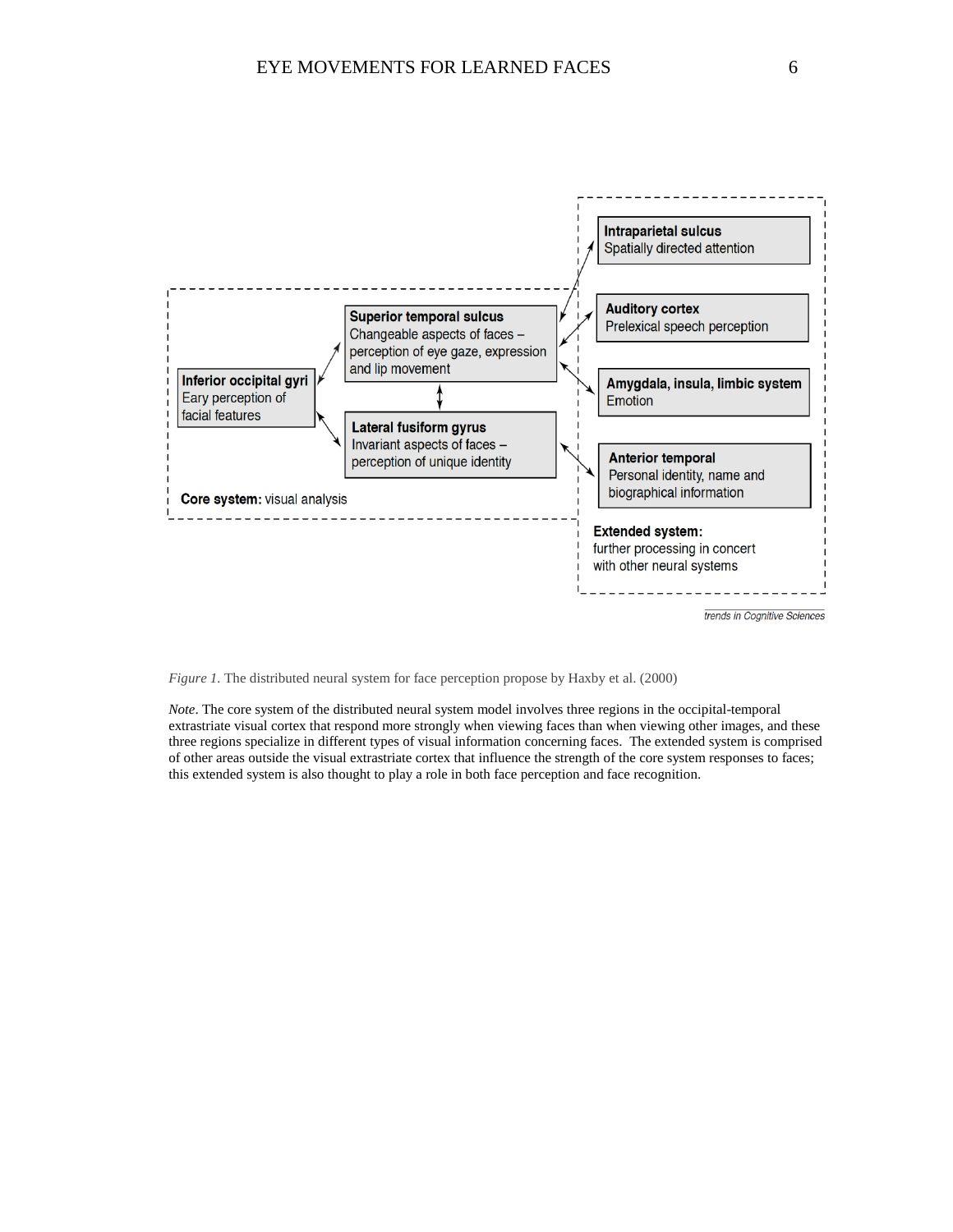Humans demonstrate specific, functional scanning paths when viewing faces with an overall triangular pattern that generally includes the eyes and the mouth (Heisz  $\&$ Shore, 2008; Henderson et al., 2005; Kano et al., 2012). The initial fixation that often occurs when viewing a face tends to be either on the eyes (Gosselin, & Schyns, 2001) or on the vertical midline of the face directly below the eyes (Hsiao & Cottrell, 2008; Peterson & Eckstein, 2013; Sæther et al., 2009). A key question that remains, however, is whether the same scanning strategies are used for all faces, or if face perception and face recognition involve different scanning strategies given the different processing strategies outlined above.

Studies investigating visual scanning patterns of face perception suggest that the first fixation is typically made along the vertical midline, between the eyes and mouth (Or et al., 2015; Peterson et al., 2016). While there are some studies investigating face perception alone, visual scanning patterns during face perception are most often considered as part of a larger face recognition study, with scanning patterns assessed when participants view both known and unknown faces during an old/new face recognition task (Henderson et al., 2005; Hills & Pake, 2013; Kelly et al., 2011). In studies that have compared visual scanning for unknown and known faces, the task demands between the two processes (perception vs recognition) usually differ when employed in the same study (Heisz & Shore 2008; Henderson et al., 2005; Stacey et al., 2005). For example, Heisz and Shore (2008) used a recall task for face perception and an old/new recognition task for face recognition. The recall task introduced novel faces to participants with an associated name that participants were instructed to remember as a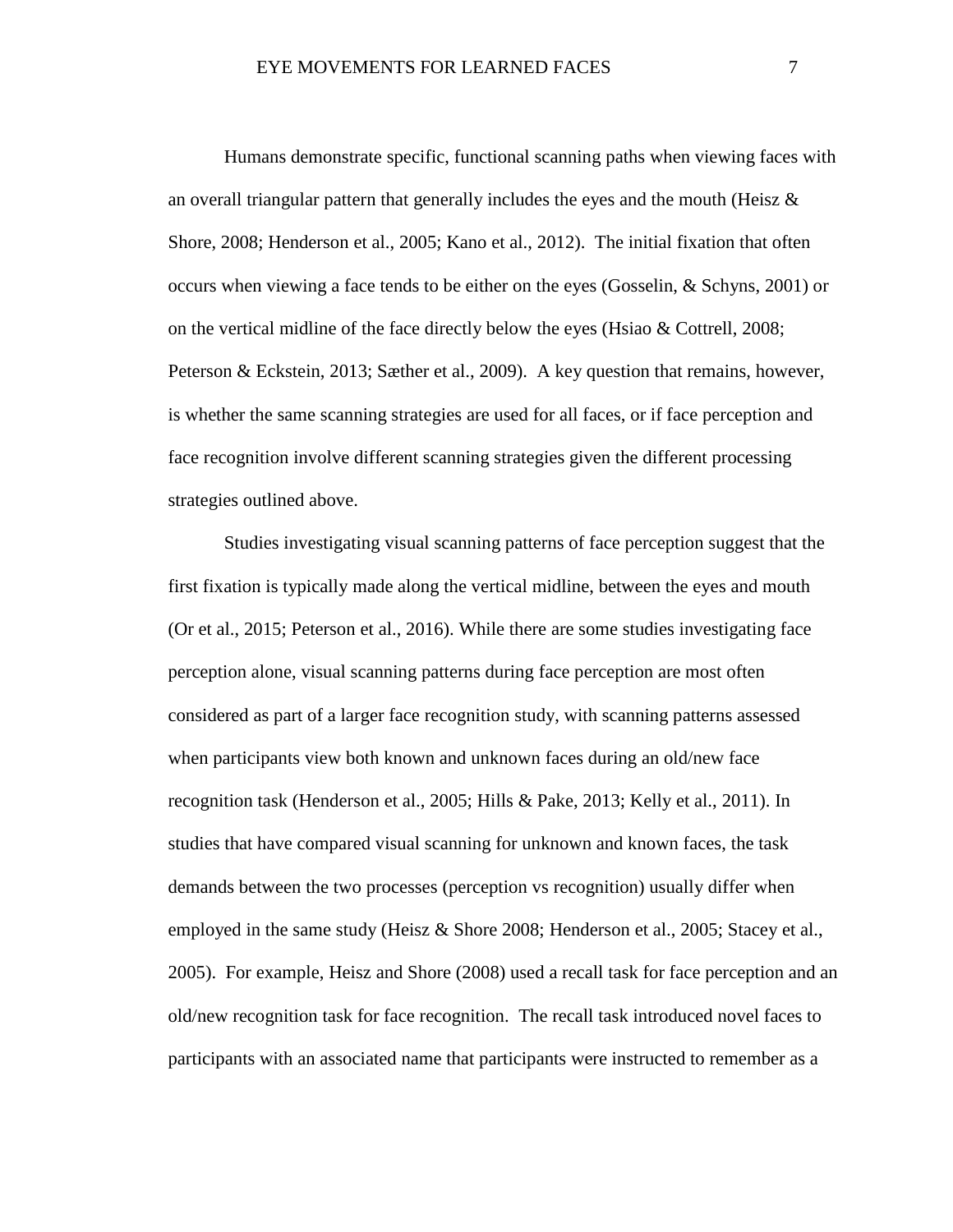test for whether or not the faces were correctly associated with their assigned names. The old/new recognition task used those same learned faces and novel faces to determine whether participants actually recognized the faces they were supposed to. This is indicative of a common problem across face perception studies — different task demands for face perception and face recognition can produce different results (Althoff & Cohen, 1999; Bonifacci et al., 2015; Crouzet & Thorpe, 2011; Haxby et al., 2000; Hsiao & Cottrell, 2008; Stacey et al., 2005).

As outlined above, behavioral studies indicate that as we get to know a person, the internal features of their face may become more important for face processing which suggests that visual scanning patterns may differ for face perception compared to face recognition. Ellis and colleagues (1979) found that for face perception, the internal and external features of a face are relatively equally informative, but for face recognition, the internal features of a face provide more diagnostic information than the external features. Similarly, Young et al (1985) had participants complete a face matching task in which they had to correctly match internal or external features with the complete image of that face for both novel and familiar faces. They found that participants were much faster at matching internal features to the whole face for familiar faces than novel faces, indicating the importance of internal facial features for face recognition. Behavioral research has also suggested an increased reliance on the internal features for known faces compared to unknown faces (e.g., Ellis et al., 1979; Gosselin, & Schyns, 2001). This increased reliance occurs gradually as an individual learns to recognize a face (Bonner et al., 2003). Bonner and colleagues (2003) continuously exposed participants to novel faces over the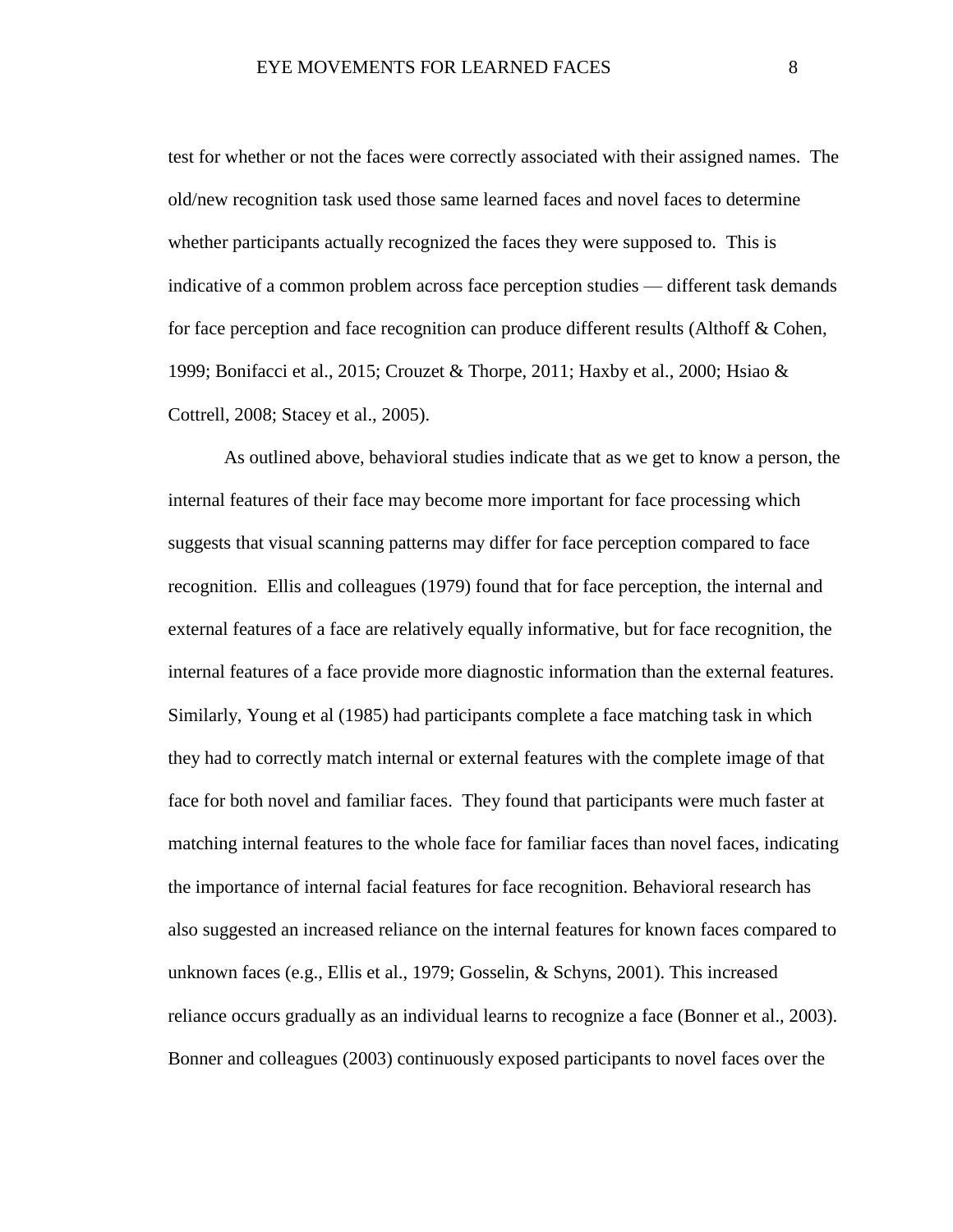span of three days. At each test session, participants completed a matching task that consisted of matching either internal or external features of a face with the full face. At the end of the third day, participant performance improved in matching skills for the internal features but remained relatively stable for external features of the learned faces.

Surprisingly, however, very few eye tracking studies have shown increased fixation duration for internal features when viewing known versus unknown faces. Stacey and colleagues (2005) presented participants with images of famous and non-famous faces while their visual scanning patterns were recorded, and in only one of the three experiments they observed increased fixation duration on the internal facial features for famous faces (face recognition) versus non-famous faces (face perception). The remaining two experiments showed no significant differences in fixation duration for the internal features across these two face types. With a similar paradigm, Althoff and Cohen (1999) observed the opposite pattern; across two different studies, they found that participants spent significantly *less* time looking at the internal facial features for famous faces (recognition) compared to non-famous faces (perception). Using personally known individuals for face recognition rather than famous faces, Bonifacci and colleagues (2015) observed no significant differences in fixation time and overall number of fixations for the internal features of known individuals during face recognition when compared to unknown individuals during face perception — although their results were in the predicted direction of increased fixations on internal features for known vs unknown individuals, this difference was not statistically significant.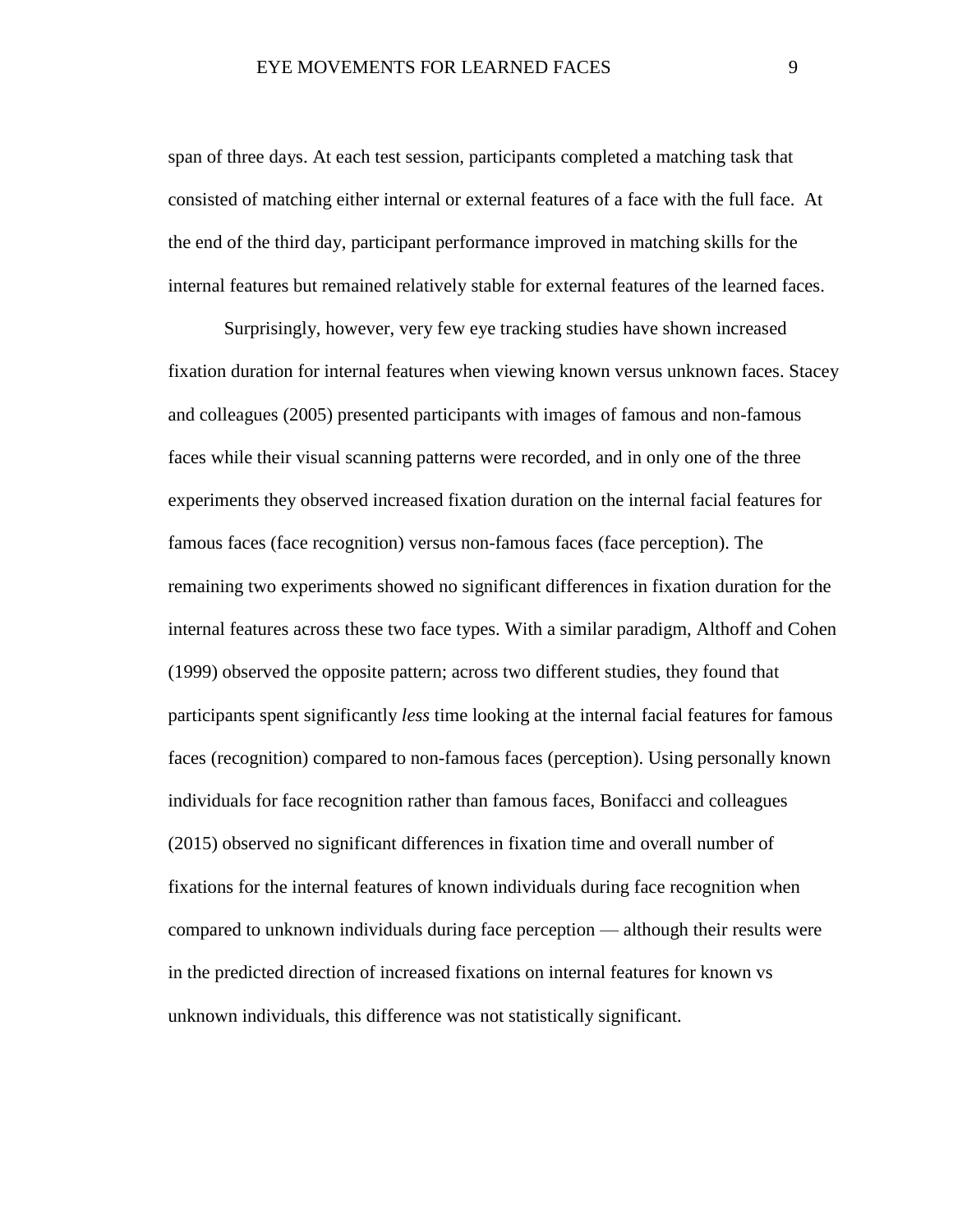Studies of visual scanning patterns for face recognition have used a diverse range of "known faces." This includes both images of famous faces the participant knows conceptually but does not have a personal relationship with (Althoff & Cohen, 1999; Stacey et al., 2005) and images of faces participants have personal relationships with (Bonifacci et al., 2015); both approaches allow researchers to study visual scanning patterns for relatively known faces. Using famous faces enables researchers to use a common set of stimuli that can be used across all participants but sacrifices personal knowledge of the individual depicted, while using personally known faces permits a greater depth of knowledge about the individual depicted but does not necessarily allow for a common set of stimuli to be used across all participants.

A more recent approach to studying face recognition has relied on subjects learning to recognize a previously unknown set of faces rather than using famous or personally known stimuli. In this paradigm, researchers display novel faces to participants that become familiar over repeated exposure during the study itself (Heisz  $\&$ Shore, 2008; Henderson et al., 2005; Hills & Pake, 2013; Hsiao & Cottrell, 2008; Kelly et al., 2011; Peterson & Eckstein, 2013, 2014; Sæther et al., 2009). The viewing conditions of learned faces vary across these studies with differing amounts of time spent learning different faces (Peterson & Eckstein, 2013) or even forcing participants to fixate in specific areas when learning faces (Henderson et al., 2005; Peterson & Eckstein, 2014). Overall, however, these learned-face studies have failed to find consistent visual scanning differences between novel and familiar faces (Heisz & Shore, 2008; Henderson et al.,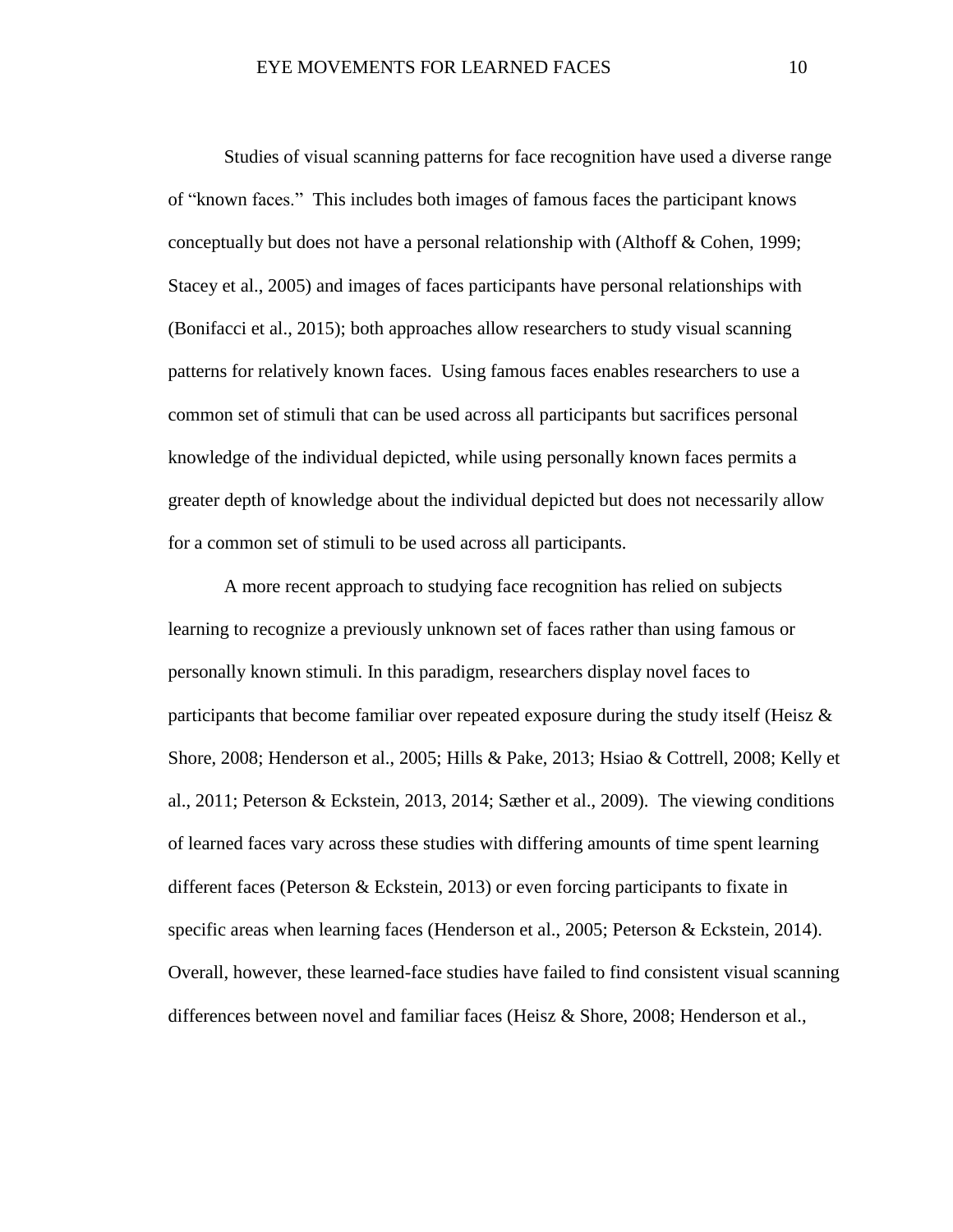2005; Hills & Pake, 2013; Kelly et al., 2011; Peterson & Eckstein, 2013, 2014; Sæther et al., 2009).

Several of these studies using this paradigm have reported the greatest fixation duration (i.e., most time spent looking at) in the eye region for both the known and unknown faces (showing eyes  $>$  any other feature for both face types; Heisz & Shore, 2008; Henderson et al., 2005; Hills & Pake, 2013). When comparing fixation duration of features for the known versus unknown faces, Henderson and colleagues (2005) found that participants spent more time viewing the eyes during face recognition compared to face perception. Heisz and Shore (2008), however reported that fixation duration on the eyes increased for the recognition task, but the difference in fixation on the eyes for novel vs known faces was not significantly different. Similarly, Hsiao and Cottrell (2008) did not find significant differences in fixation duration for the eyes when comparing novel to known faces. Other work has suggested that face recognition may rely on increased fixation on the mouth (Peterson & Exckstein, 2014) and hair (Hills & Pake, 2013) regions (i.e., fixation duration for these regions is greater for known faces compared to novel faces). Additional work utilizing eye tracking technology is necessary to clarify the importance of various facial features for face perception versus recognition.

# <span id="page-17-0"></span>**The Current Study**

The current study was designed to explore potential changes in eye movement behaviors as faces transitioned from novel to familiar. A low frequency eye tracker was used to measure eye movement behaviors (Titz, Scholz, & Sedlmeier, 2017). While previous studies have investigated visual scanning patterns for learned faces, they have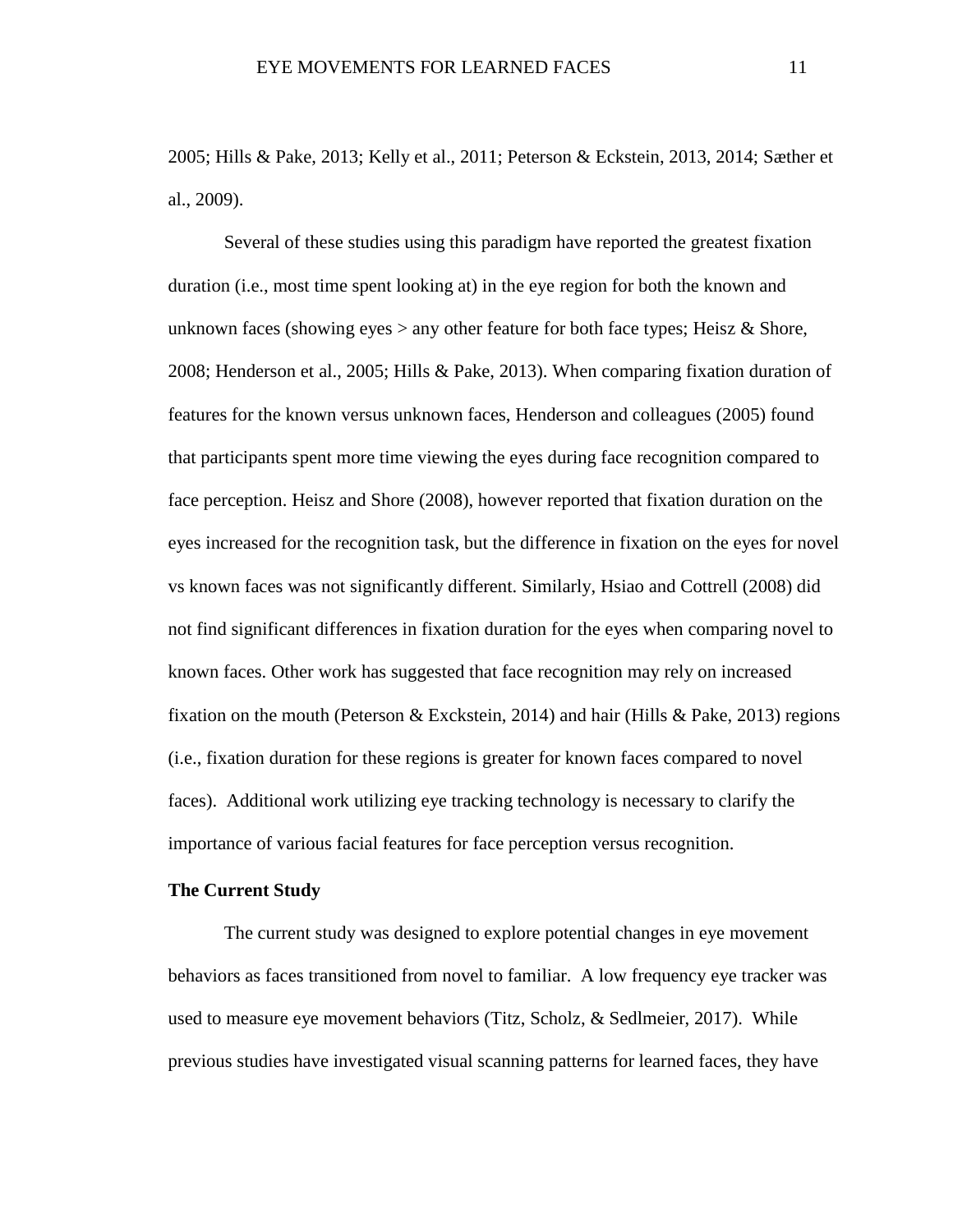generally compared eye movements for the learned or "known" faces to unknown distractor faces presented in the final run. This study compared eye movements in response to viewing the *same* individual faces before and after learning so that visual scanning patterns could be compared for the same faces when they were both novel and familiar to determine how visual scanning patterns shifted as a given face transitioned from unknown to known.

<span id="page-18-0"></span>**Hypothesis 1 - Fixation Duration.** It was difficult to make clear predictions about the data given the equivocal results found throughout the literature. Previous behavioral studies indicate that there is an increased reliance on internal features as we come to know a face. This suggested that we would see increased fixation duration for ROIs corresponding to internal features (eyes, nose, mouth) when the faces were familiar as compared to when the faces were novel. This pattern would be reflected in a significant interaction between ROI and familiarity for the fixation duration data. Previous eye tracking studies have provided equivocal evidence for increased fixation duration on internal features during face recognition. However, because the behavioral studies (Bonner et al., 2003; Ellis et al., 1979; Gosselin, & Schyns, 2001) have used a continuous recognition task, which was used in the current study, I predicted a significant ROI by familiarity interaction for the fixation duration data.

<span id="page-18-1"></span>**Hypothesis 2 - Number of Fixations.** Number of fixations is a variable measured in past research to compare differences in face perception and face recognition (Althoff & Cohen, 1999; Bonifacci et al., 2015). These previous studies reported conflicting results. Bonifacci and colleagues (2015) found no difference in the number of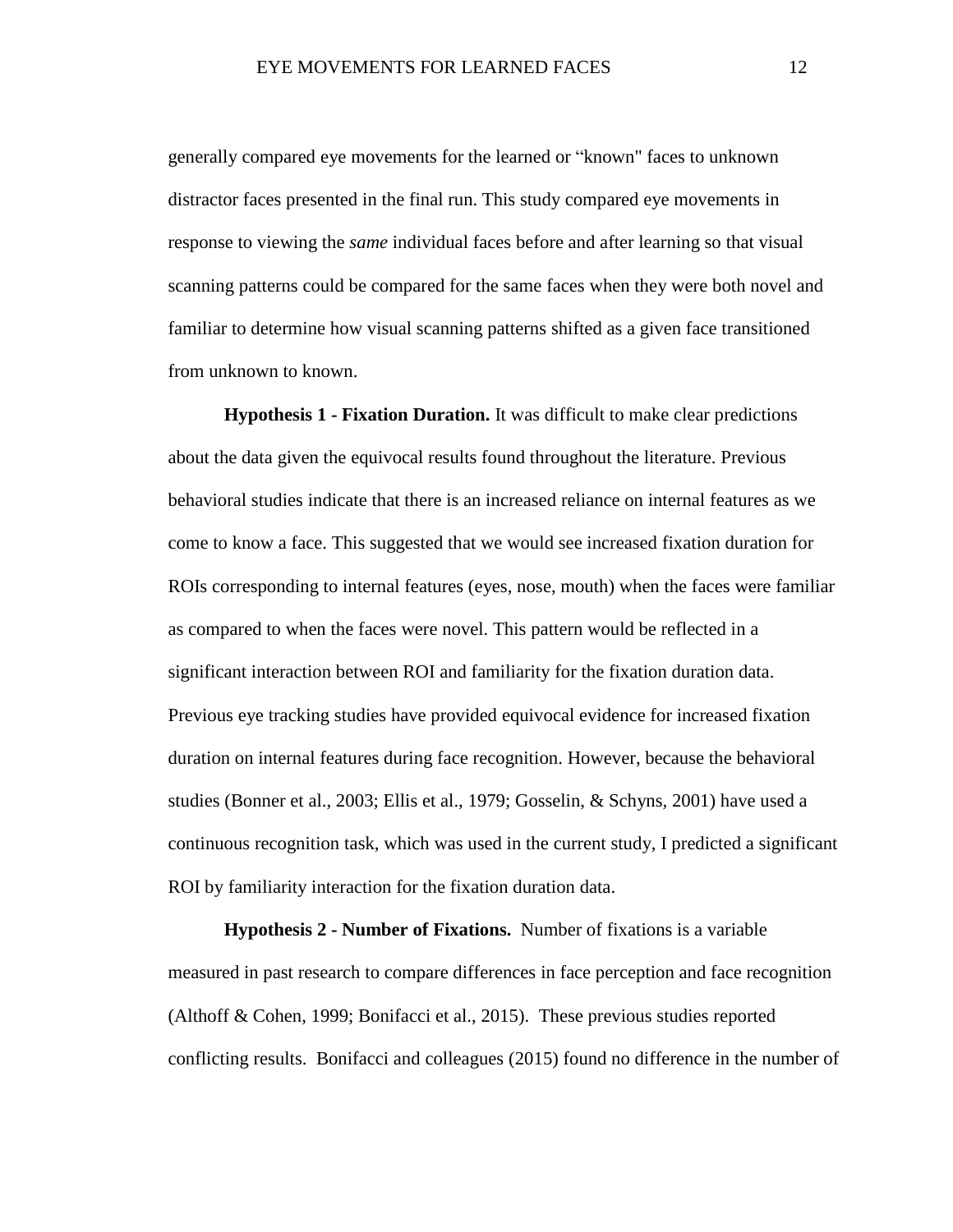fixations between novel and familiar faces while Althoff and Cohen (1999) did find a difference. I predicted a significant main effect of ROI whereby the eyes and nose had the greatest number of fixations. I did not have a clear prediction about the possible interaction between ROI and familiarity based on past research. A significant interaction would indicate that the most informative features of a face change as faces become familiar.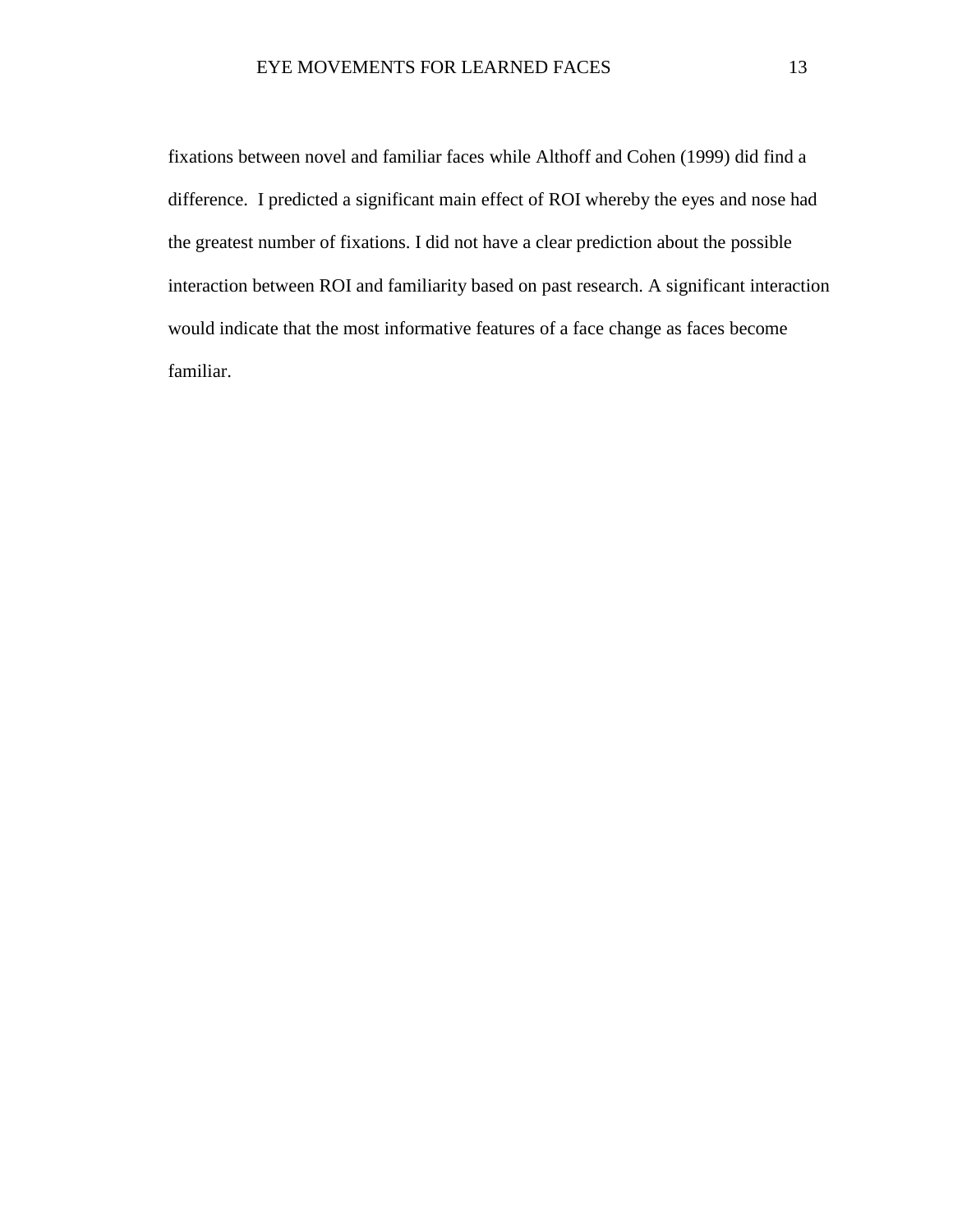#### **Method**

### <span id="page-20-1"></span><span id="page-20-0"></span>**Equipment**

A Gazepoint GP3 eye tracker, attached to a tripod sitting below the monitor, was used in this study to monitor visual scanning for faces at a rate of 60 Hz (Titz et al., 2017). The Gazepoint eye tracker includes a feature that ensures participants maintain a consistent distance from the monitor. This built-in sliding scale moved to one end of the monitor or the other and turned a dark red if the participant sat too close or too far from the eye tracker and monitor. When the participant sat at an ideal distance from the eye tracker and monitor, the scale moved toward the middle of the monitor and turned bright green. So long as participants sat at that ideal distance and were fully calibrated to the eye tracker, the tracker had no issues measuring eye movement data. This feature controls for variability in head position and movement both within and across participants.

# <span id="page-20-2"></span>**Stimuli**

Facial images taken of individuals that did not live in or around Arcata, California were used as both the test and distractor faces; this ensured that each face viewed during the study started as a novel face. The images were taken from the 3DSK face set which contained 100 total Slovakian Caucasian faces, 50 of which were male and 50 were female (e.g., Hahn, Fisher, DeBruine, & Jones, 2014; Wang, Hahn, DeBruine, & Jones, 2016). Each face in the set had a direct gaze and neutral expression. Faces were masked and were presented on a white background aligned on inter-pupillary distance to ensure that eyes were presented in the same position across all images. All faces were delineated (i.e., a 189-point "facemap" was applied to each face) using Webmorph (DeBruine, 2017)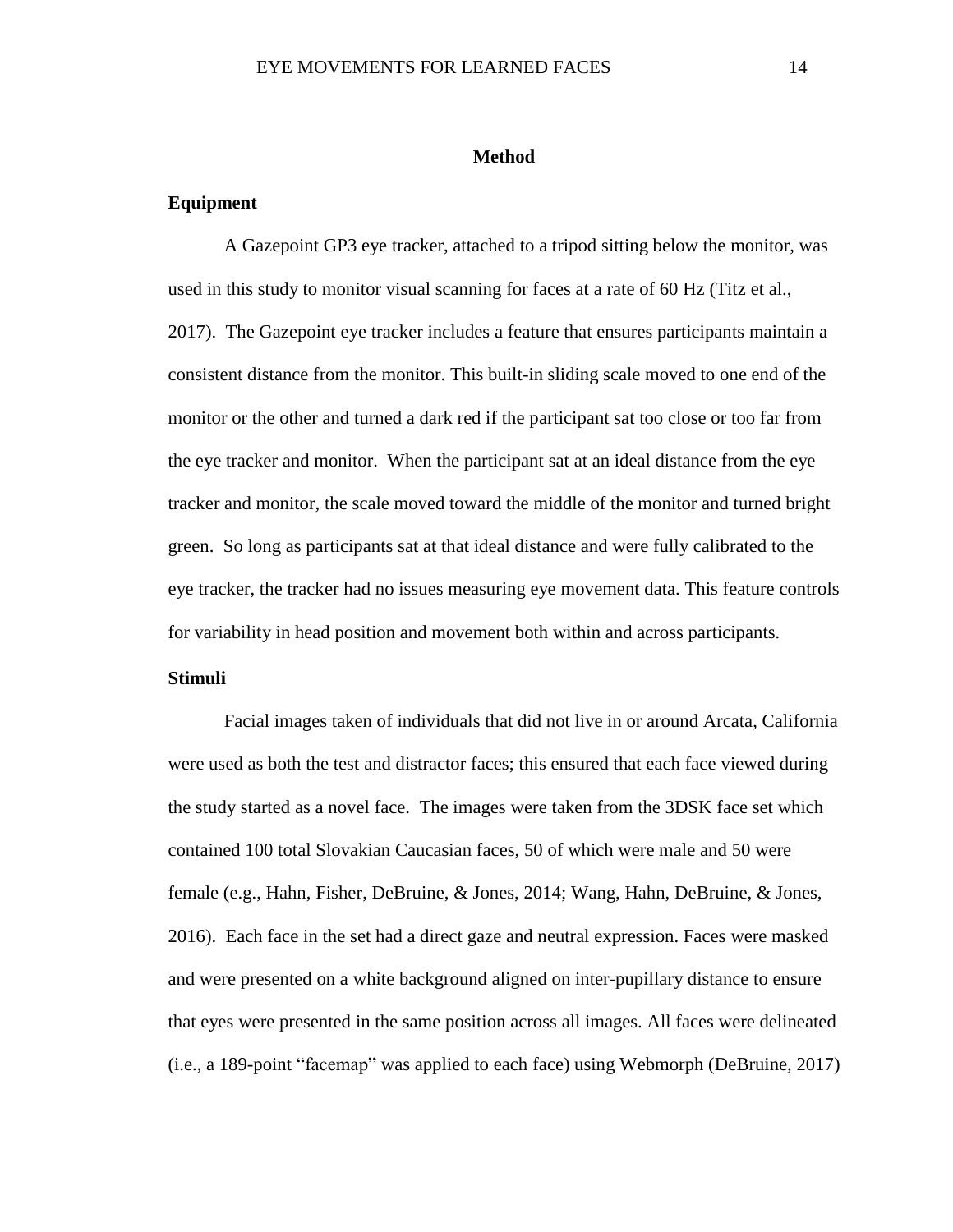to aid in consistent selection of the location of specific facial features (see Figure 2). These mapped points served as the anatomical boundaries for the regions of interest (ROIs, also called areas of interest or AOIs) analyzed.

#### <span id="page-21-0"></span>**Measures**

<span id="page-21-1"></span>**Fixation duration.** The duration of each fixation made when viewing a face was recorded using the Gazepoint eye tracking software. Measuring the duration of time spent fixating on each mapped feature revealed which features were important for face perception and face recognition. Based on previous studies, specific facial regions of interest (ROIs) were the hair, forehead, ears, jaw, eyes, nose, mouth, chin, and cheeks (Bonner et al., 2003; Sæther et al., 2009; Henderson et al., 2005). Importantly, both internal and external features were included in this set of ROIs.

<span id="page-21-2"></span>**Number of fixations**. The number of fixations made in each ROI when viewing a face were measured using the Gazepoint eye tracking software. Measuring the number of fixations on each mapped featured revealed which features were informative for both face perception and face recognition when participants viewed each face.

# <span id="page-21-3"></span>**Participants**

The participants used in this study were recruited using convenience sampling through the Humboldt State University research recruitment page. All participants had normal or corrected to normal vision. Data were collected for 34 participants in this study. The group sample was composed of individuals over the age of 18 and included both males and females. Out of all of the participants, 13 identified with an ethnicity that was not European American White.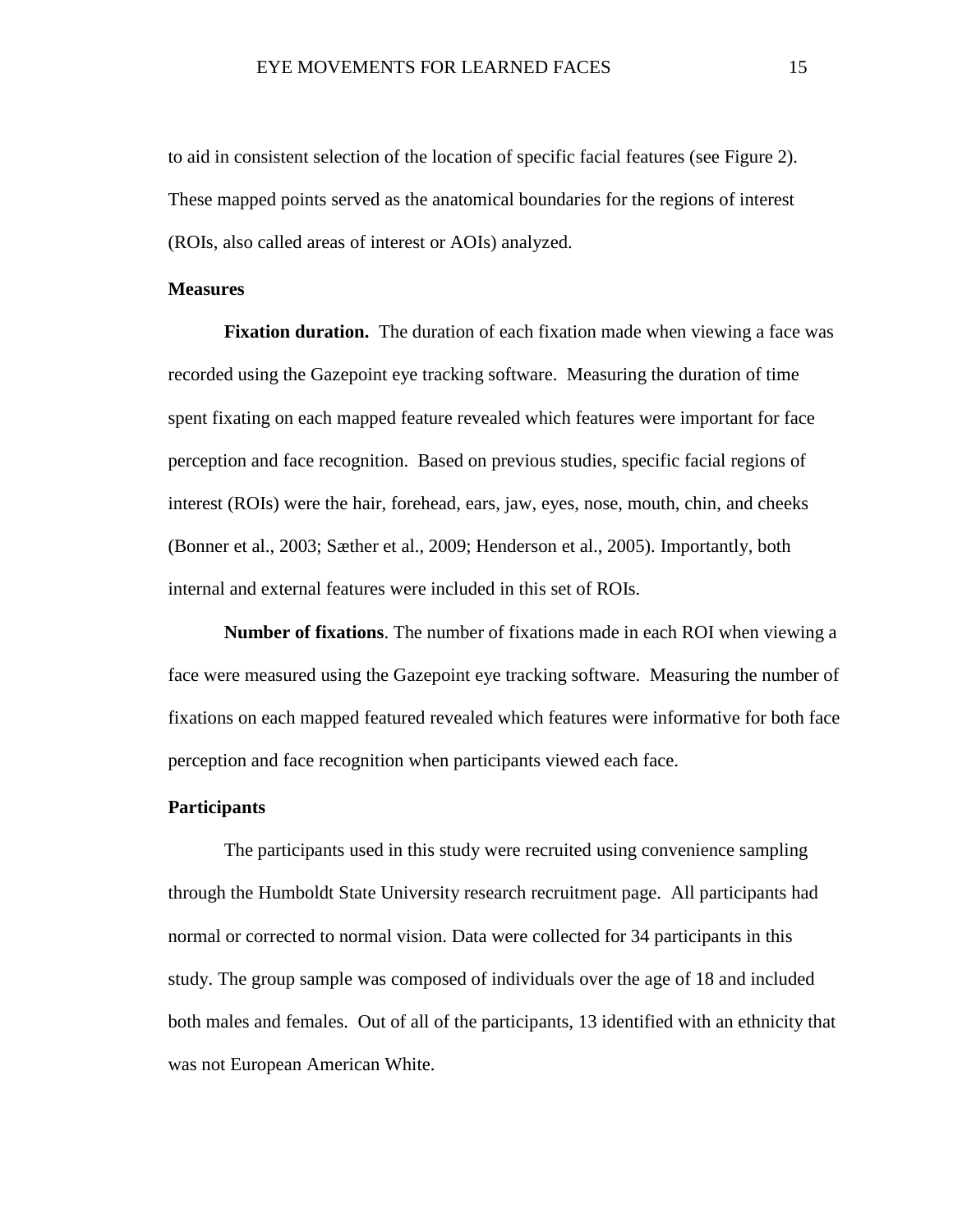

*Figure 2.* Example face map specifying (x,y) coordinates of landmark and semi-landmark point.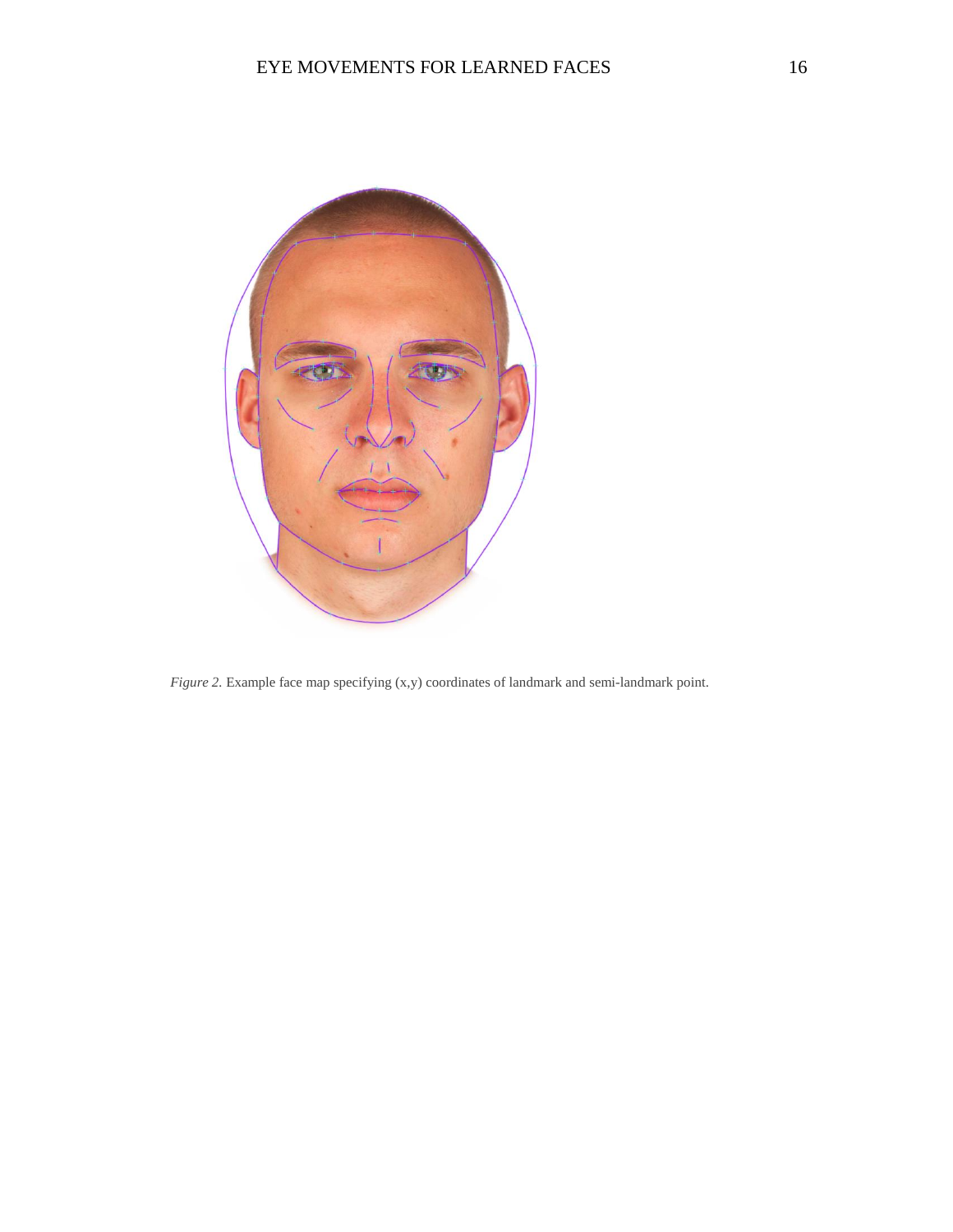### <span id="page-23-0"></span>**Procedure**

This experiment was conducted with an adapted continuous recognition method (Estes & Maddox, 1995). Participants were tested on six faces that became familiar over five consecutive blocks; previous research has indicated that five presentation blocks is sufficient for recognition to take place (Heisz  $\&$  Shore, 2008). The six faces were randomly selected from the 3DSK face set and then assigned to participants; each set of familiarized faces was built in to eight different lists, of which each of the familiarized faces were different for each list. Participants were assigned to one of these eight lists in a counterbalanced fashion. Another six faces were added to each block to act as a control for the familiarized faces, also randomly selected, and those faces were completely novel for each block. This means that for each block, a random selection of six faces from the 3DSK set were shown that were not shown before for the specific participant (see Figure 3 for a visual representation of image presentation for one of the eight lists).

A total of 36 faces (18 male and 18 female) were viewed by each participant, six familiarized faces (half of which were male and half female) and 30 novel faces (half of which were male and half female). Order effects for this task were unlikely due to the random presentation of each face during each block. Fatigue, however, was possible during this experiment, but likely did not occur not only for the familiar faces, but for the novel faces as well. Figure 3 shows an example of the visual layout of the presentation of each block of faces for a single participant assigned to one of the eight lists. Following Helena and Tomc (2016) and Hsiao and Cottrell (2008), each face in this study was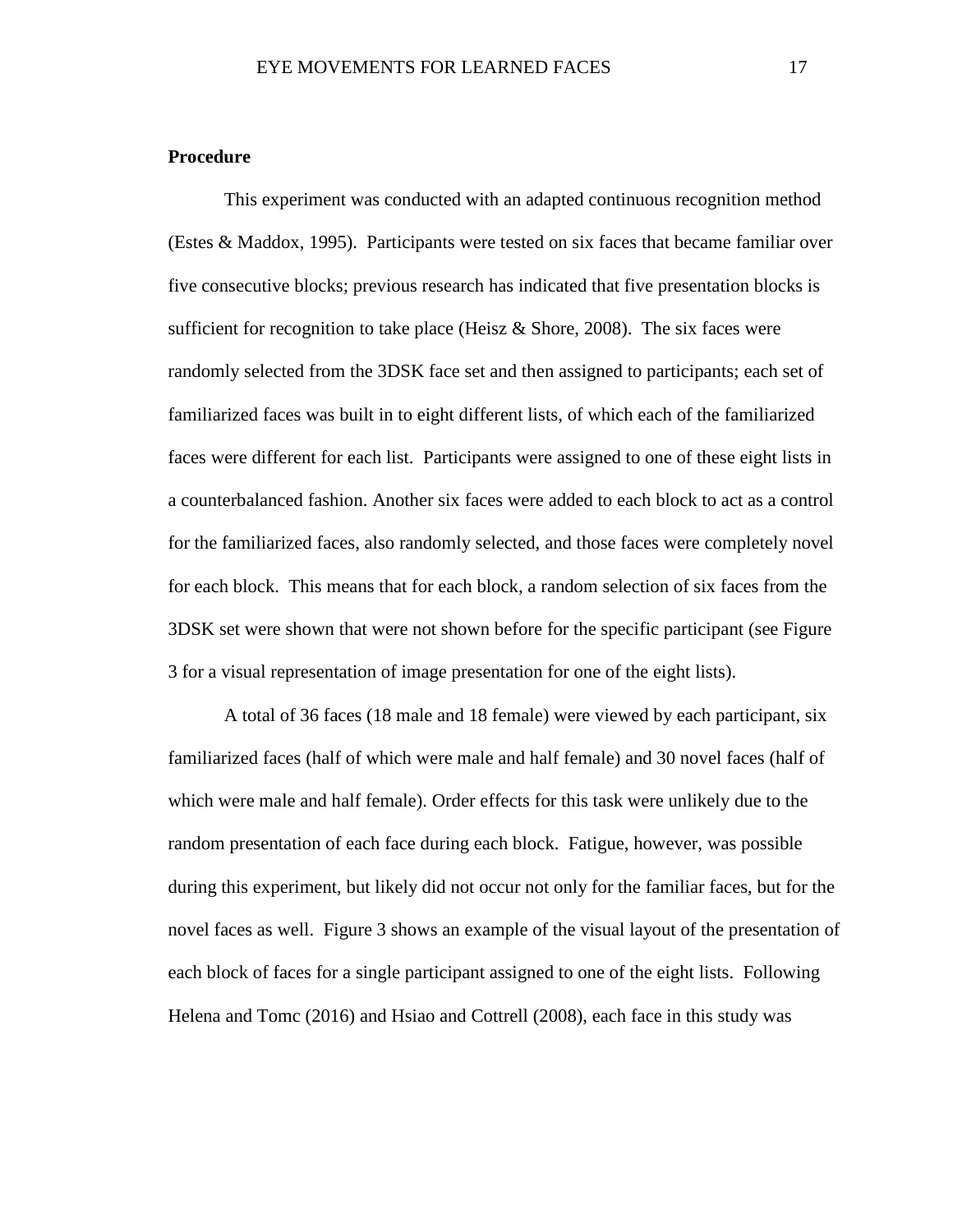displayed for a total of three seconds. Previous research suggests that this is sufficient time for both face perception and face recognition to occur (Hsiao & Cottrell, 2008). Participants were asked to rest comfortably and to minimize head movements. Small movements did not affect the eye tracker measurements, and position from the monitor to the participant was kept constant according to the built-in scale on the tracker. Once the participants

were relatively comfortable, the calibration period of the study began. To begin, participants first performed the nine-point eye calibration procedure required by the GazePoint eye tracker. Then the participants were taken through a practice experiment that was set up the same way as the experiment. The practice presented two faces (one male and one female) that were not selected for any of the eight lists to become familiar. Following the practice, participants were asked if they had any questions, and the experiment began.

In every block, each of the 12 faces (six target faces and six distractor faces) was displayed for three seconds after a fixation cross appeared on the screen. Each fixation cross was randomly selected to appear at one of the four corners of the screen (top left, top right, bottom left, and bottom right) and participants were instructed to stare at the cross until it was removed from the screen and the face appeared. After the face disappeared, the participant then indicated whether the face they had just viewed was new or old. This was done by displaying a question on the screen that asked the participant if they had seen the face before, with the answers of either "yes" or "no." Participants answered by using their eyes—by staring at either the "yes" or "no" answers. For the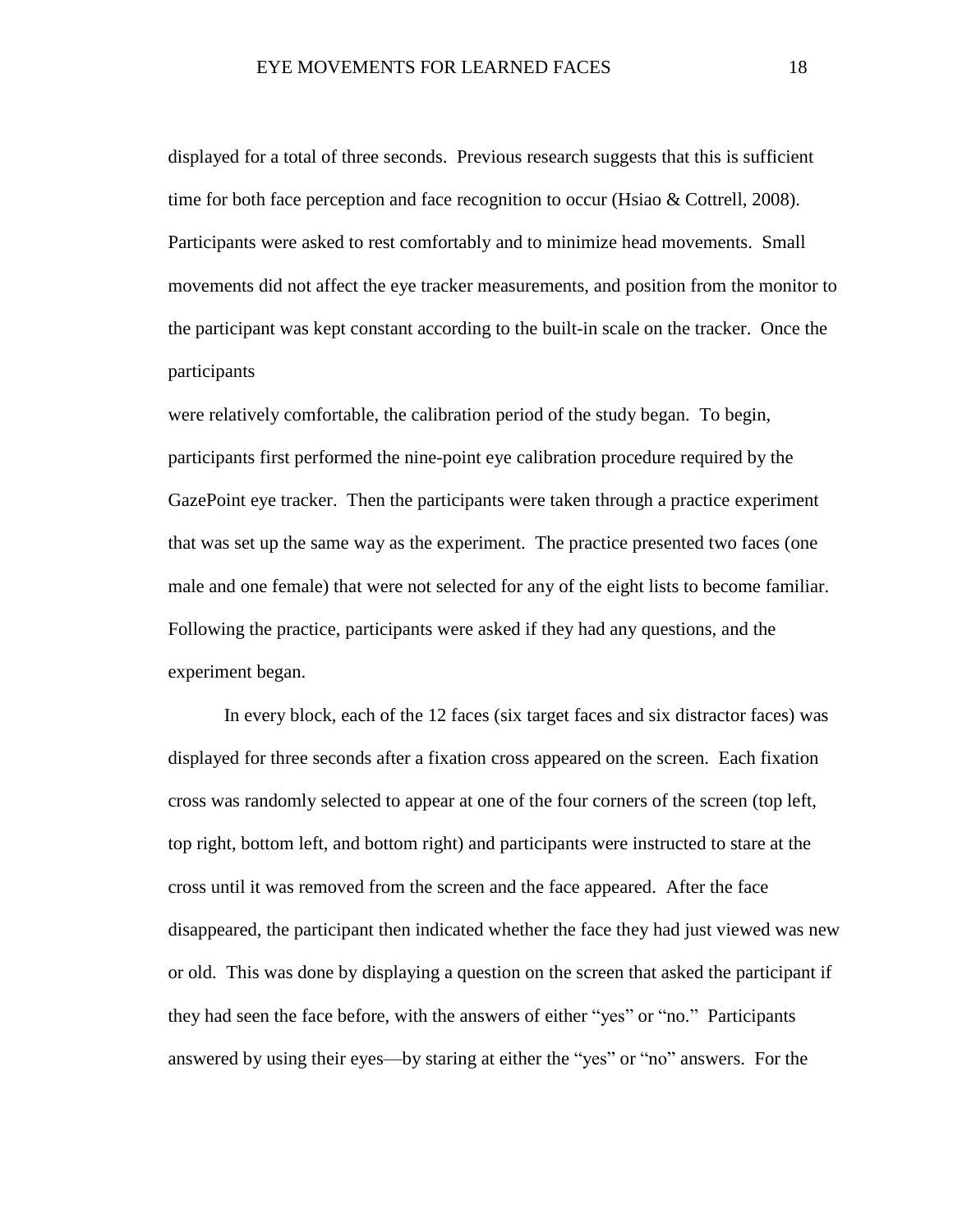first block, it was expected that the participants would indicate that each face was new by staring at the "no" response thereby indicating a new face was viewed. Each subsequent block occurred in the same way with the participants indicating whether the faces they were shown were new or old by responding "no" or "yes" respectively. Only data from target faces correctly identified as having been seen before in Block 5 was used in the analyses reported here. Once the last block has been completed, the participant went through a period of debriefing, and were thanked for their voluntary participation in the study.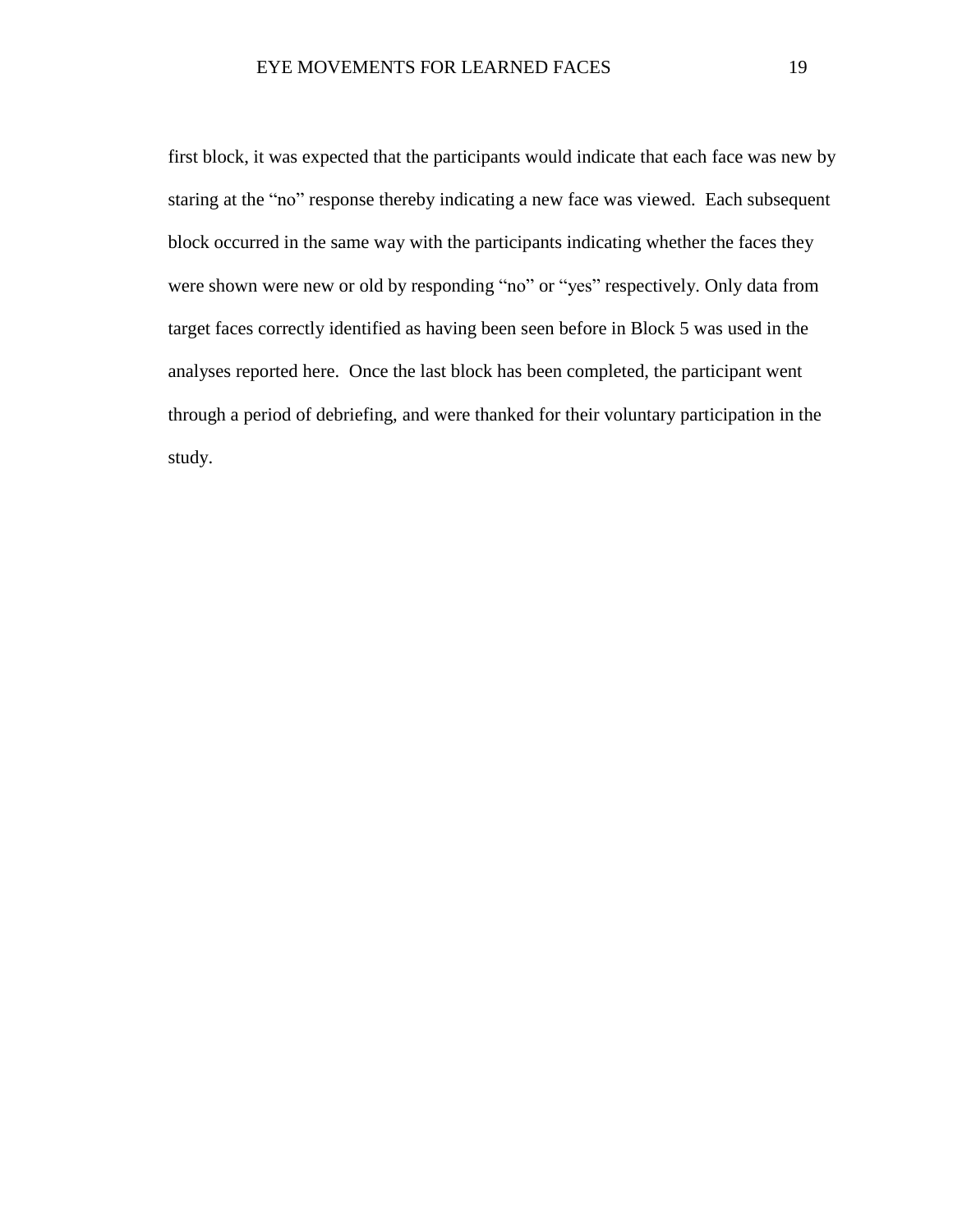|         |         | Block 1 |         |         |         |
|---------|---------|---------|---------|---------|---------|
| Face 1  | Face 2  | Face 3  | Face 4  | Face 5  | Face 6  |
| Face 7  | Face 8  | Face 9  | Face 10 | Face 11 | Face 12 |
|         |         | Block 2 |         |         |         |
| Face 4  | Face 13 | Face 7  | Face 3  | Face 14 | Face 15 |
| Face 16 | Face 12 | Face 17 | Face 18 | Face 11 | Face 8  |
|         |         | Block 3 |         |         |         |
| Face 19 | Face 20 | Face 21 | Face 4  | Face 12 | Face 8  |
| Face 22 | Face 23 | Face 24 | Face 3  | Face 7  | Face 11 |
|         |         | Block 4 |         |         |         |
| Face 4  | Face 12 | Face 3  | Face 25 | Face 26 | Face 27 |
| Face 28 | Face 29 | Face 11 | Face 30 | Face 7  | Face 8  |
|         |         | Block 5 |         |         |         |
| Face 31 | Face 32 | Face 33 | Face 7  | Face 4  | Face 34 |
| Face 11 | Face 35 | Face 36 | Face 12 | Face 3  | Face 8  |

*Figure* 3. The distribution of the 36 faces across the five experimental blocks is detailed below.

*Note.* This example represents one of the eight lists generated that participants were randomly assigned to view. This is List 5, demonstrating the full set of faces randomly selected from the 3DSK image set (100 faces). Each blue text face (Face 3, 4, 7, 8, 11, 12) is one that was randomly selected to become familiarized, and thus appears in all five blocks. Each black text face is one that was randomly selected to be a novel distractor face, and thus there are different black text faces in each of the five blocks.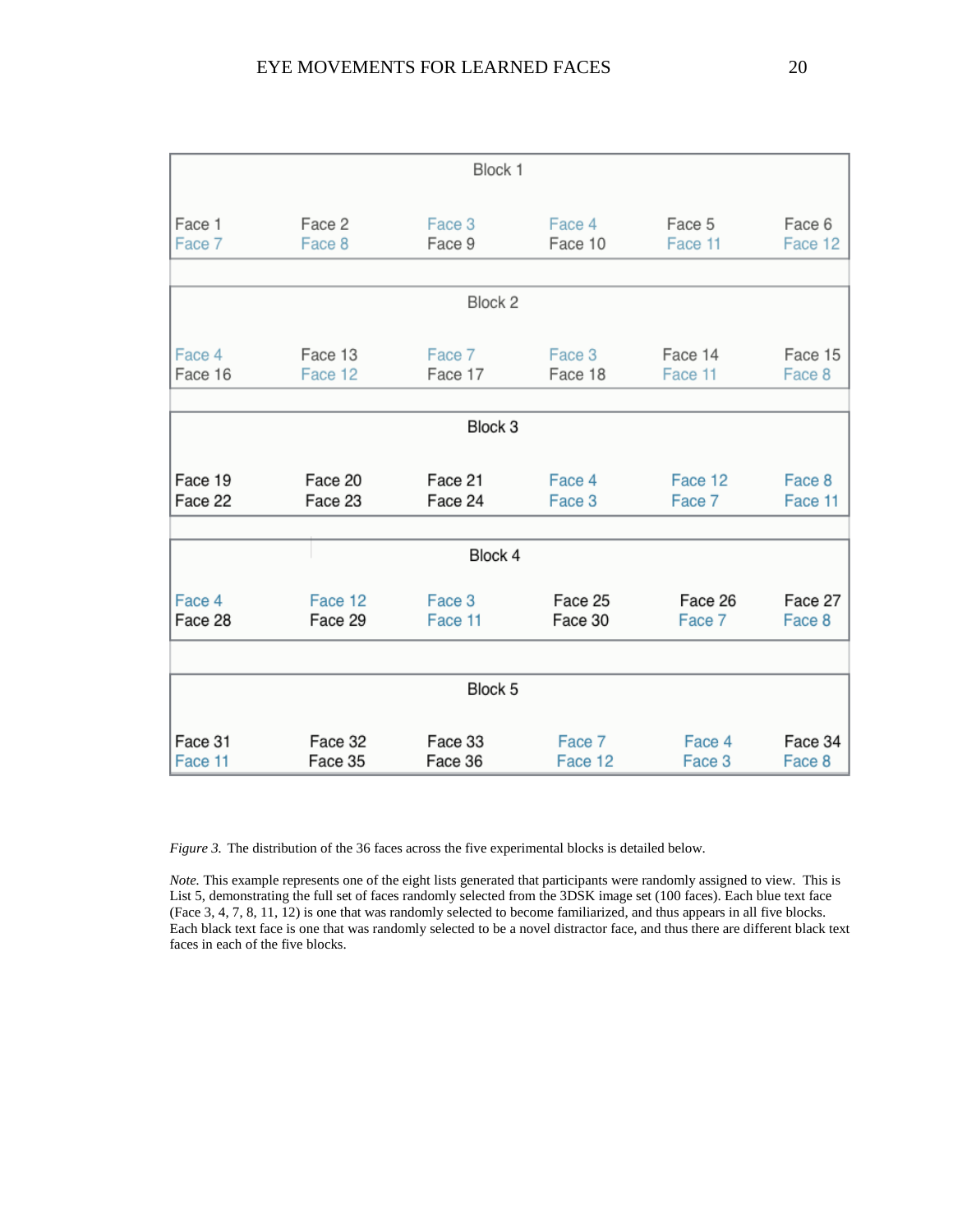#### **Results**

### <span id="page-27-1"></span><span id="page-27-0"></span>**ROI Mapping**

For each of the six randomly selected faces in each of the eight different lists, there were nine ROIs applied using the Gazepoint analysis software. Each ROI was labeled and then drawn on the face in the shape of a box fitted around the ROI as best as possible without overlapping boarders with the surrounding ROIs. The cheeks, the ears, and the jaw were mapped as two separate regions, reflecting the right and left side of the face—the average fixation duration and number of fixations for each set was used in the final analyses reported here. See Figure 4 for an example face depicting the 9 ROIs from the study. There are some regions on the face that could not be included in an ROI, but there was an attempt to cleanly cover most of the face with a designated ROI.

### <span id="page-27-2"></span>**Eye Tracking Data**

The first step in data analysis was to extract the eye movement data for each participant from the GazePoint software. Eye movement data was recorded during the designated three seconds of viewing time during the continuous recognition task. The eye tracking variables were fixation duration (for each of the facial ROIs defined above) and number of fixations (for each of the facial ROIs defined above). The fixation data for the six target faces that transitioned from novel (Block 1) to familiar (Block 5) were extracted. For fixation duration, the total time (s) spent looking at each ROI was averaged across the six faces when they were novel vs familiar. The data was also cleaned by only analyzing the familiar faces that the participant correctly responded "yes" to during the Block 5 old/new task. This means that if a face was repeated for each Block, and the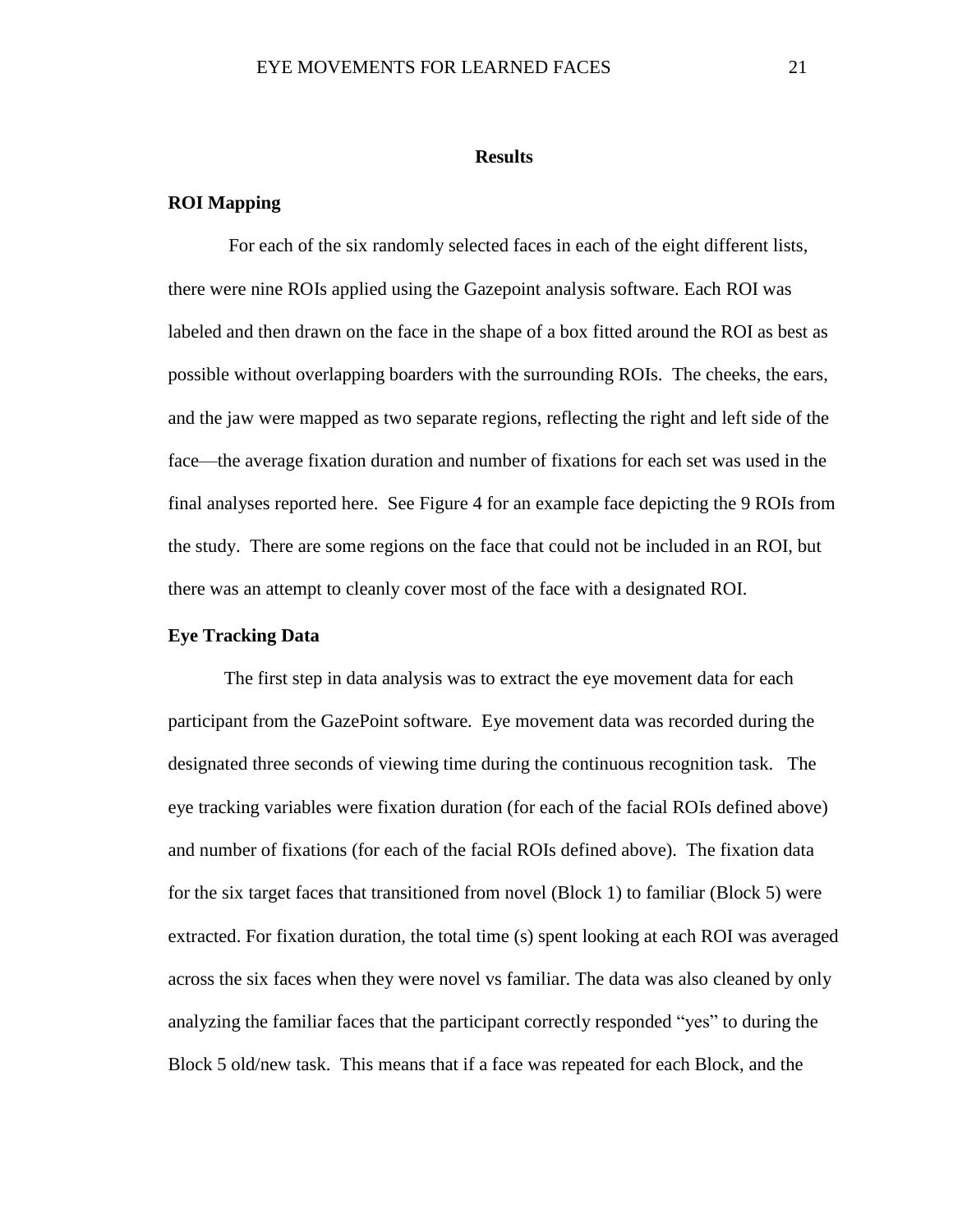participant identified it correctly after it was displayed in Block 5, the eye movement patterns for that face were analyzed. However, if a participant falsely identified a novel face by responding "yes" when asked if they recognized it or a familiar face as new by responding "no" during the Block 5 old/new task, the data for those faces was excluded.

### <span id="page-28-0"></span>**Statistical Analyses**

Data were collected for 34 participants in this study and with that sample size there was power of 80% to detect effects as small as 0.4. Linear mixed models were used to test for possible effects of familiarity (old, new) and ROI (hair, forehead, eyes, nose, cheeks, ears, mouth, jaw, chin) as well as their interaction on fixation duration and number of fixations. Analyses were conducted with R version 3.4.4 (R Core Team, 2016) using nlme version 3.1-131.1 (Bates et al., 2014). The dependent variables analyzed were fixation duration and number of fixations (separate models were run for each). Random slopes were specified maximally following Barr (2013) and Barr et al. (2013).

For both fixation duration and number of fixations, a null model was generated (in which there were no predictor variables). A second model was then generated in which the DV was predicted by familiarity (i.e., was compared between the two face types - old and new). A third model was then generated which also included ROI as a predictor. Lastly a final model was generated which included the interaction between familiarity and ROI. Comparisons of these models (see Tables X and Y for model comparisons) indicated that for both fixation duration and number of fixations including ROI as a predictor significantly improved model fit, whereas including familiarity or the interaction among these two predictors did not. This means that while there was no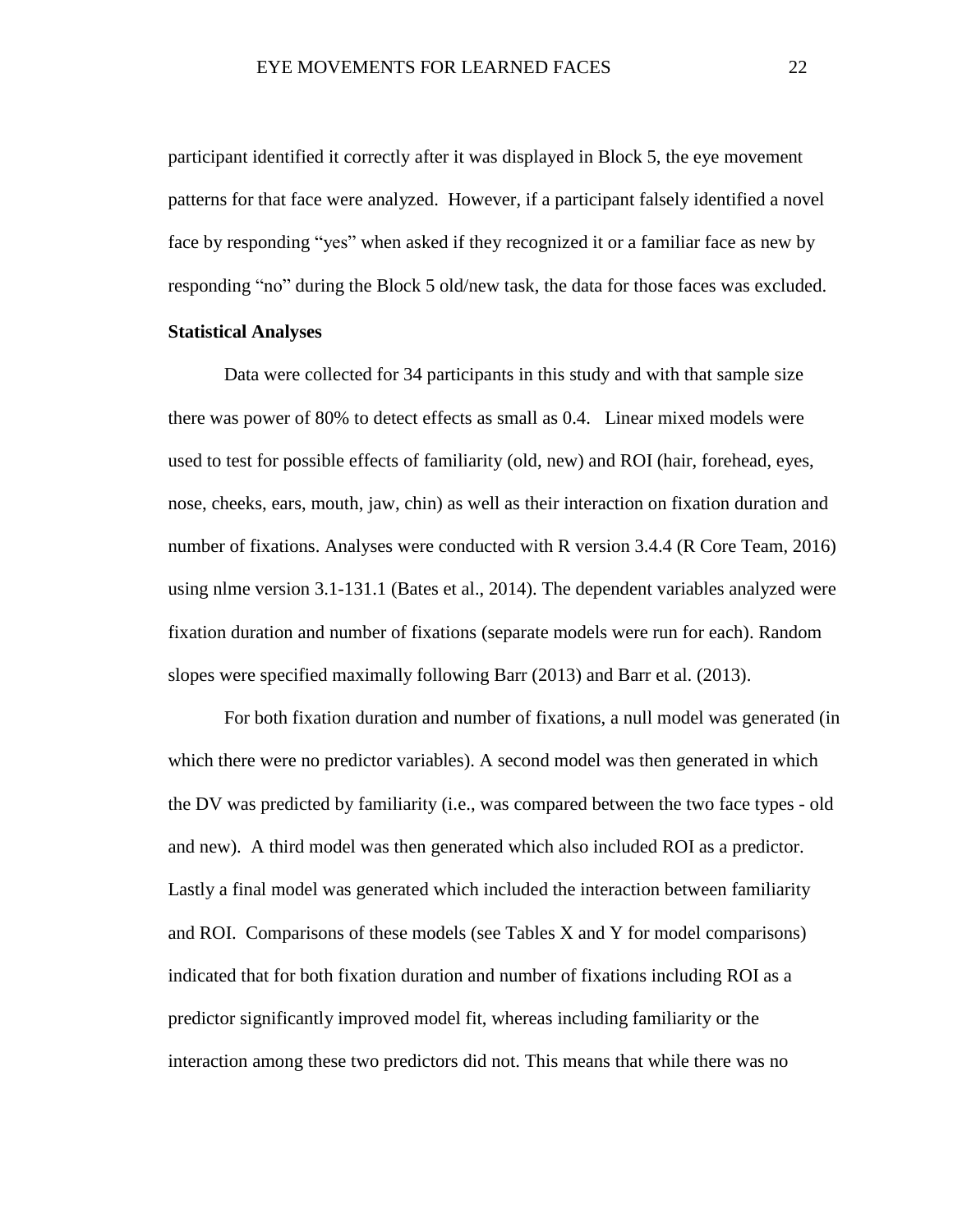difference in terms of fixation duration ( $b = -0.002$ ,  $t(34) = -0.12$ ,  $p = .90$ ) or number of fixations  $(b = -0.11, t(34) = -1.68, p = .10)$  between old and new faces, the ROIs within each face did differ in terms of time spent in each area when each face was being viewed (see Figure 5 for visual representation of these effects, see Appendix A for statistical comparisons among ROIs) and in the number of fixations made (see Figure 6 for visual representation of these effects, see Appendix B for statistical comparisons among ROIs) in each ROI. However, the fixation duration and number of fixations in these ROIs did not change as a function of familiarity with the faces.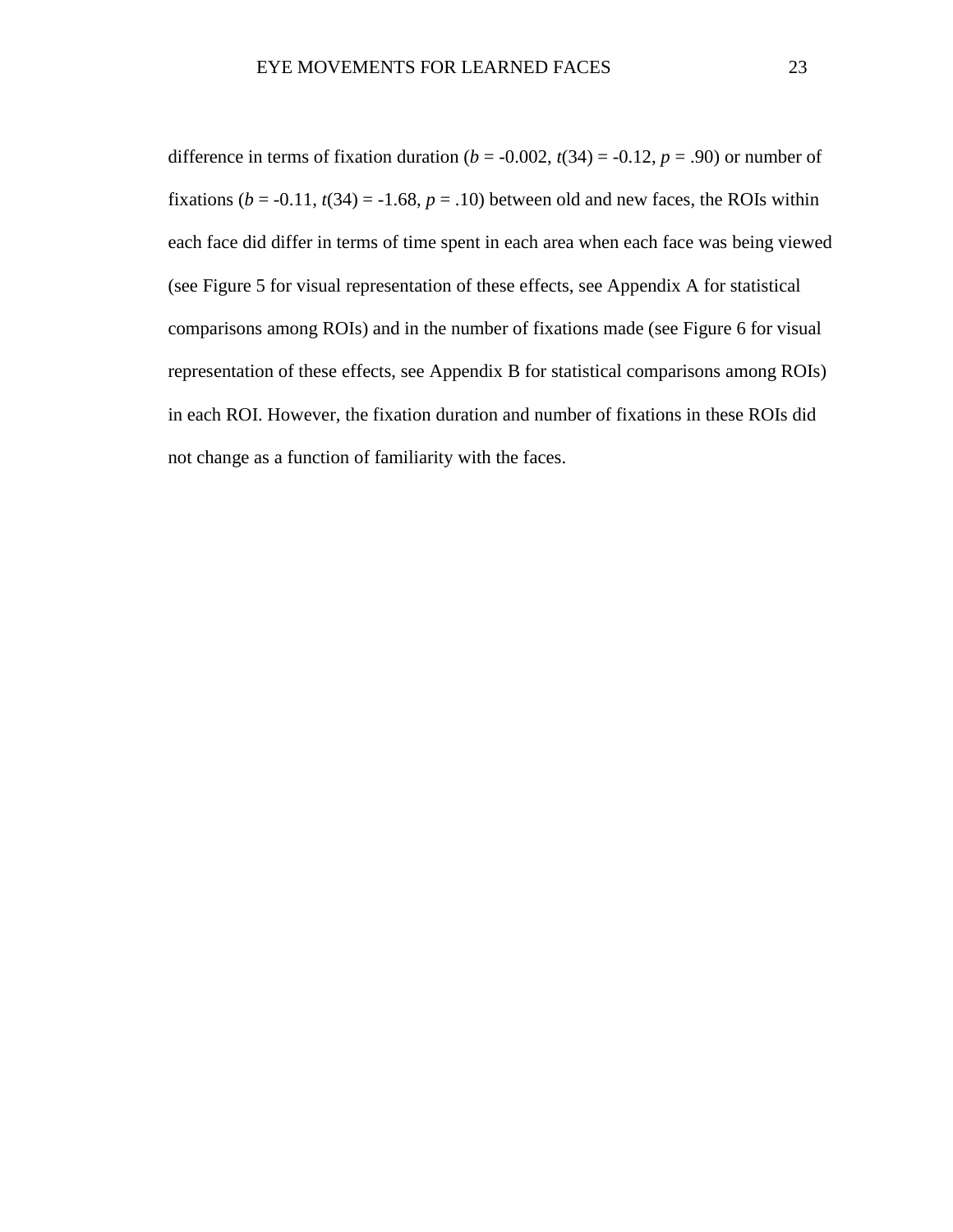

*Figure 4.* A face with ROIs mapped onto it.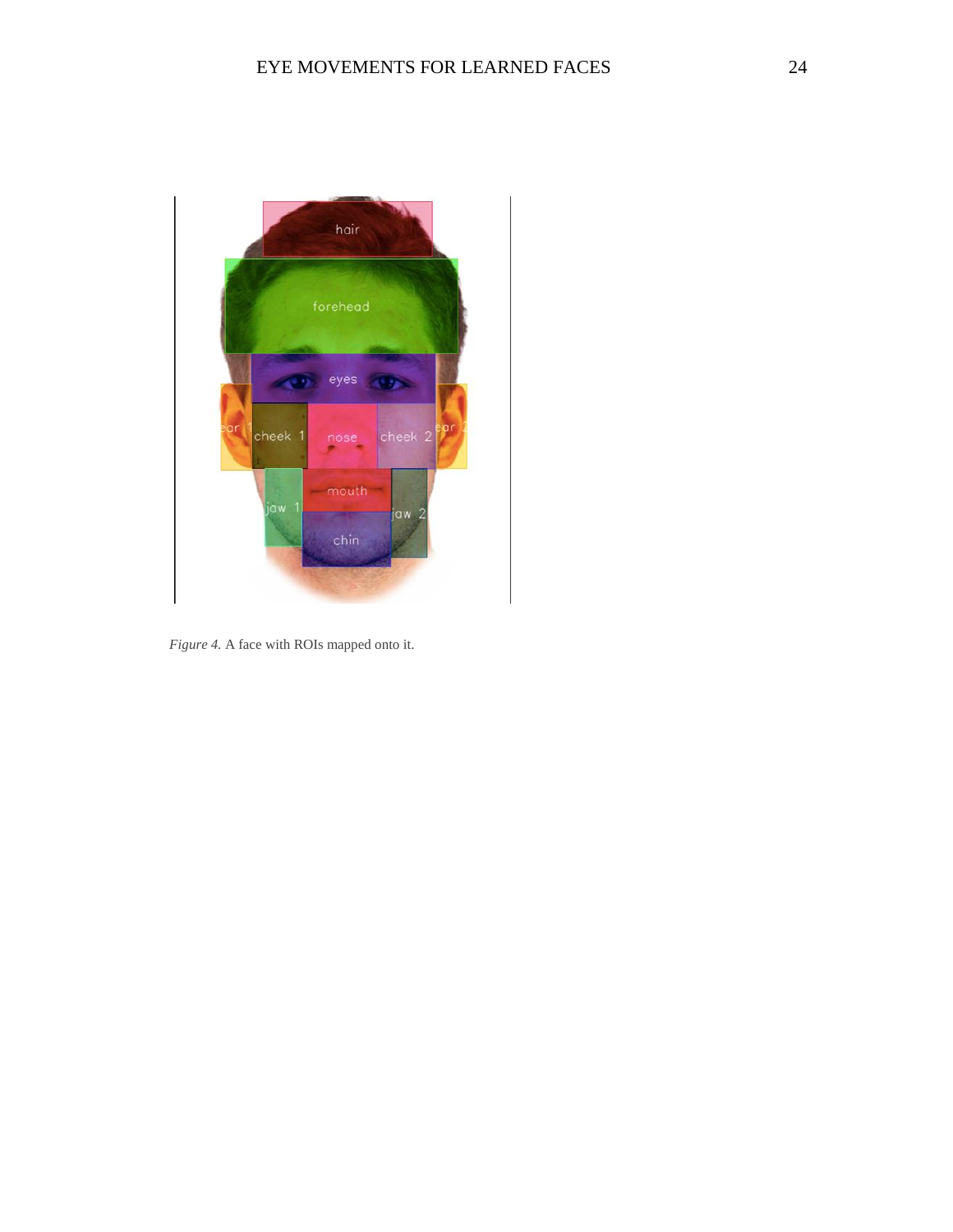

*Figure 5.* A visual and graphical representation of the effect of ROI on fixation duration.

*Note.* A heat map was taken from one of the target faces with multiple participant fixations included to show a more standardized pattern of fixation duration for this specific face. Areas with redder coloration indicate longer average fixation duration, whereas areas with bluer coloration indicate areas with shorter average fixation duration. The graph was created from the averaged fixation duration for each face broken down by ROI to show how each region was represented during the time spent viewing each face. Error bars represent SD. See Appendix A for full table of Bonferroni corrected pairwise comparisons of these ROIs.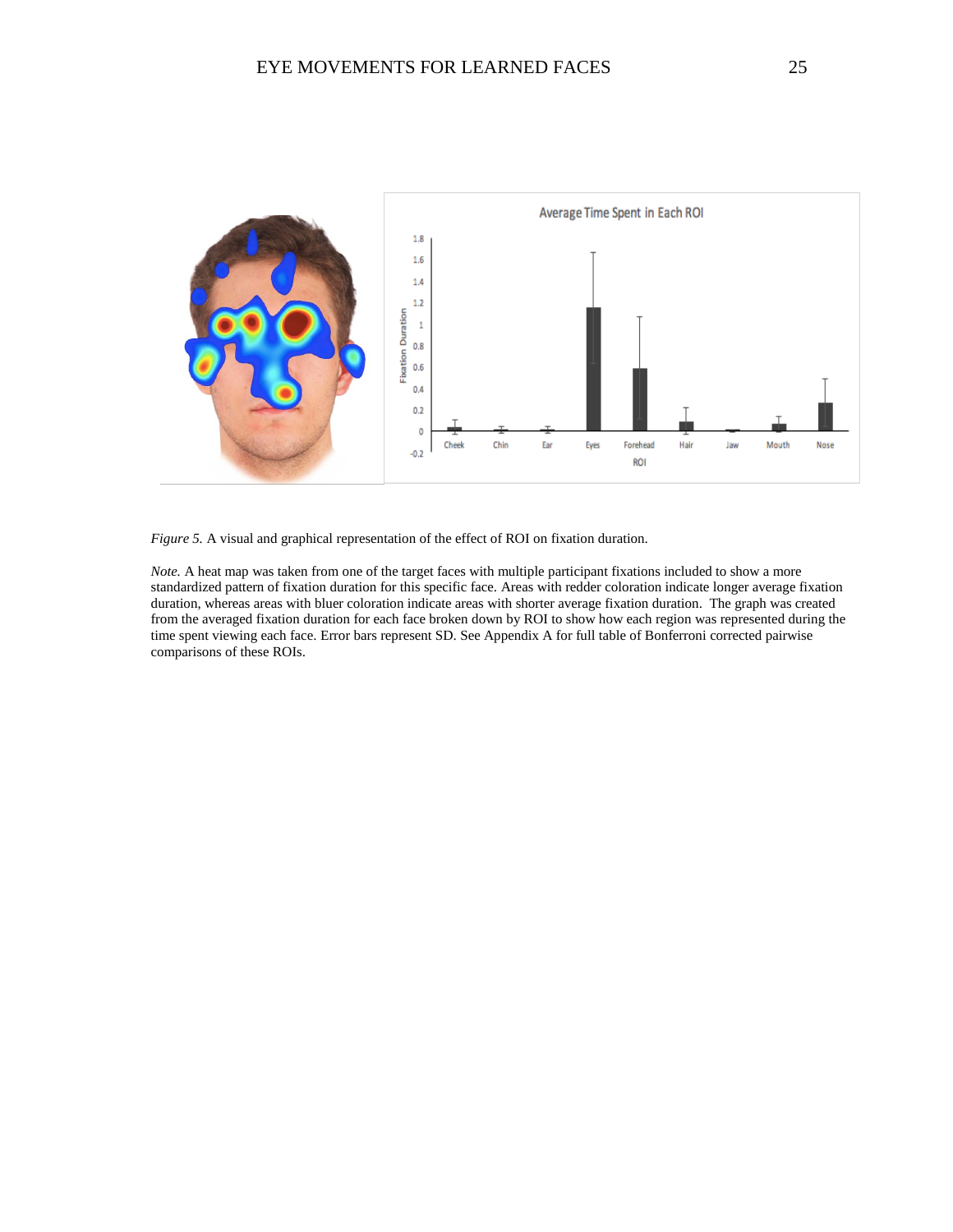

*Figure 6.* A visual and graphical representation of the effect of ROI on number of fixations on each ROI.

*Note.* A fixation map was taken from one of the target faces with a single participant's fixation data included to demonstrate where this participant fixated within the face. The graph was created from the averaged number of fixations for each face broken down by ROI to show how each region was represented during target face display time. Error bars represent SD. See Appendix B for full table of Bonferroni corrected pairwise comparisons of these ROIs.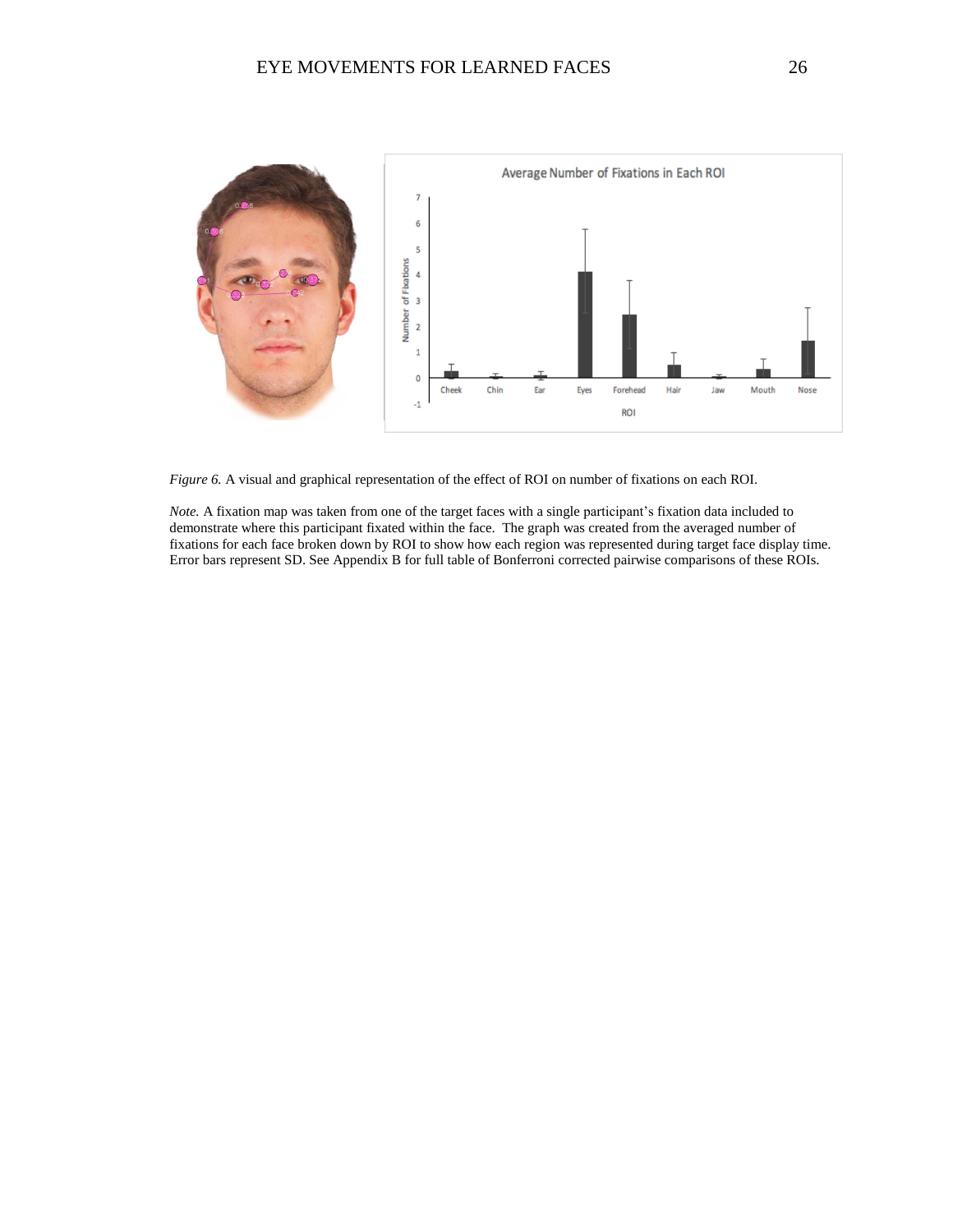#### **Discussion**

<span id="page-33-0"></span>This study attempted to explore where within the perceptual process face perception and face recognition diverge specifically by looking at eye movement behaviors as faces became familiar. Participants were exposed to a series of 36 faces, six of which were learned over five different exposures. A low frequency eye tracker was used to measure two variables: fixation duration and number of fixations made during the first viewing (when the faces were novel, targeting face perception) and last viewing (when the faces were known, targeting face recognition) of each of the six faces. After data was collected on these two variables, a linear mixed effects model was conducted in order to determine how the processes of face perception and face recognition may have differed within specific predetermined ROIs for both fixation duration and number of fixations.

For both variables, the linear mixed effects models demonstrated that there was no difference in eye movement behavior between the novel and familiar faces overall, but that there were differences in how individuals used various regions of the face for both face perception and face recognition. More specifically, regardless of the level of familiarity of the face, participants spent more time and looked more often at the eyes than any other region of the face. That there was no interaction between familiarity and ROI which suggests that individuals may not alter their visual scanning patterns of various regions of the face as a face transitions from novel to familiar.

These findings are consistent with some past literature that worked with learned faces. The greatest fixation duration reported in this study was in the eyes of faces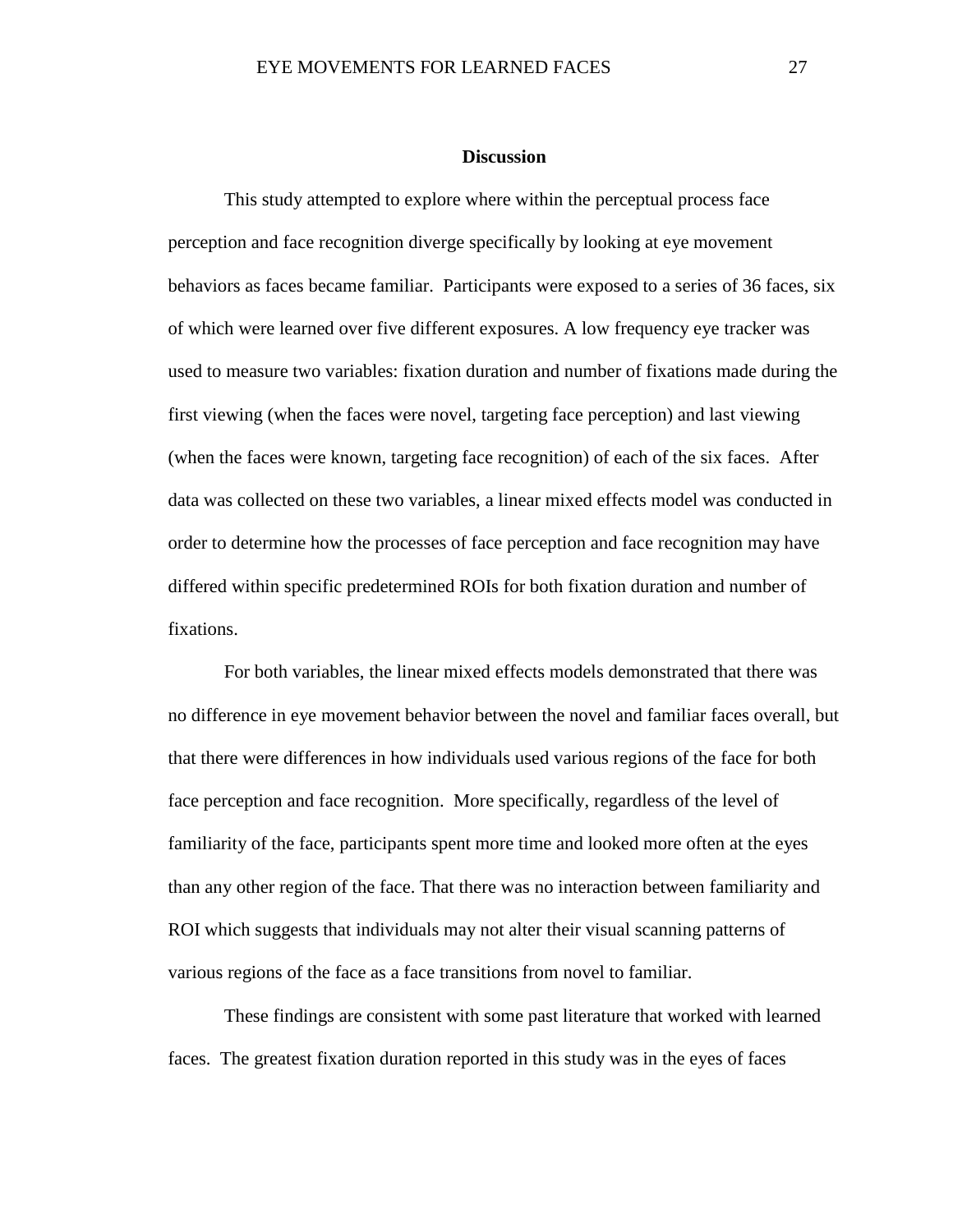viewed compared to all of the other ROIs, regardless of familiarity. Similar with Heisz and Shore (2008) and Hsiao and Cottrell (2008), there was no significant difference detected in fixation duration on the eyes for face perception and face recognition. This finding was, however, inconsistent with past reports that there is increased fixation in the hair (Hills & Pake, 2013) and mouth (Peterson & Eckstein, 2014) regions during face recognition compared to face perception. These findings add to the lack consistency in observed visual scanning differences between novel and familiar faces across face studies that needs to be further explored.

The ROI that received the greatest number of fixations was the eyes of the faces viewed regardless of familiarity. Consistent with Bonifacci and colleagues (2015), there was no difference in the number of fixations made between face perception and face recognition for the eye region in the current study. This differs from findings from Althoff and Cohen (1999), who reported differences in face perception and face recognition for famous familiar faces and non-famous novel faces. Surprisingly, however, it was the eyes, the forehead, and the nose of the six target faces that received the greatest number of fixations as opposed to the eye and the nose of faces as predicted, which has been reported in past work (Bonifacci et al., 2015).

This study's findings for both fixation duration and number of fixations failed to find an enhanced reliance on internal features for face recognition compared to face perception as has been reported in previous work (Gosselin & Schyns, 2001). This lack of detection could be due to the fact that the shift of a greater reliance on internal features occurs more gradually (Bonner et al., 2003) and may not be able to be determined after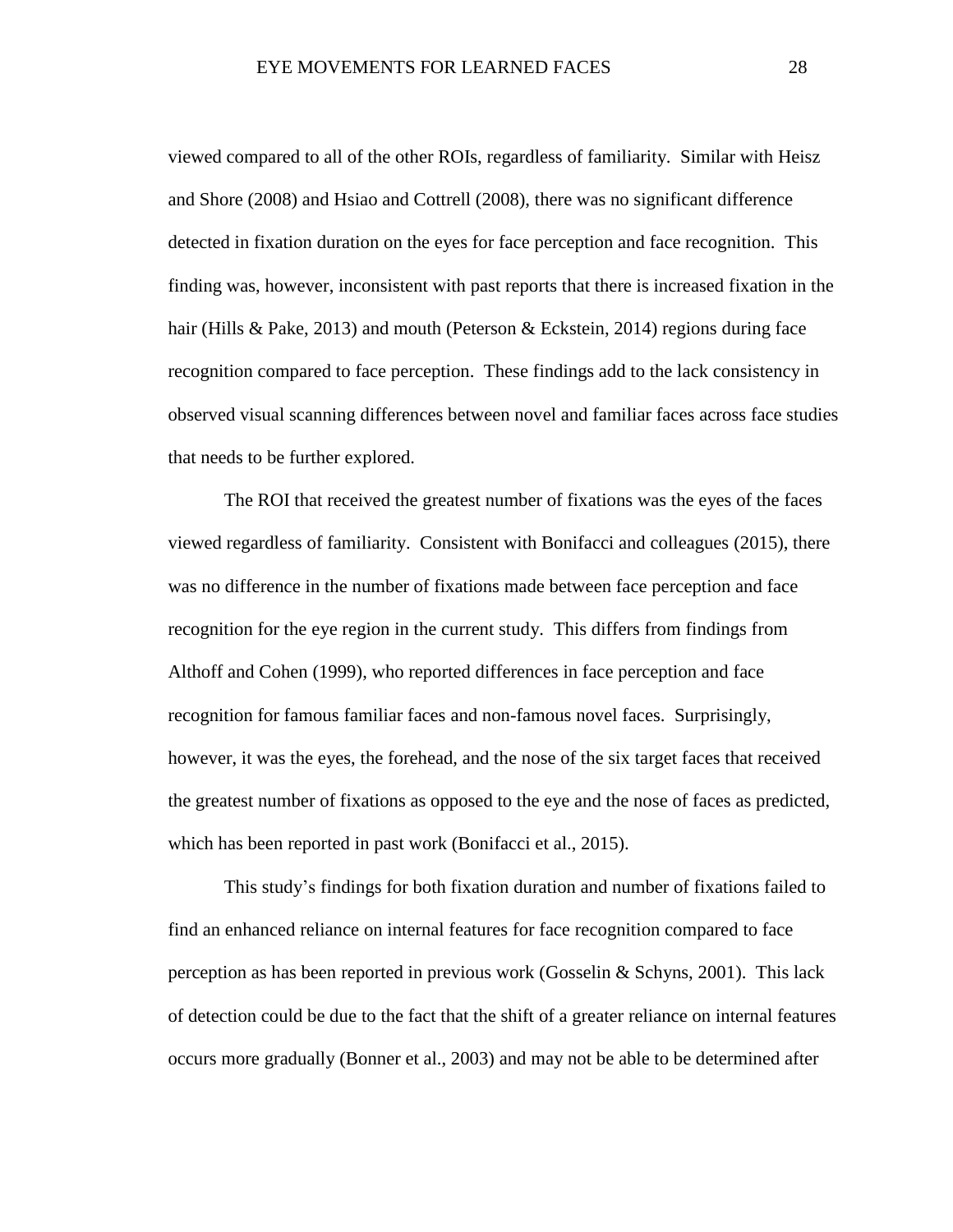only five exposures. Stacey and colleagues (2005) reported similar findings to this study in that only one of their experiments reported a difference in the reliance on internal features for face recognition compared to face perception while the rest demonstrated no such difference. In each of these studies, the faces compared were famous and nonfamous faces for face recognition and face perception respectively and could therefore not account for the lack of difference reported in this study.

One potential limitation of this work is the Own Race Bias (ORB, also called the Other Race Effect or Cross Race Bias; Lindsay, Jack, & Christian, 1991; O'Toole Deffenbacher, Valentin, & Abdi, 1994; Rhodes Locke, Ewing, & Evangelista, 2009; Tanaka Kiefer, & Bukach, 2004; Wiese, Kaufmann, & Schweinberger, 2012), which reflects the finding that individuals are better able to recognize and differentiate between faces of their own race more easily than faces of another race (e.g., Horry, Cheong, & Brewer, 2015; Lindsay et al., 1991; Meissner & Brigham, 2001). For studies of face processing when accepting participants of many ethnicities, the ethnicity of the stimuli and the observer are an important consideration. The ORB is thought to be the result of a greater reliance on configural processing strategies for faces of one's own race and ethnicity (Tanaka et al., 2004). Interestingly, however, the degree to which own race bias affects face recognition may differ across racial groups, with White participants demonstrating the greatest effect of own race bias in terms of discriminability between faces of the same race (Horry et al., 2015; Meissner & Brigham, 2001).

Ethnicity was initially planned to be controlled in this study, but due to the way the research recruitment page for Humboldt State University is set up, attempting to limit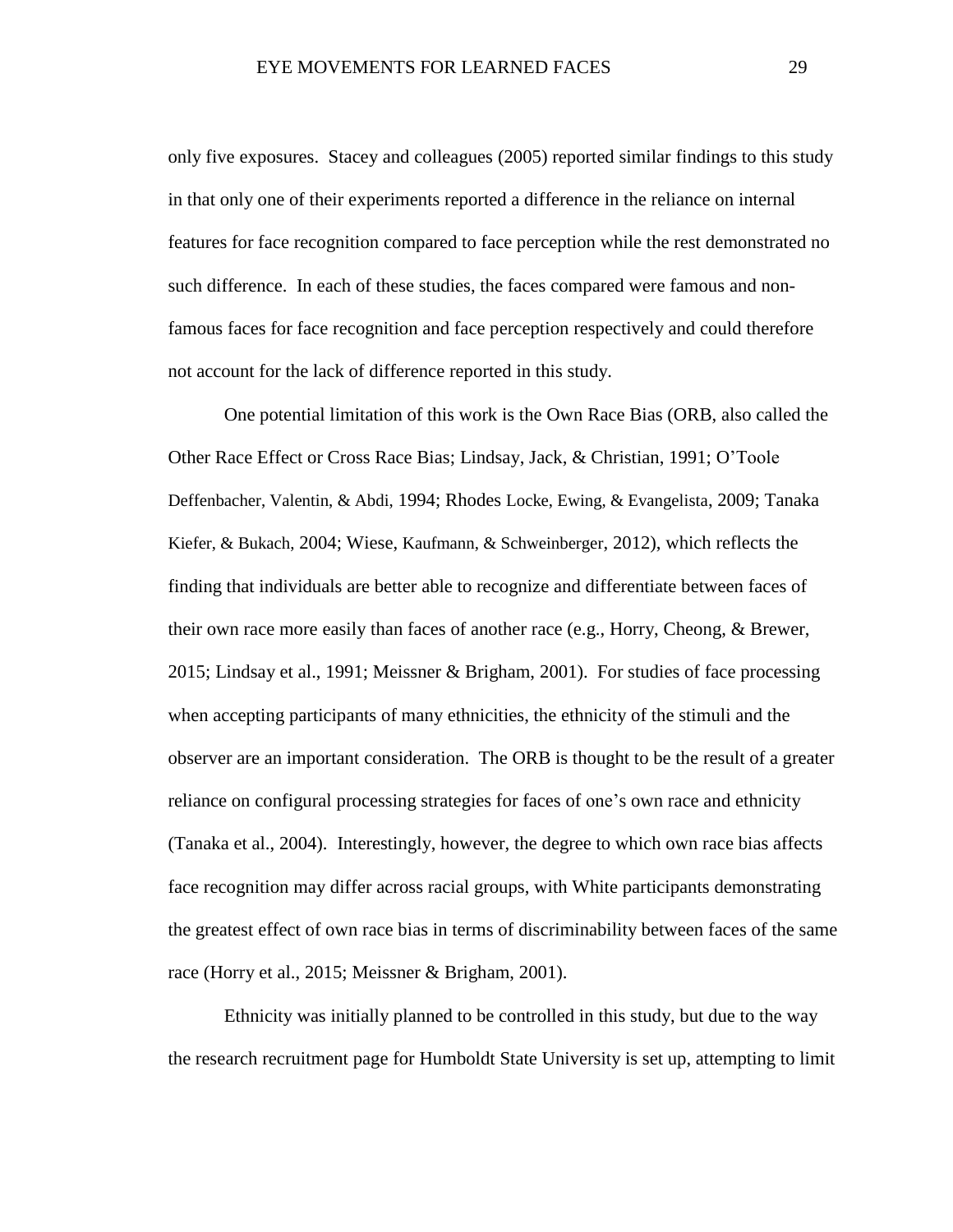participation to individuals identifying as European American White was rather impossible. It was also deemed an unnecessary limitation to the research to prevent willing participants from donating time and energy just because of their ethnicity. Thus, ethnicity was not controlled for in this study. This is likely unproblematic because all participants were assumed to be experienced with White faces due to the demographic of the population of Arcata, California.

It would be interesting to include ethnicity as an avenue of interest for further exploration. Research using eye-tracking methodology has demonstrated that there are differences in visual scanning patterns and initial fixations based on ethnicity of the viewer and/or face (e.g., Hills & Pake, 2013; Kelly et al., 2011). When comparing White and Black individuals, White individuals' first fixations landed closer to the eyes of the faces they viewed while Black individuals' first fixations landed closer to the noses of the faces they viewed, regardless of the ethnicity of the face shown (Hills & Pake, 2013). For some British Born Chinese individuals, the eye movement patterns used in face perception exhibited a blend of Eastern and Western pattern similarity rather than supporting either a Western pattern or an Eastern pattern fully (Kelly et al., 2011).

This study found that participants spent more time and looked most at the eyes of the faces viewed regardless of the level of familiarity. This tells us that while novel and familiar faces are processed in overlapping but distinct manners, the initial steps for face perception and face recognition may not be entirely distinguishable. More research is needed to explore this concept, but this study acts to illuminate the notion that while face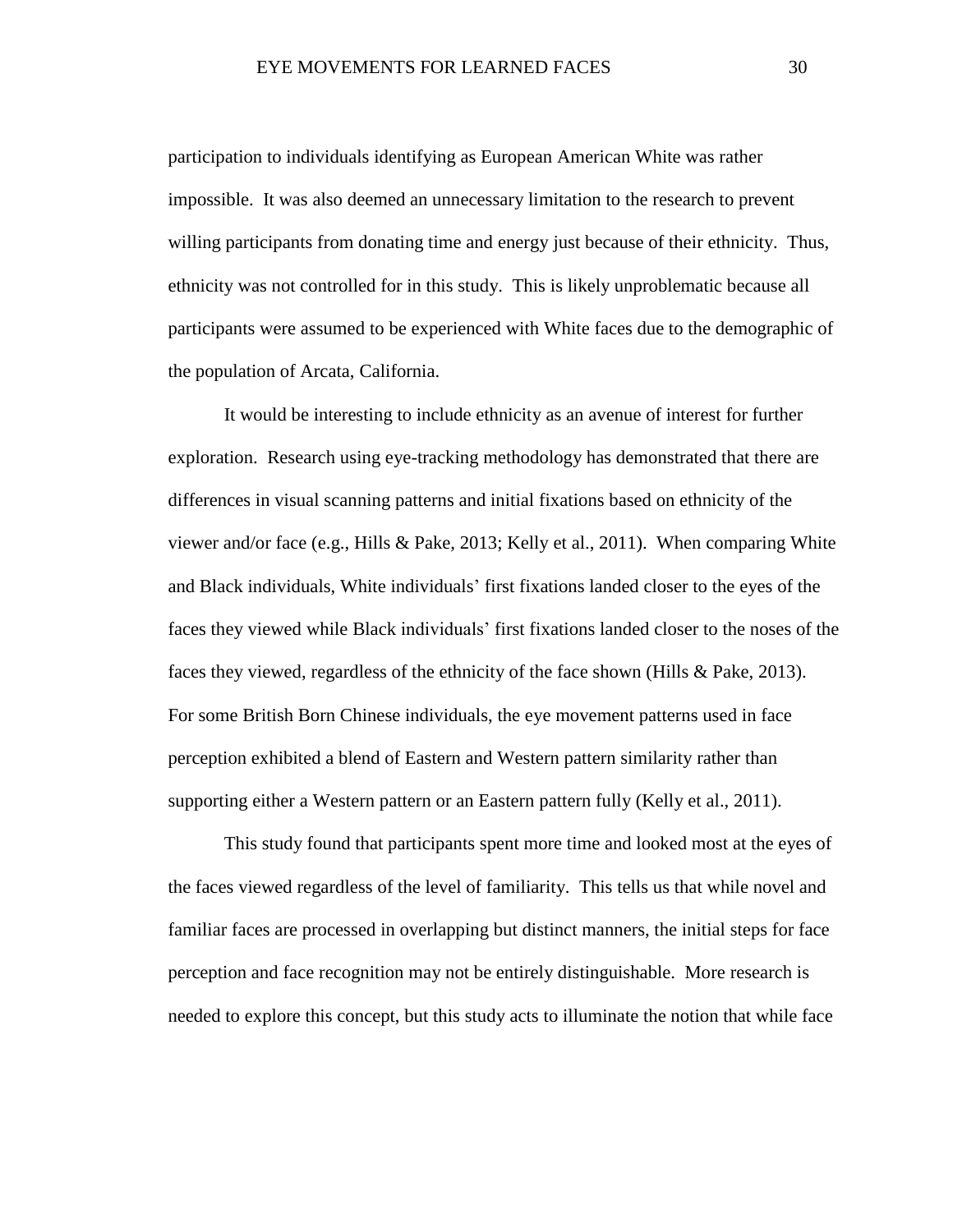perception and face recognition are different processes, the way in which we move our eyes for both may not be as different as initially decided.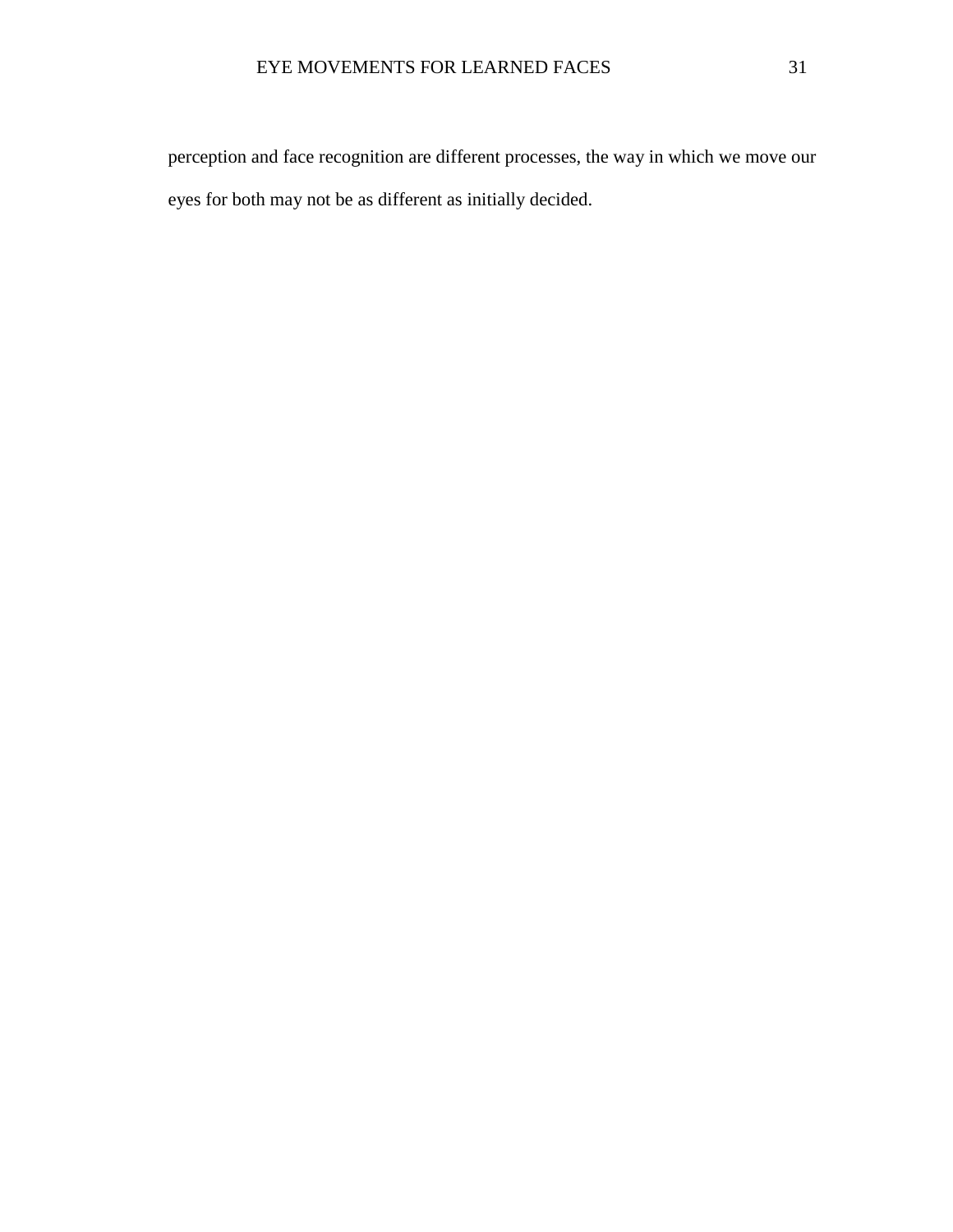#### **References**

- <span id="page-38-0"></span>Althoff, R. R., & Cohen, N. J. (1999). Eye-movement-based memory effect: A reprocessing effect in face perception. *Journal of Experimental Psychology: Learning, Memory, and Cognition, 25*, 997-1010. doi: 0.1037/0278-7393.25.4.997
- Bar, M., Neta, M., & Linz, H. (2006). Very first impressions. *Emotion, 6,* 269-278. doi:10.1037/1528-3542.6.2.269
- Barr, D. J. (2013). Random effects structure for testing interactions in linear mixedeffects models. *Frontiers in Psychology, 4,* 328. doi: [10.3389/fpsyg.2013.00328](https://doi.org/10.3389/fpsyg.2013.00328)
- Barr, D. J., Levy, R., Scheepers, C., & Tily, H. J. (2013). Random effects structure for confirmatory hypothesis testing: Keep it maximal. *Journal of Memory and Language, 68*, 255–278. doi:10.1016-2012.11.001
- Bates, D., Maechler, M., Bolker, B., & Walker, S. (2014). lme4: linear mixed-effects models using eigen and s4. R package version 1.1–21. Retrieved from http://CRAN.R-project.org/package=lme4
- Bonifacci, P., Desideri, L., & Ottaviani, C. (2015). Familiarity of faces: Sense or feeling? An exploratory investigation with eye movements and skin conductance. *Journal of Psychophysiology, 29*, 20-25. doi: 10.1027/0269-8803/a000130
- Bonner, L., Burton, A. M., & Bruce, V. (2003). Getting to know you: How we learn new faces. *Visual Cognition, 10,* 527-536. doi: 10.1080/13506280244000168
- Bruce, V., & Young, A. (1986). Understanding face recognition. *British Journal of Psychology, 77,* 305-327*.* doi: 10.1111/j.2044-8295.1986.tb02199.x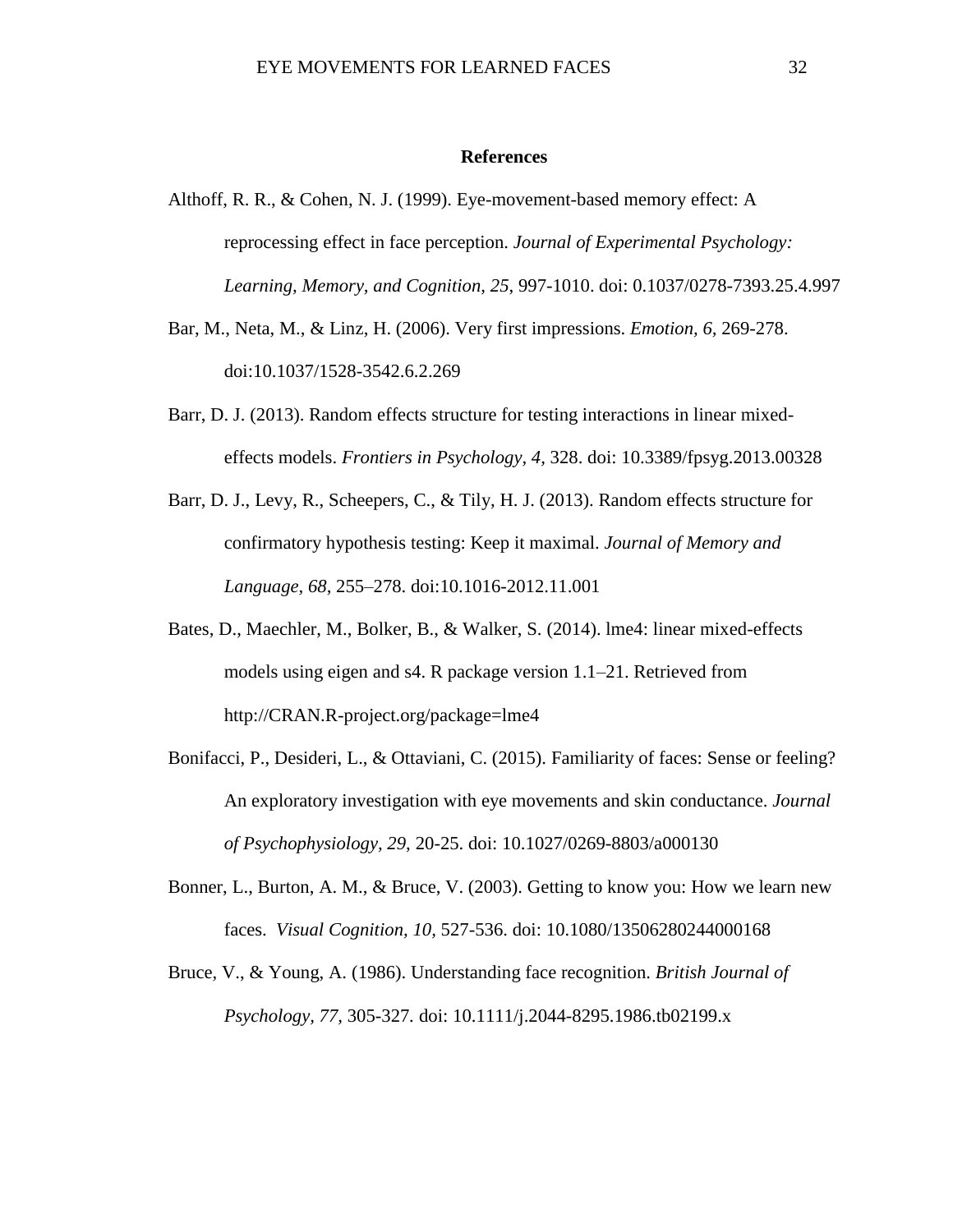Cabeza, R., & Kato, T. (2000). Features are also important: Contributions of featural and configural processing to face recognition. *Psychological Science, 11*, 429-433. doi: 10.1111/1467-9280.00283

Cloutier, J., Li, T., Mišić, B., Correll, J., & Berman, M. G. (2017). Brain network activity during face perception: The impact of perceptual familiarity and individual differences in childhood experience. *Cerebral Cortex, 27,* 4326-4338. doi: 10.1093/cercor/bhw232

- Crouzet S. M., & Thorpe, S. J. (2011). Low-level cues and ultra-fast face detection. *Frontiers in Psychology 2,* 1-15. doi: 10.3389/2011.00342
- DeBruine, L. (2017). Webmorph (Version v0.0.0.9001). Zenodo. doi:10.5281/zenodo.1073696
- Dubois, S., Rossion, B., Schiltz, C., Bodart, J. M., Michel, C., Bruyer, R., & Crommelinck, M. (1999). Effect of familiarity on the processing of human faces. *NeuroImage, 9,* 278-289. doi: 10.1006/1998.0409
- Ellis, H. D., Shepherd, J. W., & Davies, G. M. (1979). Identification of familiar and unfamiliar faces from internal and external features: Some implications for theories of face recognition. *Perception, 8,* 431-439. doi: 10.1068/p080431
- Estes, W. K., & Maddox, W. T. (1995). Interactions of stimulus attributes, base rates, and feedback in recognition. *Journal of Experimental Psychology*, *21*, 1075-1095. doi:10.1037/0278-7393.21.5.1075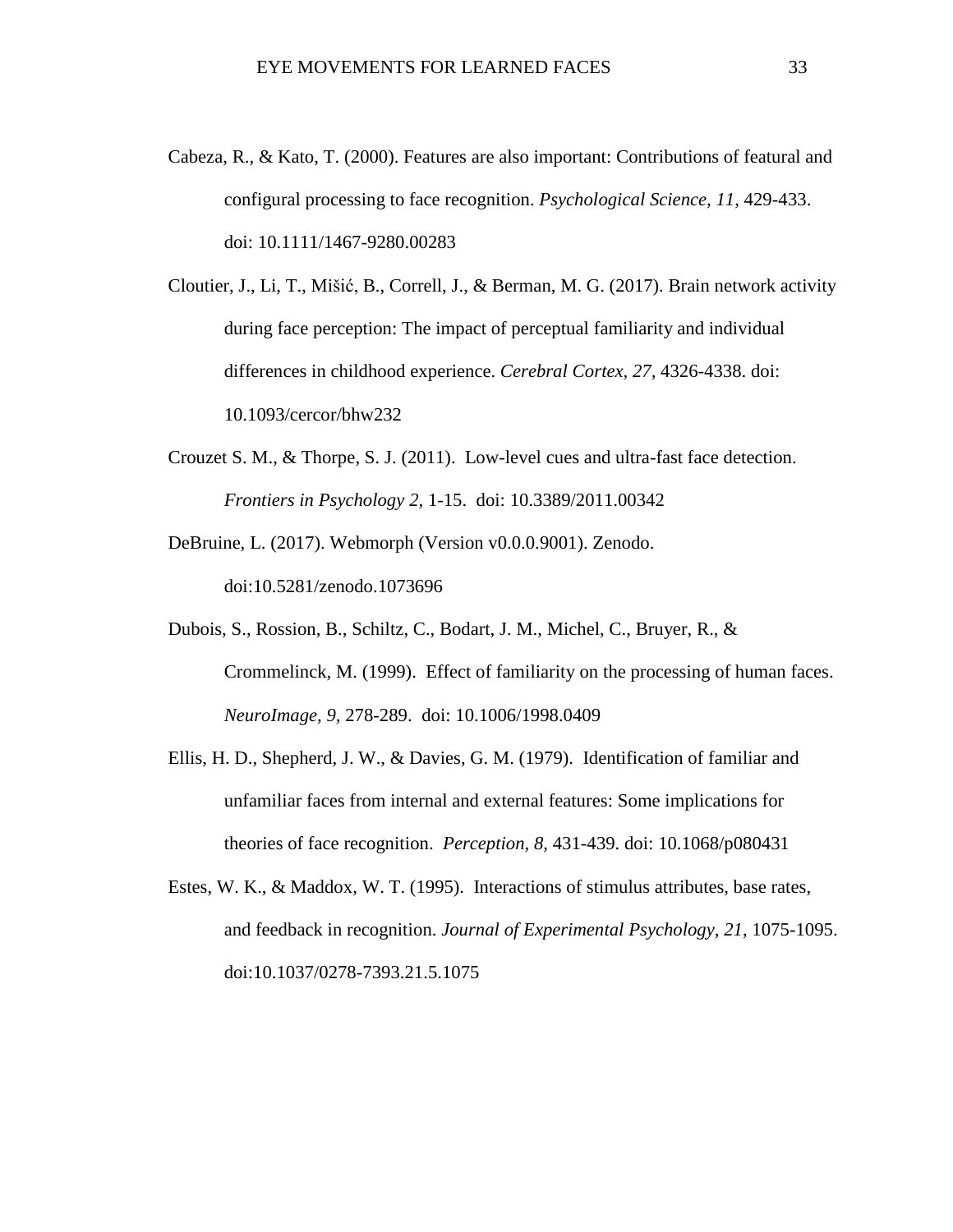- Gauthier, I., Tarr, M. J., Anderson, A. W., Skudlarski, P., & Gore, J. C. (1999). Activation of the middle fusiform "face area" increases with expertise in recognizing novel objects. *Natural Neuroscience, 2*, 568-573. doi[:10.1038/9224](http://dx.doi.org.ezproxy.humboldt.edu/10.1038/9224)
- Gobbini, M. I., & Haxby, J. V. (2007). Neural systems for recognition of familiar faces. *Neuropsychologia, 45*, 32-41. doi: 10.1016/2006.04.015
- Goffaux, V., & Rossion, B. (2006). Faces are "spatial"—holistic face perception is supported by low spatial frequencies. *Journal of Experimental Psychology*, *32*, 1023-1039. doi:10.1037/0096-1523.32.4.1023
- Gosselin, F., & Schyns, P. G. (2001). Bubbles: A technique to reveal the use of information in recognition tasks. *Vision Research, 41*, 2261-2271. doi: S0042- 6989(01)00097-9
- Hahn, A. C., Fisher, C., DeBruine, L. M., & Jones, B. C. (2014). Sex ratio influences the motivational salience of facial attractiveness. *Biology Letters, 10,* 1-3. doi: 10.1098/2014.0148
- Haxby, J. V., Hoffman, E. A., & Gobbini, M. I. (2000). The distributed human neural system for face perception. *Trends in Cognitive Sciences, 4*, 223-233. doi:10.1016S1364-6613(00)01482-0
- Haxby, J. V., Ungerleider, L. G., Clark, V. P., Schouten, J. L., Hoffman, E. A., & Martin, A. (1999). The effect of face inversion on activity in human neural systems for face and object perception. *Neuron, 22,* 189-199. doi: 10.1016/S0896- 6273(00)80690-X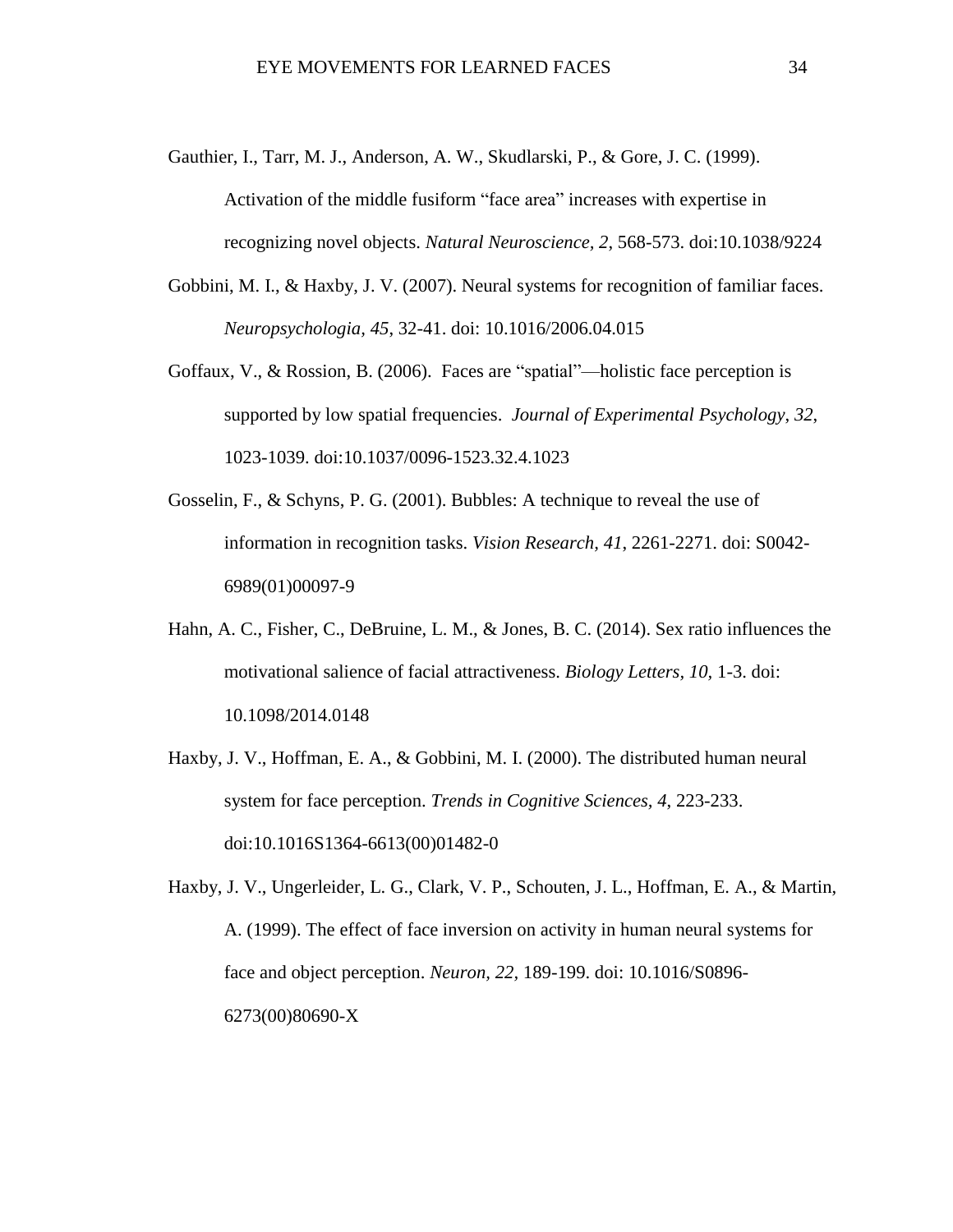- Heisz, J. J., & Shore, D. I. (2008). More efficient scanning for familiar faces. *Journal of Vision, 8,* 1-10. doi: 10.1167/8.1.9
- Helena, A. I., & Tomc, G. (2016). Eye-tracking analysis of face observing and face recognition. *Journal of Graphic Engineering and Design 7,* 5-11. doi: 10.1109/1997.660494
- Henderson, J. M., Williams, C. C., & Falk, R. J. (2005). Eye movements are functional during face learning. *Memory and Cognition, 33*, 98-106. doi:10.3758/BF03195300
- Hills, P. J., & Pake, J. M. (2013). Eye-tracking the own-race bias in face recognition: Revealing the perceptual and socio-cognitive mechanisms. *Cognition, 129*, 586- 597. doi: 10.1016/2013.08.012
- Hoffman, E. A., & Haxby, J. V. (2000). Distinct representations of eye gaze and identity in the distributed human neural system for face perception. *Nature Neuroscience, 3*, 223-233. doi: [10.1038/71152](http://dx.doi.org.ezproxy.humboldt.edu/10.1038/71152)
- Horry, R., Cheong, W., & Brewer, N. (2015). The other-race effect in perception and recognition: Insights from the complete composite task. *Journal of Experimental Psychology: Human Perception and Performance, 41*, 508-524. doi: 10.1037/0000042
- Hsiao, J. H., & Cottrell, G. (2008). Two fixations suffice in face recognition. *Psychological Science, 19*, 998-1006. doi: 10.1111/j.1467-9280.2008.02191
- Kano, F., Call, J., & Tomonaga, M. (2012). Face and eye scanning in gorillas (gorilla gorilla), orangutans (pongo abelii), and humans (homo sapiens): Unique eye-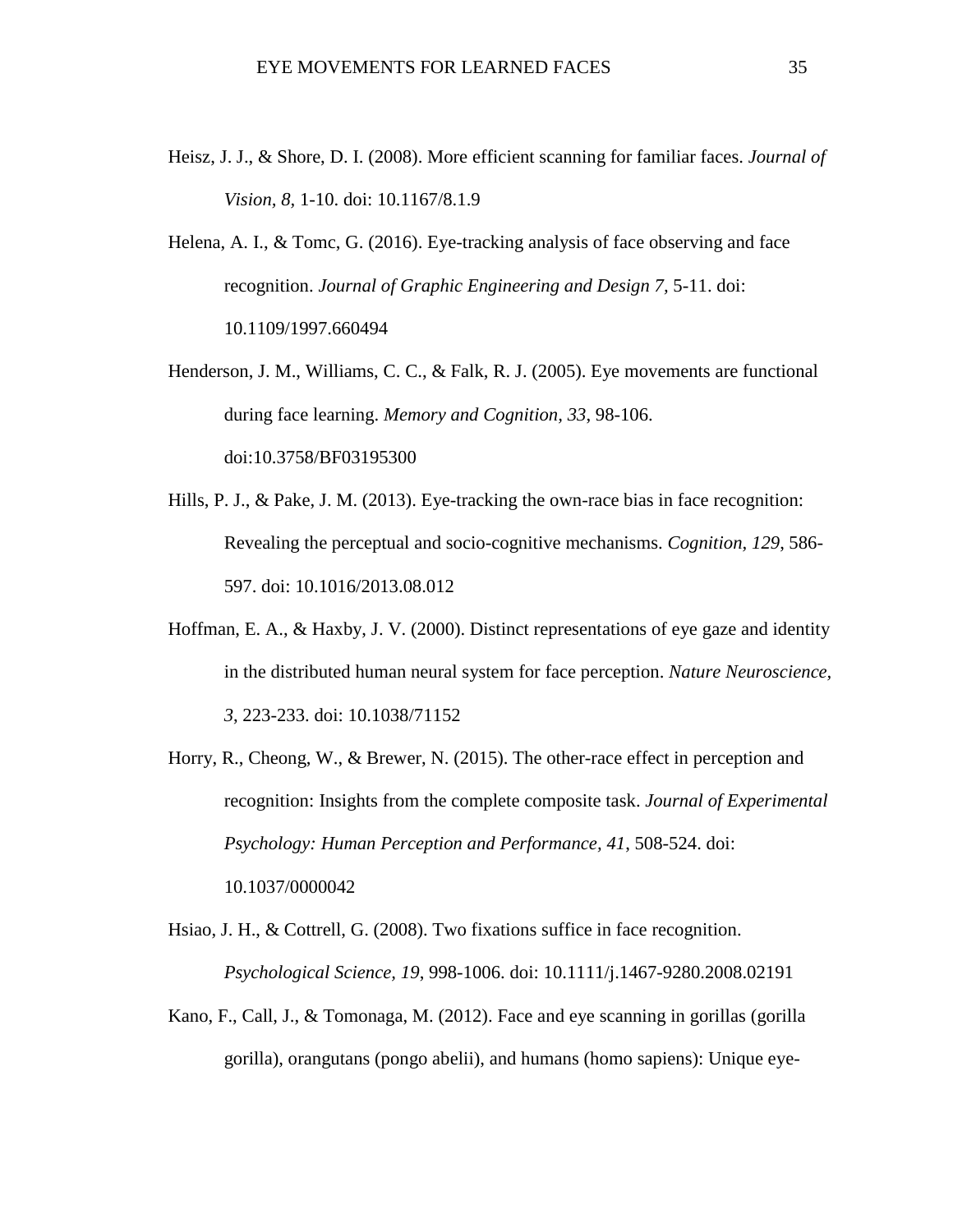viewing patterns in humans among hominids. *Journal of Comparative Psychology, 126*, 388-398. doi: 10.1037/a0029615

- Kanwisher, N., McDermott, J., & Chun, M. M. (1997). The fusiform face area: A module in human extrastriate cortex specialized for face perception. *Journal of Neuroscience, 17,* 4302-4311*.* doi: 17-11-04302.1997
- Kanwisher, N., Tong, F., & Nakayama, K. (1998). The effect of face inversion on the human fusiform face area. *Cognition, 68*, 1-11. doi: [10.1016/S0010-](http://dx.doi.org.ezproxy.humboldt.edu/10.1016/S0010-0277(98)00035-3) [0277\(98\)00035-3](http://dx.doi.org.ezproxy.humboldt.edu/10.1016/S0010-0277(98)00035-3)
- Kelly, D. J., Jack, R. E., Miellet, S., De Luca, E., Foreman, K., & Caldara, R. (2011) Social experience does not abolish cultural diversity in eye movements. *Frontiers in Psychology, 2,* 1-11. doi: 10.3389/fpsyg.2011.00095
- Lindsay, D. S., Jack, P. C., & Christian, M. A. (1991). Other-race face perception. *Journal of Applied Psychology, 76*, 587-589. doi: 10.1037/0021-9010.76.4.587
- Maurer, D., Grand, R. L., & Mondloch, C. J. (2002). The many faces of configural processing. *Trends in Cognitive Sciences*, *6,* 255-260. doi: 10.1016/S1364- 6613(02)01903-4
- Mehoudar, E., Arizpe, J., Baker, C. I., & Yovel, G. (2014). Faces in the eye of the beholder: Unique and stable eye scanning patterns of individual observers. *Journal of Vision, 14,* 1-11. doi:10.1167/14.7.6
- Meissner, C. A., & Brigham, J. C. (2001). Thirty years of investigating the own-race bias in memory for faces: A meta-analytic review. *Psychology, Public Policy, and Law, 7*, 3-35. doi: 10.1037/1076-8971.7.1.3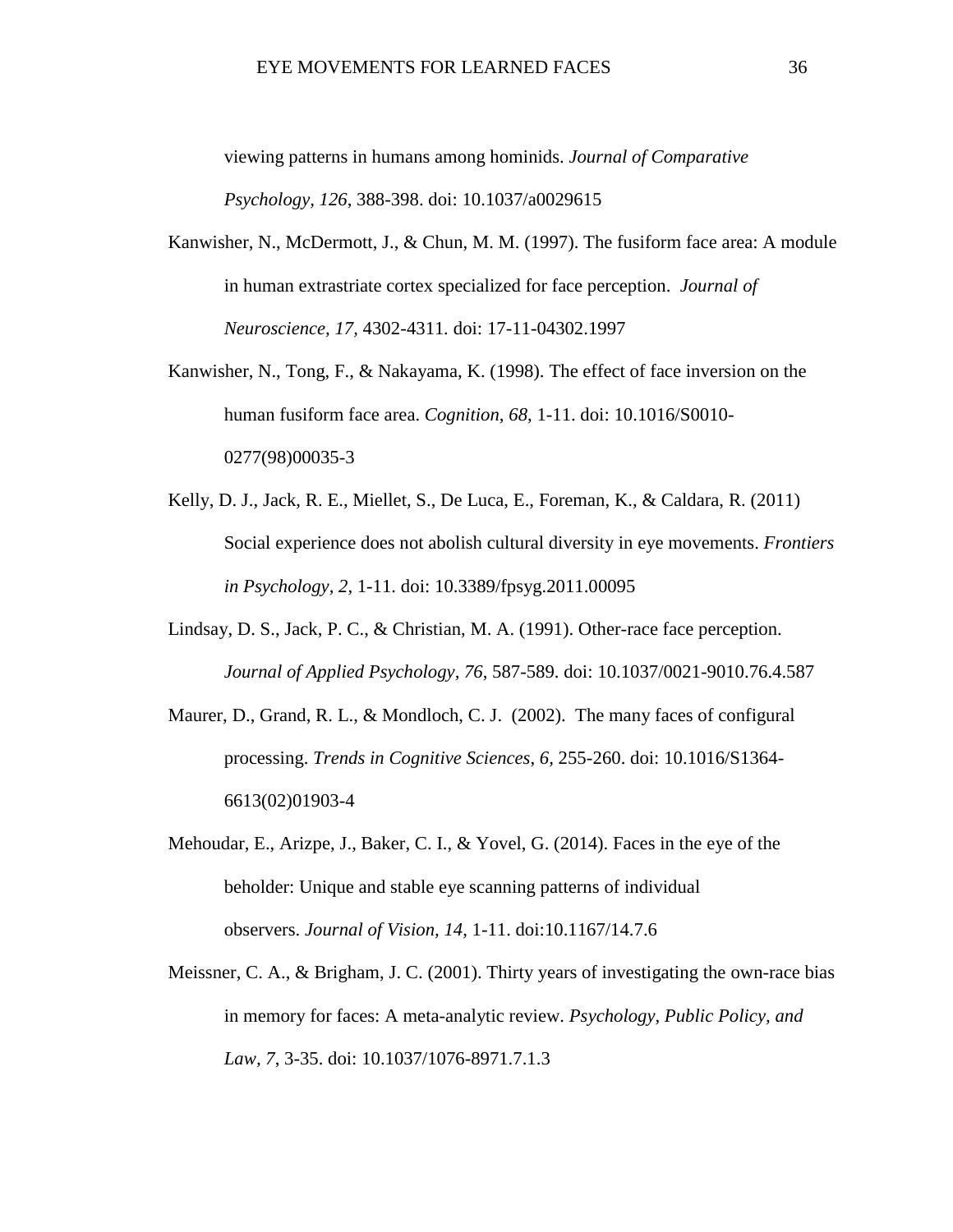O'toole, A. J., Deffenbacher, K. A., Valentin, D., & Abdi, H. (1994). Structural aspects of face recognition and the other-race effect. *Memory and Cognition, 22*, 208-224. doi: 10.3758/BF03208892

Patterson, K. E., & Baddeley, A. D. (1977). When face recognition fails. *Journal of Experimental Psychology: Human Learning and Memory, 3*, 406-417. doi: 10.1037/0278-7393.3.4.406

- Peterson, M. F., & Eckstein, M. P. (2013). Individual differences in eye movements during face identification reflect observer-specific optimal points of fixation. *Psychological Science, 24*, 1216-1225. doi: 10.1177/0956797612471684
- Peterson, M. F., & Eckstein, M. P. (2014). Learning optimal eye movements to unusual faces. *Vision Research, 99*, 57-68. doi: 10.1016/2013.11.005
- Peterson, M. F., Lin, J., Zaun, I., & Kanwisher, N. (2016). Individual differences in facelooking behavior generalize from the lab to the world. *Journal of Vision, 16,* 1-18. doi: 10.1167/16.7.12
- Piepers, D. W., & Robbins, R. A. (2012). A review and clarification of the terms "holistic," "configural," and "relational" in the face perception literature. *Frontiers in Psychology, 3*, 1-11. doi: 10.3389/2012.00559
- R Core Team, 2016. R: A language and environment for statistical computing. R Foundation for Statistical Computing, Vienna, Austria. Version 3.4.4, Retrieved from http://www.R-project.org/
- Rhodes, G., Locke, V., Ewing, L., & Evangelista, E. (2009). Race coding and the otherrace effect in face recognition. *Perception, 38*, 232-241. doi: 10.1068/p6110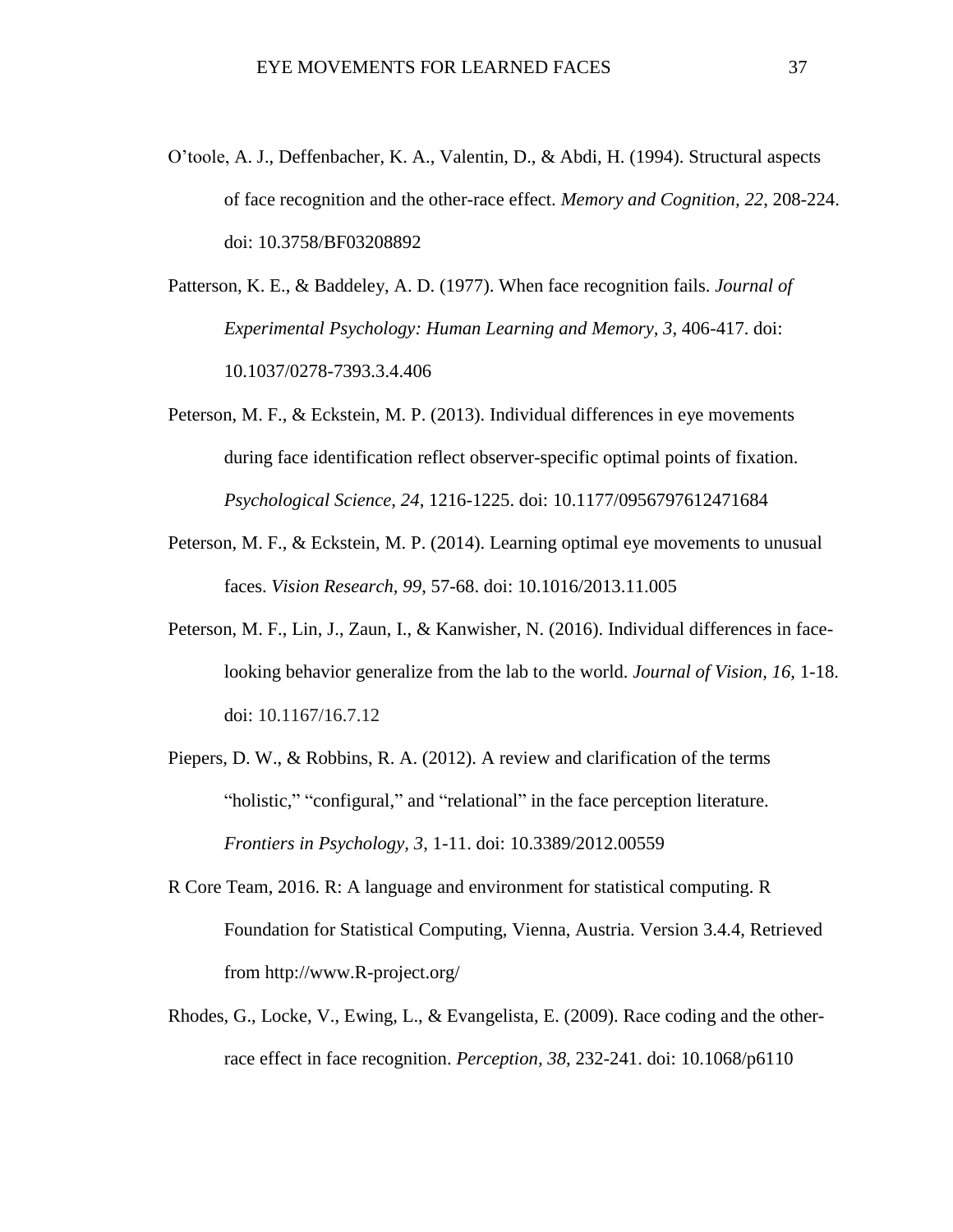- Rossion, B., Dricot, L., Devolder, A., Bodart, J. M., Crommelinck, M., Gelder, B. D., & Zoontjes, R. (2000). Hemispheric asymmetries for whole-based and part-based face processing in the human fusiform gyrus. *Journal of Cognitive Neuroscience, 12,* 793-802. doi: 0.1162/089892900562606
- Rossion, B., Caldara, R., Seghier, M., Schuller, A. M., Lazeyras, F., & Mayer, E., (2003). A network of occipito-temoral face-sensitive areas besides the right middle fusiform gyrus is necessary for normal face perception. *Brain, 126,* 2381-2395. doi: 10.1093/brain/awg241
- Rossion, B., Schiltz, C., & Cromelinck, M. (2003). The functionally defined right occipital and fusiform "face areas" discriminate novel from visually familiar faces. *NeuroImage, 19,* 877-883. doi: 10.1016/S1053-8119(03)00105-8
- Rule, N. O., Ambady N., & Adams R. B., Jr. (2009). Personality in perspective: Judgmental consistency across orientations of the face. *Perception, 38,* 1688- 1699*.* doi: 10.1068/p6384
- Sæther, L., Van Belle, W., Laeng, B., Brennen, T., & Øvervoll, M. (2009). Anchoring gaze when categorizing faces' sex: Evidence from eye-tracking data. *Vision Research, 49,* 2870-2880*.* doi: 10.1016/2009.09.001

Schwaninger, A., Lobmaier, J. S., & Collishaw, S. M. (2002). Role of featural and configural information in familiar and unfamiliar face recognition. *International Workshop on Biologically Motivated Computer Vision, 2525,* 643-650. doi: 10.1007/3-540-36181-2\_64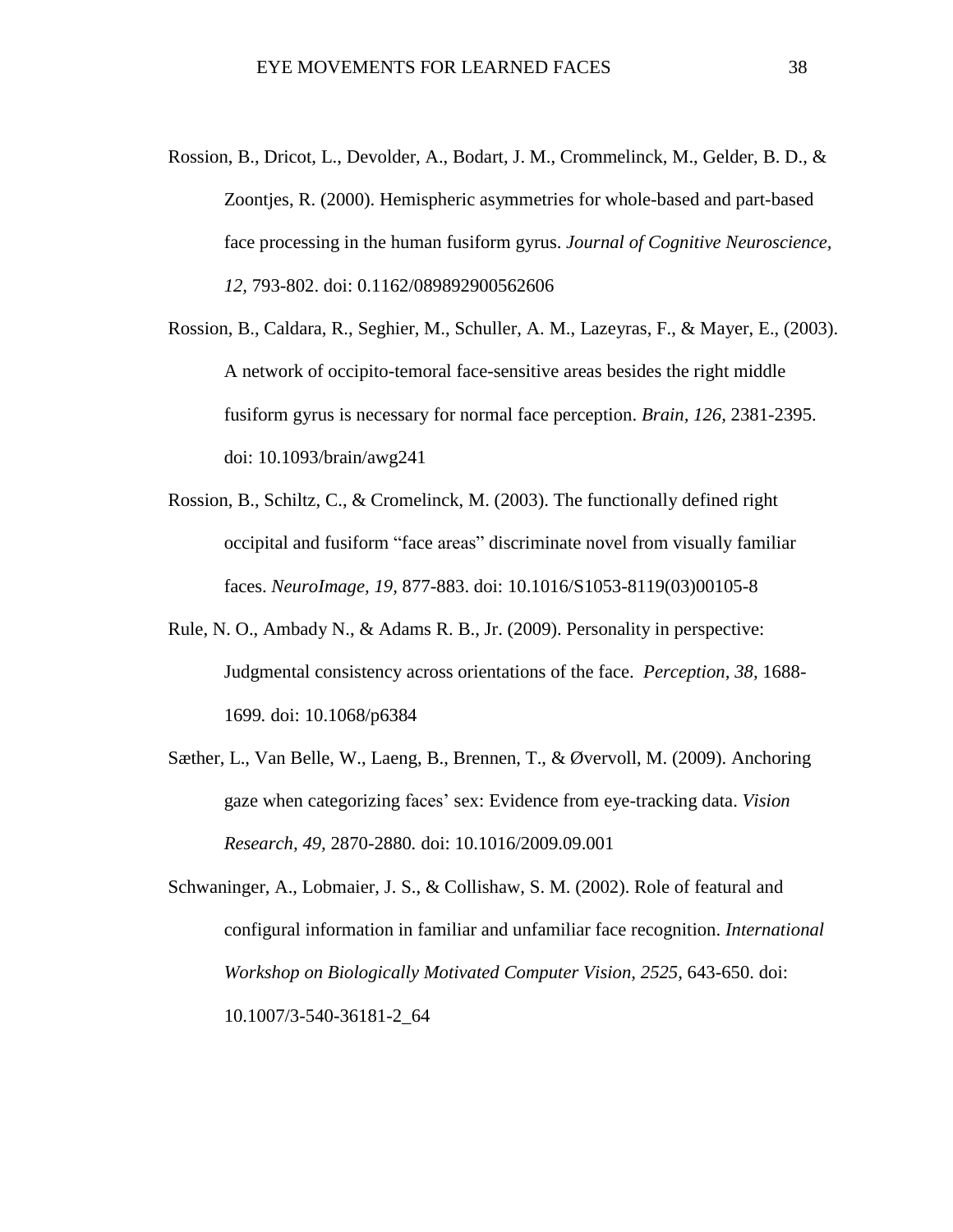- Sergent, J., Ohta, S., & MacDonald, B., (1992). Functional neuroanatomy of face and object processing: A positron emission tomography study. *Brain, 115*, 15-36. doi: 10.1093/brain/115.1.15
- Stacey, P. C., Walker, S., & Underwood, J. D. (2005). Face perception and familiarity: Evidence from eye-movement data. *British Journal of Psychology, 96,* 407-422. doi: 10.1348/000712605X47422
- Tanaka, J. W., Kiefer, M., & Bukach, C. M. (2004). A holistic account of the own-race effect in face recognition: Evidence from a cross-cultural study. *Cognition, 93*, 1- 9. 10.1016/j.cognition.2003.09.011
- Tanaka, J. W., & Sengco, J. A. (1997). Features and their configuration in face recognition. *Memory and Cognition, 25*, 583-592. doi: 10.3758/BF03211301
- Titz, J., Scholz, A., & Sedlmeier, P. (2017). Comparing eye trackers by correlating their eye-metric data. *Behavioral Research Methods, 50,* 1853-1863. doi: 10.3758/s13428-017-0954-y
- Todorov, A., Loehr, V., & Oosterhof, N. N. (2010). The obligatory nature of holistic processing of faces in social judgements. *Perception, 39,* 514-532. doi: 10.1068/p6501
- Todorov, A., Pakrashi, M., & Oosterhof, N. N. (2009). Evaluating faces on trustworthiness after minimal time exposure. *Social Cognition, 27,* 813-833. doi: 10.1521/2009.27.6.813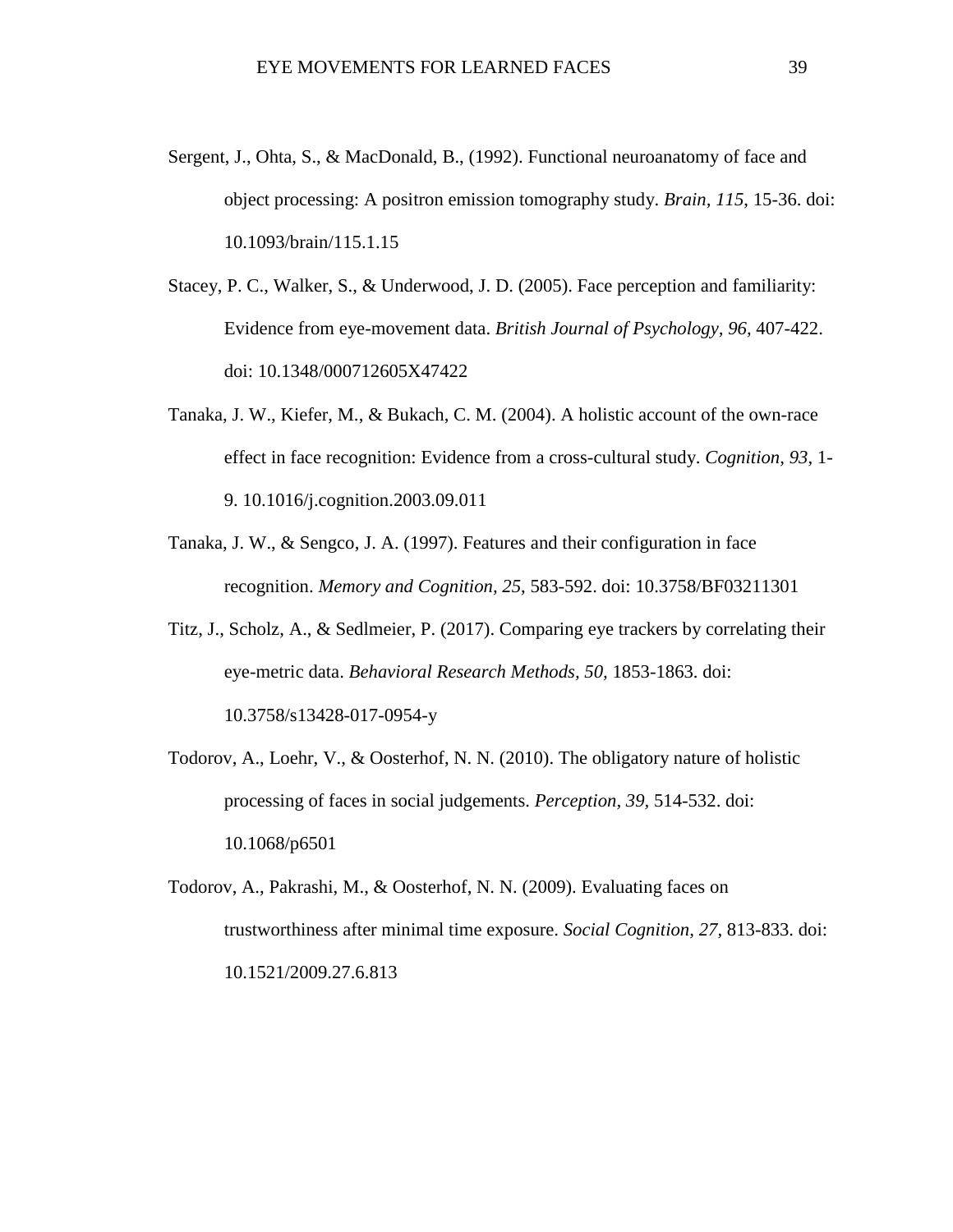- Vinette, C., Gosselin, F., & Schyns, P. G. (2004). Spatio-temporal dynamics of face recognition in a flash: It's in the eyes. *Cognitive Science, 28,* 289-301. doi: 10.1016/2004.01.002
- Wang, H., Hahn, A. C., DeBruine, L. M., & Jones, B. C. (2016). Do partnered women discriminate men's faces less along the attractiveness dimension? *Personality and Individual Differences, 98,* 153-156. doi: 10.1016/201604.024
- Wiese, H., Kaufmann, J. M., & Schweinberger, S. R. (2012). The neural signature of the own race bias: Evidence from event-related potentials. *Cerebral Cortex, 24*, 826- 835. doi: 10.1093/cercor/bhs369
- Willis, J., & Todorov, A. (2006). Making up your mind after a 100-ms exposure to a face. *Psychological Science, 17,* 592-598*.* doi: 10.1111/j.1467-9280.2006.01750
- Young, A. W., Hay, D. C., McWeeny, K. H., Flude, B. M., & Ellis, A.W. (1985). Matching familiar and unfamiliar faces on internal and external features. *Perception*, *14*, 737-746. doi: 10.1068/p140737
- Yovel, G., & Kanwisher, N. (2005). The neural basis of the behavioral face-inversion effect. *Current Biology, 15*, 2256-2262. doi: 10.1016/2005.10.072
- Zhang, J., Liu, J., & Xu, Y. (2015). Neural decoding reveals impaired face configural processing in the right fusiform face area of individuals with developmental prosopagnosia. *Journal of Neuroscience, 35*, 1539-1548. doi: 10.1523/2646- 14.2015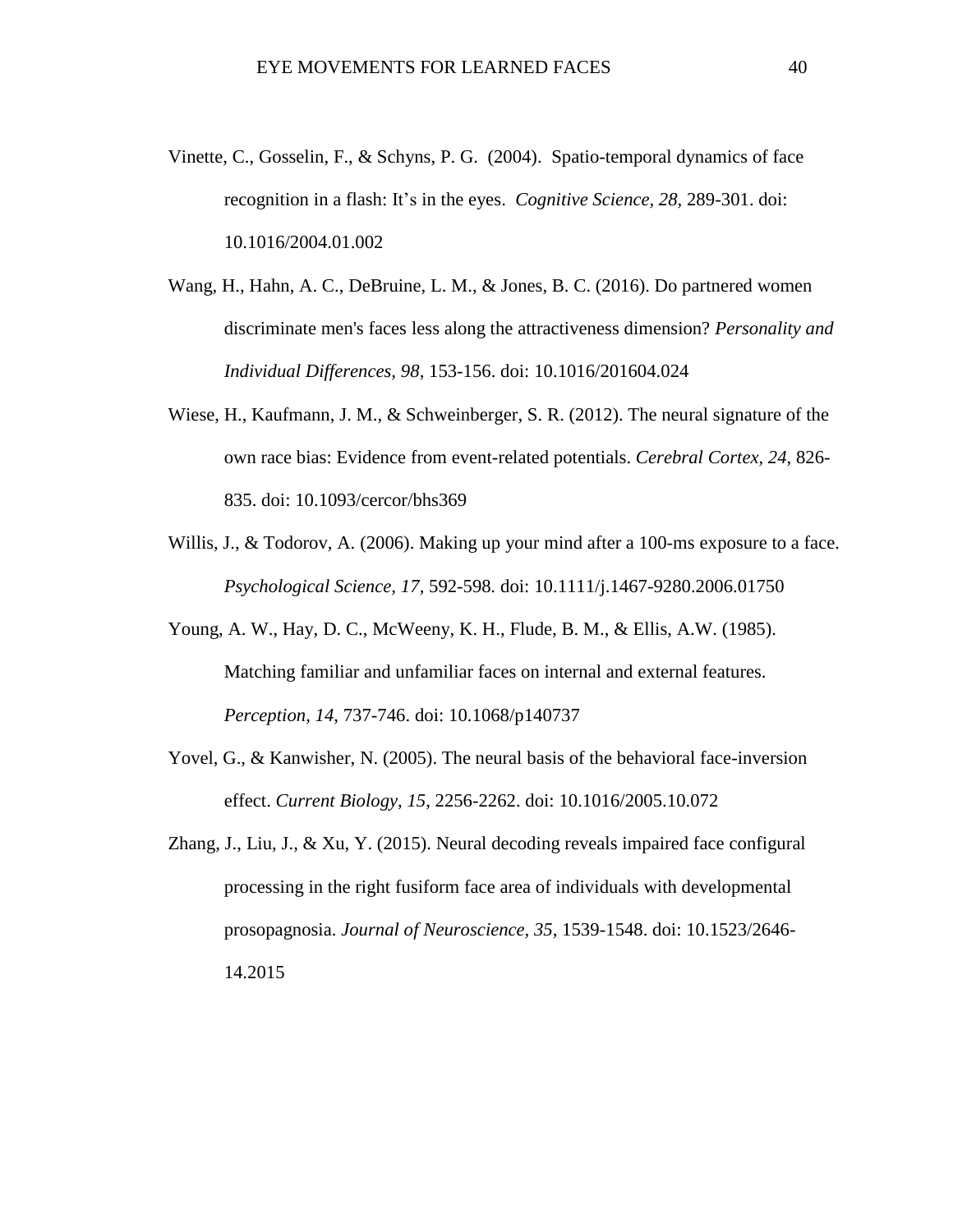# **APPENDICES**

# Appendix A

<span id="page-47-0"></span>Table of Bonferroni corrected pairwise comparisons of ROIs with fixation duration

|             | Cheeks    | Chin      | Ears      | Eyes      | Forehead  | Hair    | Jaw     | Mouth   |
|-------------|-----------|-----------|-----------|-----------|-----------|---------|---------|---------|
| Chin        | 0.34246   |           |           |           |           |         |         |         |
| Ears        | 0.42451   | 1.00000   |           |           |           |         |         |         |
| Eyes        | $< 2e-16$ | $< 2e-16$ | $< 2e-16$ |           |           |         |         |         |
| Forehead    | $2.5E-12$ | 1.7E-13   | $2.4E-13$ | 8.4E-05   |           |         |         |         |
| Hair        | 0.06773   | $4.1E-05$ | 4.4E-05   | $< 2e-16$ | $3.4E-10$ |         |         |         |
| Jaw         | 0.01100   | 1.00000   | 1.00000   | $< 2e-16$ | 7.5E-14   | 4.6E-06 |         |         |
| Mouth       | 1.00000   | 1.7E-06   | 5.7E-05   | $< 2e-16$ | $2.5E-11$ | 1.00000 | 4.7E-07 |         |
| <b>Nose</b> | 3.7E-10   | 9.8E-13   | $3.2E-12$ | $< 2e-16$ | 0.00042   | 5.1E-05 | 3.7E-13 | 1.7E-09 |

<span id="page-47-1"></span>*Appendix A.*